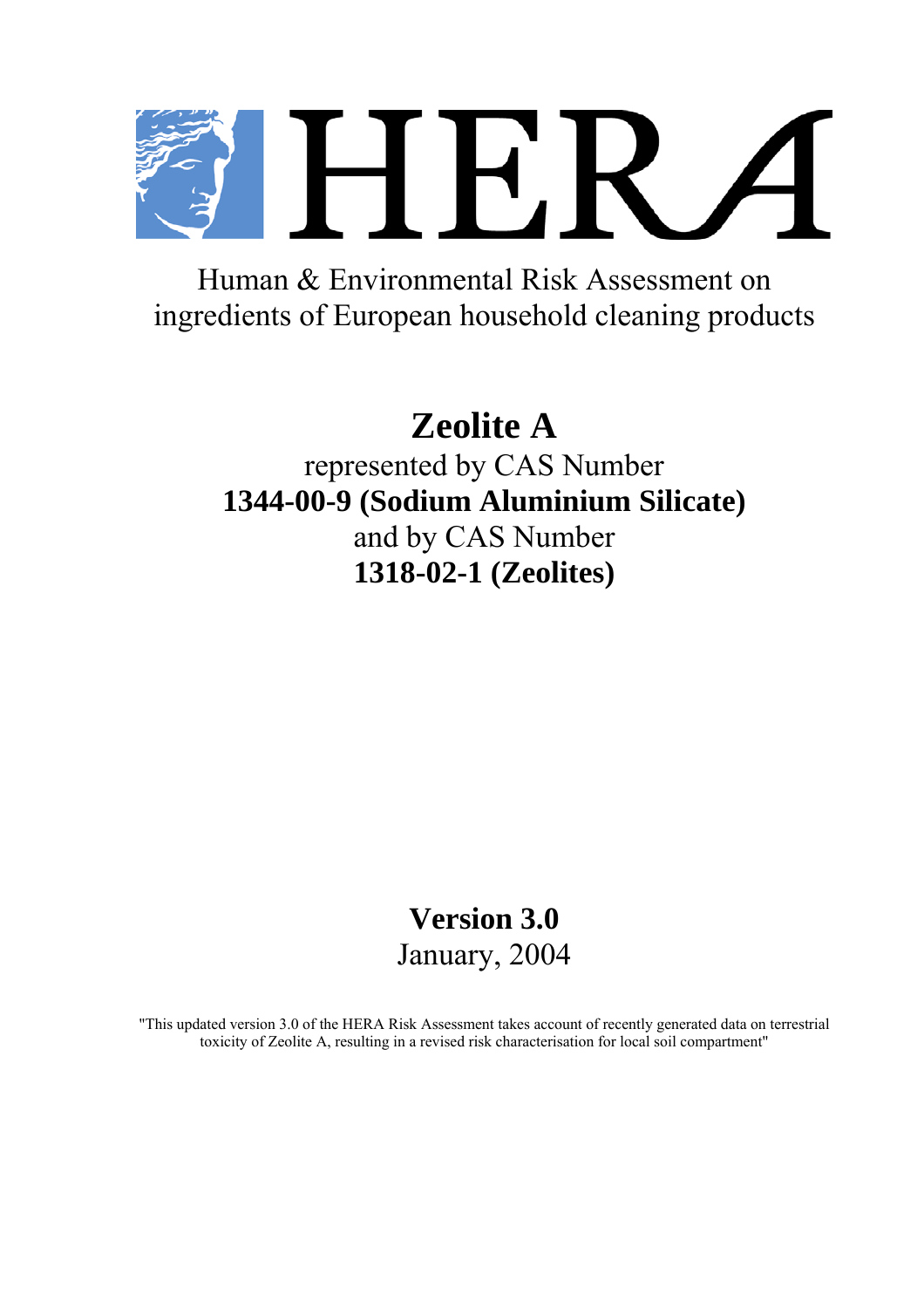## <span id="page-1-0"></span>**0 Contributors**

This report has been prepared by Henkel KGaA, Düsseldorf with the assistance of the members of the HERA Environmental Task Force and the HERA Human Health Task Force.

## **Members of the HERA Environmental Task Force**

| A. Aarts          | Solutia                |
|-------------------|------------------------|
| A. Berends        | Solvay                 |
| G. Boeije         | P&G                    |
| D. Calcinai       | SASOL (Italy)          |
| E. Cerbelaud      | Rhodia                 |
| H. Certa          | SASOL                  |
| R. van Egmond     | Unilever               |
| R. Elsmore        | McBride                |
| K. Fox            | Unilever (chair)       |
| V. Koch           | Clariant               |
| I. Lopez          | Petresa                |
| P. Masscheleyn    | Procter & Gamble       |
| <b>R.</b> Richner | CIBA                   |
| W. Schul          | BASF                   |
| <b>J.</b> Steber  | Henkel                 |
| C. Stevens        | Dow Corning            |
| R. Toy            | <b>Shell Chemicals</b> |
| W. van Wijk       | Akzo Nobel             |
| T. Wind           | Henkel                 |

## **Members of the HERA Human Health Task Force**

| W. Aulmann    | Cognis                 |
|---------------|------------------------|
| F. Bartnik    | Henkel                 |
| J. Boyd       | Colgate                |
| N. Fedtke     | Henkel                 |
| O. Grundler   | <b>BASF</b>            |
| G. Helmlinger | P&G                    |
| G. Holland    | Unilever (co-chair)    |
| S. Kirkwood   | McBride                |
| C. Lally      | $P\&G$ (co-chair)      |
| J. R. Plautz  | <b>CIBA</b>            |
| G. Veenstra   | <b>Shell Chemicals</b> |
|               |                        |

The content of this document has been prepared and reviewed by experts on behalf of HERA with all possible care and from the available scientific information. It is provided for information only. HERA cannot accept any responsibility or liability and does not provide a warranty for any use or interpretation of the material contained in this publication.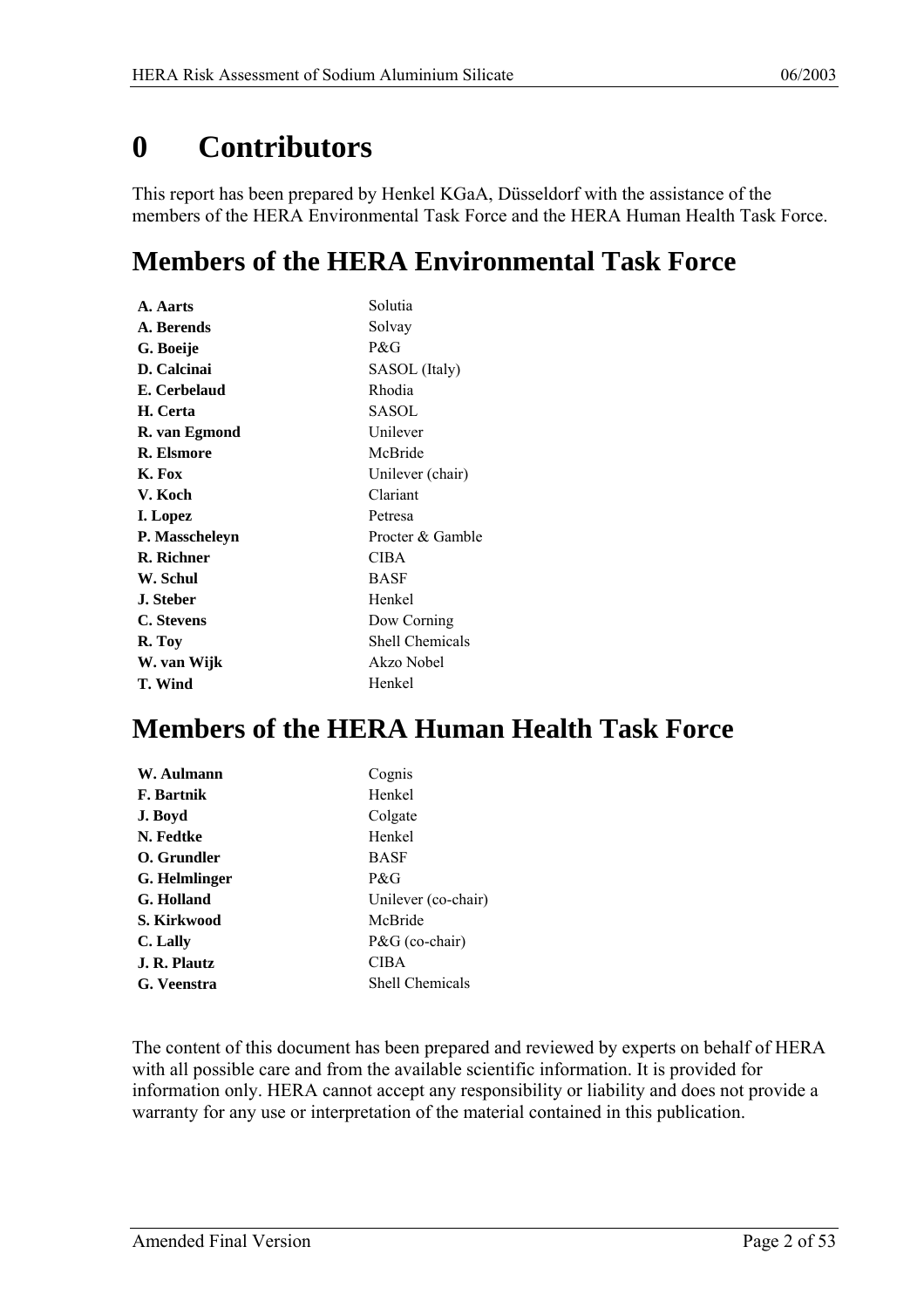## <span id="page-2-0"></span>**1 Executive Summary**

Zeolite A (sodium aluminium silicate) is used as a builder in detergent powders and tablets for water softening in the washing process. Environmental risk assessments of Zeolite A were conducted with the default values of EUSES 1.0 and with the HERA detergent scenario as well. Based on the calculated PEC/PNEC ratios which are below 1 ( $RCR < 1$ ) in both scenarios, no cause of concern was indicated for any of the environmental compartments, i.e. water, sediment, soil and and sewage treatment plant (STP). In contrast to the 1<sup>st</sup> version of the HERA Zeolite A risk assessment, a risk quotient < 1 has also been established for the local soil compartment due to recently generated plant toxicity data of a high reliability. The favourable outcome of the present environmental risk assessment and the knowledge about the long-term fate of zeolites which ultimately turn into natural constituents provide a sound basis for the conclusion that the use of zeolite A in detergent products does not pose a risk to the environment.

Scenarios relevant to the consumer exposure to Zeolite A (sodium aluminium silicate) have been identified and assessed using the margin of exposure or equivalent assessments. Due to the lack of irritant and sensitising effects the local effects of dermal exposure do not cause concerns. Developmental or carcinogenic effects were not observed in experimental studies. No studies have been identified that investigated the reproductive toxicity of sodium aluminium silicate. However, no indication of toxicity to reproductive organs have been observed in long term studies and no structure activity relationship is known that indicates a concern. Chronic oral studies demonstrate that sodium aluminium silicate causes adverse effects in the urogenital tract. The NOAEL for these effects in a two-year rat oral toxicity study is 60 mg/kg BW. The Margin of Exposure for the combined estimated systemic dose is 567. This Margin of Exposure is considered to provide sufficient protection of consumers exposed to sodium aluminium silicate. The same conclusion is reached in assessing the possible effects of inhaled sodium aluminium silicate dust. Accidental exposure scenarios such as ingestion or contact to eyes were also assessed. Due to the lack of acute toxic effects of sodium aluminium silicates, these scenarios also do not cause concern. In summary, the human risk assessment has demonstrated that the use of sodium aluminium silicate in household detergents does not cause concern with regard to consumer use.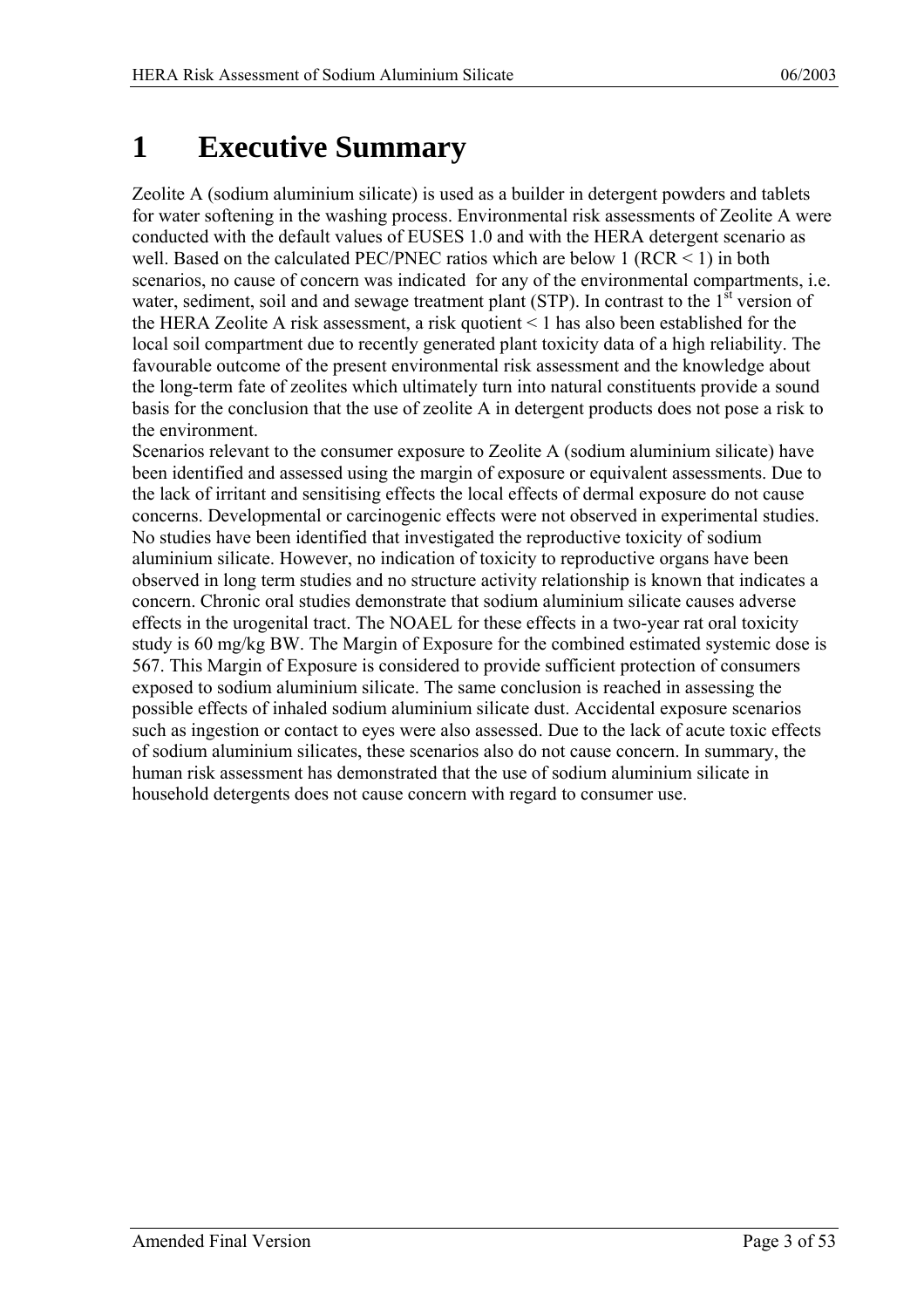## <span id="page-3-0"></span>**2 Contents**

| 0                |            |                                                                                                                                   |     |
|------------------|------------|-----------------------------------------------------------------------------------------------------------------------------------|-----|
| 1                |            |                                                                                                                                   |     |
| $\overline{2}$   |            |                                                                                                                                   |     |
| 3                |            |                                                                                                                                   |     |
|                  |            |                                                                                                                                   |     |
|                  |            |                                                                                                                                   |     |
|                  | 3.2        |                                                                                                                                   |     |
|                  | <b>3.3</b> |                                                                                                                                   |     |
|                  |            |                                                                                                                                   |     |
| $\boldsymbol{4}$ |            |                                                                                                                                   |     |
|                  |            |                                                                                                                                   |     |
|                  |            | 4.1.1                                                                                                                             |     |
|                  |            | 4.1.2                                                                                                                             |     |
|                  |            | 4.1.3                                                                                                                             |     |
|                  |            | 4.1.4                                                                                                                             |     |
|                  |            | PEC Calculations 12<br>4.1.5                                                                                                      |     |
|                  |            |                                                                                                                                   |     |
|                  |            |                                                                                                                                   |     |
|                  |            | Toxicity<br>$\frac{13}{13}$<br>4.2.1                                                                                              | 13  |
|                  |            | 4.2.1.1 Ecotoxicity – Aquatic: Acute Test Results                                                                                 |     |
|                  |            |                                                                                                                                   |     |
|                  |            | 4.2.1.4 Terrestrial – Aquatic: Chronic Test Results                                                                               |     |
|                  |            | $\sim$ 14                                                                                                                         |     |
|                  |            | 4.2.2 Evaluation of Chronic Toxicity Data used for PNEC Derivation _________________________________ 14                           |     |
|                  |            |                                                                                                                                   | -16 |
|                  |            | $4.2.2.1$ Algae<br>4.2.2.2 Daphnia 16                                                                                             |     |
|                  |            | 4.2.2.3 Fish 17                                                                                                                   |     |
|                  |            | 4.2.2.4 Terrestrial plants 17                                                                                                     |     |
|                  |            |                                                                                                                                   |     |
|                  |            |                                                                                                                                   |     |
|                  |            |                                                                                                                                   |     |
|                  |            |                                                                                                                                   |     |
|                  |            | 4.4.1 Impact on heavy metal distribution in waters                                                                                | 19  |
|                  |            | 4.4.2                                                                                                                             |     |
|                  |            |                                                                                                                                   | 20  |
| 5                |            |                                                                                                                                   | 21  |
|                  |            |                                                                                                                                   | 21  |
|                  |            | 5.1.1                                                                                                                             | 21  |
|                  |            | Consumer Contact Scenarios<br>5.1.2                                                                                               | 21  |
|                  |            | 5.1.3                                                                                                                             | 21  |
|                  |            | 3 Consumer Exposure Estimates<br>5.1.3.1 Direct skin contact via hand washed laundry                                              | 21  |
|                  |            | 5.1.3.2 Direct skin contact via laundry tablets_________________________________                                                  | 22  |
|                  |            | 5.1.3.3 Direct skin contact via pretreatment of clothes _________________________                                                 | 22  |
|                  |            | 5.1.3.4 Indirect skin contact via wearing clothes_______________________________                                                  | 22  |
|                  |            |                                                                                                                                   | 24  |
|                  |            |                                                                                                                                   | 24  |
|                  |            | 5.1.3.7 Accidental or intentional overexposure<br>the contract of the contract of the contract of the contract of the contract of | 25  |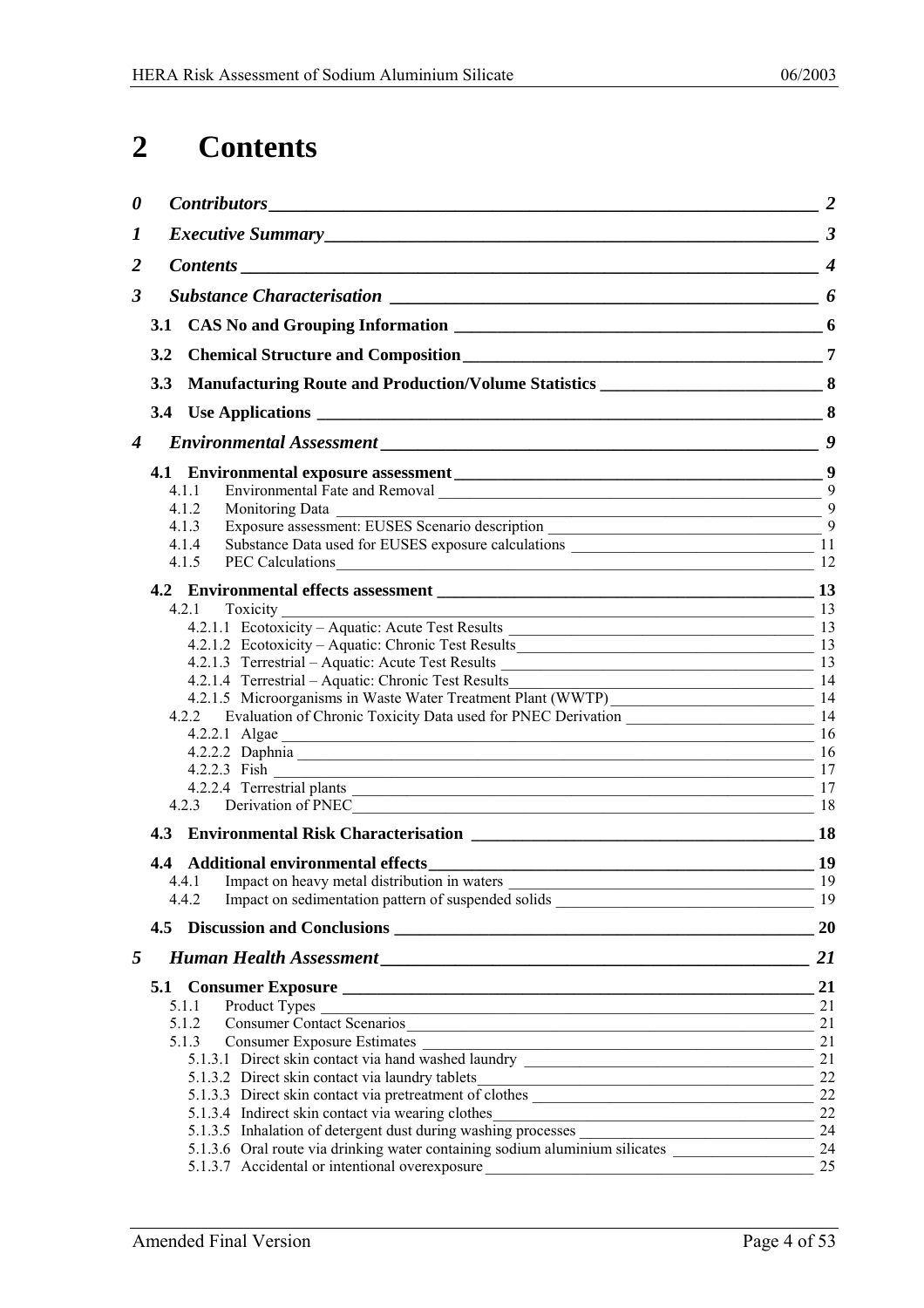|                   | <b>5.2 Hazard Assessment</b>                                                                                       | 26 |
|-------------------|--------------------------------------------------------------------------------------------------------------------|----|
| 5 2 1             | Summary of the available toxicological data                                                                        | 26 |
|                   |                                                                                                                    | 26 |
|                   | 5.2.1.2 Skin Irritation                                                                                            | 27 |
|                   |                                                                                                                    | 28 |
|                   | 5.2.1.4 Sensitisation                                                                                              | 29 |
|                   |                                                                                                                    | 29 |
|                   |                                                                                                                    | 34 |
|                   |                                                                                                                    | 36 |
|                   |                                                                                                                    | 37 |
|                   | 5.2.1.8 Toxic to Reproduction<br>5.2.1.9 Developmental Toxicity / Teratogenicity _________________________________ | 37 |
|                   | 5.2.1.10 Biokinetics                                                                                               | 39 |
|                   |                                                                                                                    | 40 |
|                   | 5.2.2 Identification of critical endpoints                                                                         | 40 |
|                   |                                                                                                                    | 41 |
|                   | 5.2.2.2 Rational for identification of critical endpoints _______________________                                  | 41 |
|                   | 5.2.2.3 Adverse effects in the urogenital tract observed in long term oral toxicity studies                        | 41 |
|                   | 5.2.2.4 Local effects in lungs observed in long term inhalation studies ___________________________ 42             |    |
|                   |                                                                                                                    |    |
|                   | 5.2.3 Determination of NOAEL or quantitative evaluation of data _________________                                  | 43 |
|                   |                                                                                                                    |    |
|                   |                                                                                                                    |    |
|                   | 5.3.1.1 Exposure scenario: direct skin contact by hand washed laundry ______________________________ 44            |    |
|                   | 5.3.1.2 Exposure scenario: indirect skin contact wearing clothes                                                   | 44 |
|                   | 5.3.1.3 Exposure scenario: inhalation of detergent dust during washing processes (powder detergents)<br>44         |    |
|                   | 5.3.1.4 Exposure scenario: oral route via drinking water containing sodium aluminium silicates __ 45               |    |
|                   | 5.3.1.5 Exposure scenario: oral ingestion via case of poisoning and accidental contact with the eyes 45            |    |
|                   | 5.3.1.6 Total Consumer Exposure 15.3.1.6 Total Consumer Exposure 15.3.1.1.6 Total Consumer Exposure                |    |
|                   | 5.3.2 Risk Characterisation                                                                                        | 46 |
|                   | 5.3.3 Conclusions                                                                                                  | 47 |
| <b>References</b> |                                                                                                                    | 48 |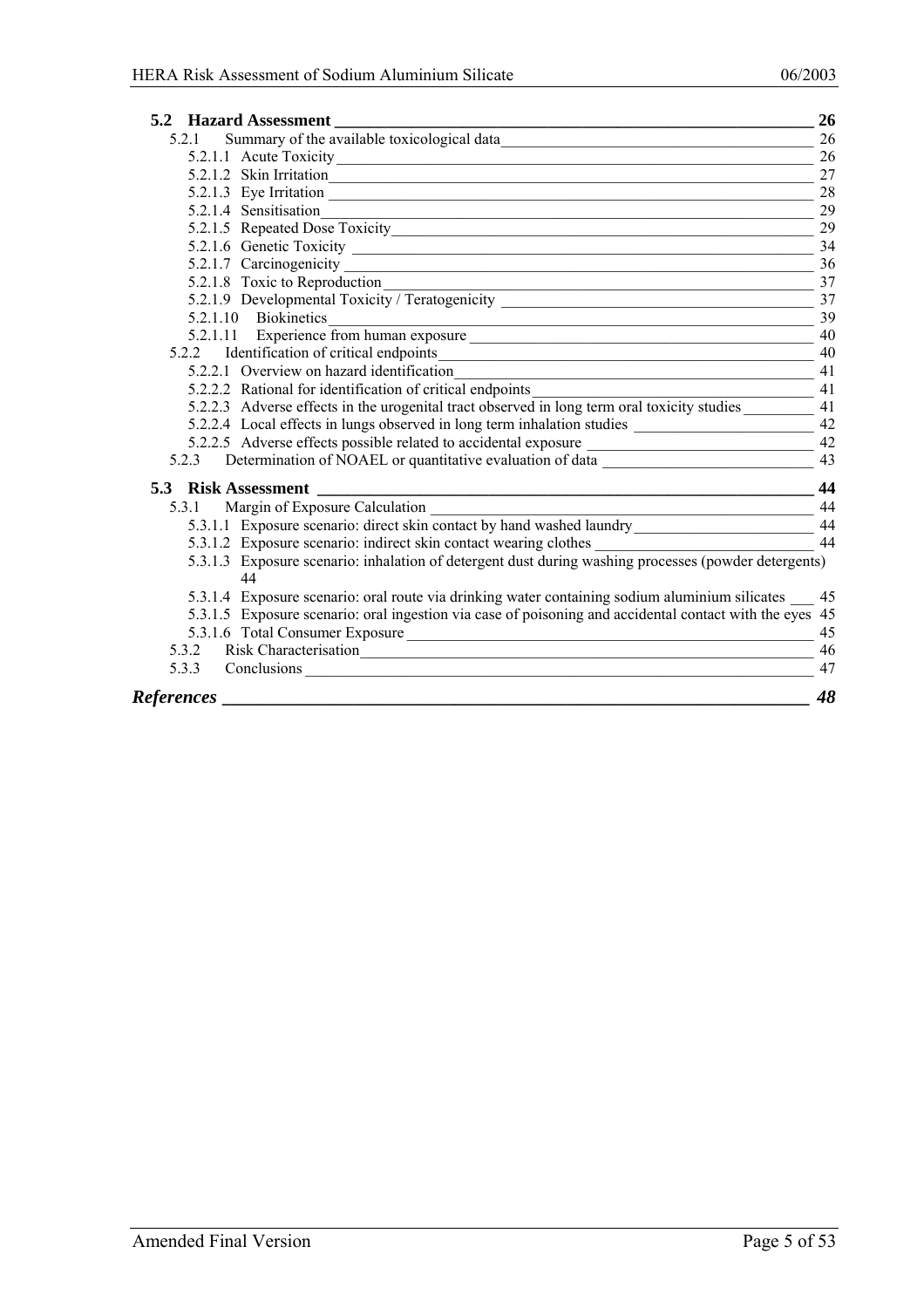## <span id="page-5-0"></span>**3 Substance Characterisation**

## **3.1 CAS No and Grouping Information**

The zeolites used as builders in detergent formulations are synthetic sodium aluminium silicates with the general formula:  $\text{Na}_{x}[(\text{AlO}_{2})_{x}(\text{SiO}_{2})_{y}] \times \text{ZH}_{2}\text{O}.$ 

<span id="page-5-1"></span>
$$
\begin{bmatrix}\n & 1 & 1 \\
& 0 & 0 \\
-0 - 8i - 0 - Al \xrightarrow{l} 0 - \\
& 0 & 2Na^{(+)} & 0 \\
& 0 & 1 & 1 \\
-0 - Al \xrightarrow{l} 0 - 8i - 0 - \\
& 0 & 0 & 0 \\
& 1 & 1 & 0 \\
& 0 & 0 & 1 \\
& & 1 & 0 \\
& & & 1\n\end{bmatrix}
$$

The Si/Al ratio in the detergent zeolites is approximately 1. While the chemical composition and the basic performance properties of the individual detergent zeolites (Zeolite A, Zeolite P, Zeolite X) are almost identical, the individual types have different crystalline structures resulting for instance, in a firmer binding of calcium ions by Zeolite P and a higher magnesium binding capacity of Zeolite X compared to Zeolite A (ZEODET,  $2000<sup>1</sup>$  $2000<sup>1</sup>$  $2000<sup>1</sup>$ ). Although the more recently developed zeolite types P and X may have improved performance properties Zeolite A represents the most prominent type of zeolite used in detergents. As presently no specific information is available about the ecological properties of these new zeolite types, this HERA risk assessment only addresses zeolite A. The itself-suggesting assumption that the environmental behaviour of zeolites P and X may be very similar to that of zeolite A is still to be substantiated by suitable bridging data until the HERA risk assessment can be extended to all zeolite types used in detergents.

Zeolite A is a synthetic sodium aluminium silicate with the formula  $Na<sub>12</sub>(AlO<sub>2</sub>)<sub>12</sub>(SiO<sub>2</sub>)<sub>12</sub> x$ 27H20. The cubic microcrystals have an optimised particle shape (rounded corners and edges) and an average particle diameter of  $3.5 \mu m$ . They agglomerate partially during the spraydrying procedure to form bigger particles, which may disintegrate in water. The investigations into the ecological and toxicological behaviour of Zeolite A were conducted with the described particulate material. Zeolite A has a purity of > 99%. Trace impurities may consist of  $Fe<sub>2</sub>O<sub>3</sub>$  (< 0,2%) and amorphous alumosilicates (IUCLID dataset).

The present HERA risk assessment of Zeolite A refers to data of the CAS-No. 1344-00-9 for "Silicic acid, aluminium sodium salt" (EINECS) and 1318-02-1 for "Zeolites" (EINECS) both of which are used to describe commercial Zeolite A.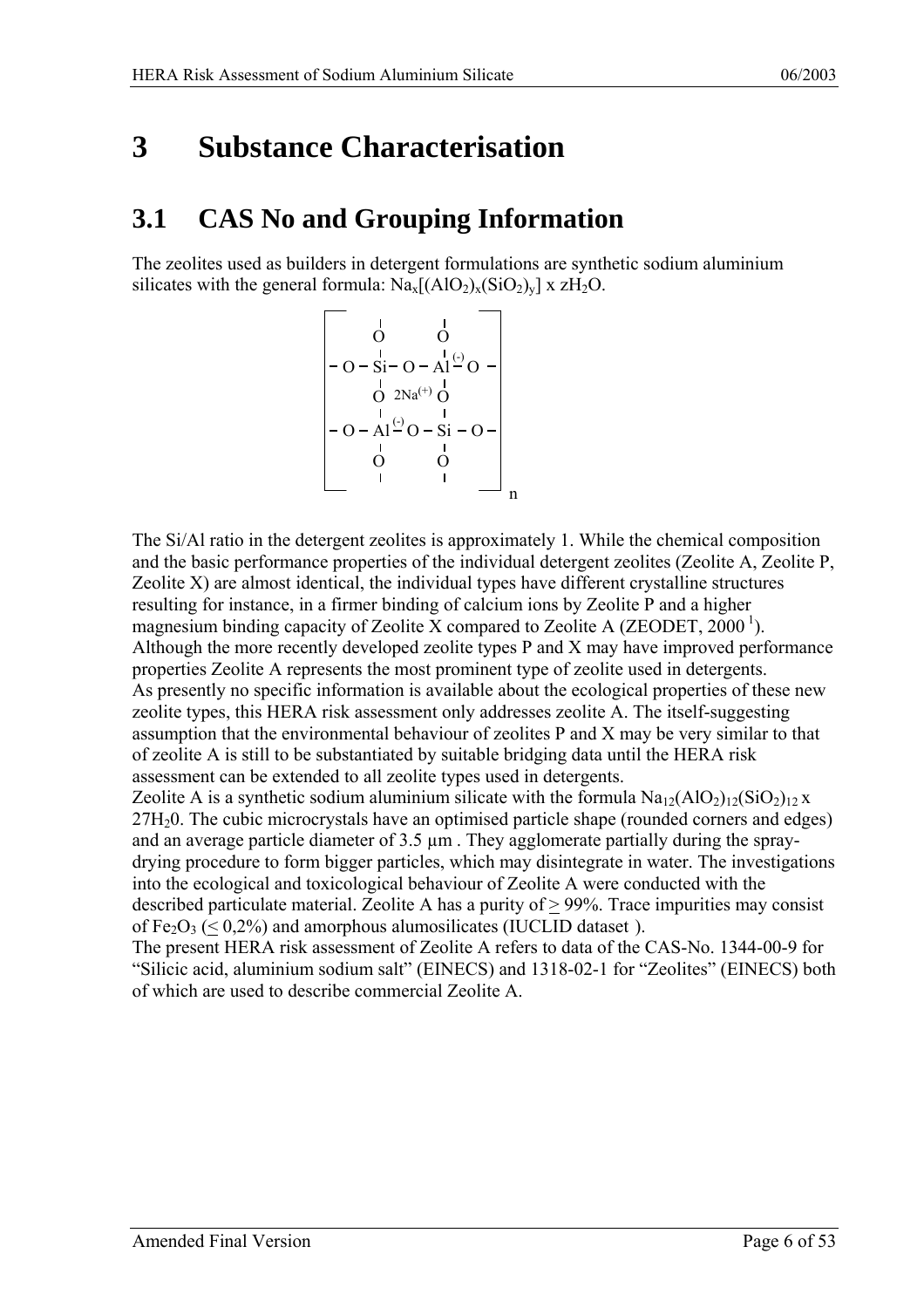## <span id="page-6-0"></span>**3.2 Chemical Structure and Composition**

<span id="page-6-6"></span><span id="page-6-5"></span><span id="page-6-3"></span><span id="page-6-2"></span><span id="page-6-1"></span>

| CAS NO: 1344-00-9                                             | <b>Protocol</b>     | <b>Results / Remarks</b>                          | Ref.           |
|---------------------------------------------------------------|---------------------|---------------------------------------------------|----------------|
| CAS NO: 1318-02-1                                             |                     |                                                   |                |
| Macro-molecular description<br>(Physical State/Particle size) |                     | Solid, crystalline structures                     | 13             |
| Molecular Weight                                              | calculated          | 284 [g/mol]                                       | $\overline{2}$ |
|                                                               |                     | $Na2O x Al2O3 x 2 SiO2 (Zeolite A 4 atro)$        |                |
|                                                               | calculated          | 2190 $[g/mol]$                                    | $\overline{2}$ |
|                                                               |                     | $Na_{12}[(AlO2)12(SiO2)12]$ x 27 H <sub>2</sub> O |                |
| <b>Melting Point</b>                                          | other *             | $1700$ [ $^{\circ}$ C]                            | 2, 3           |
| <b>Boiling Point</b>                                          |                     | not applicable                                    |                |
| Vapour Pressure                                               |                     | not applicable                                    | 4              |
| <b>Octanol-water Partition</b>                                |                     | not applicable                                    |                |
| Coefficient (Log Pow)                                         |                     | (inorganic, poorly soluble)                       |                |
| Water Solubility                                              | other *             | poorly soluble                                    | 5              |
|                                                               |                     | $(< 10$ [mg/l])                                   |                |
|                                                               | other *             | about $1.4$ [mg/l]                                | 6              |
|                                                               |                     | (Ca-Zeolite A in river water)                     |                |
|                                                               | other *             | $0.25 - 7.2$ [mg/l]                               | $\overline{7}$ |
|                                                               |                     | (depending on water composition)                  |                |
|                                                               | other*              | $< 1000$ [mg/l]                                   | 13             |
| Sorption coefficients                                         |                     | not applicable                                    |                |
| $K_{OC}$                                                      |                     | not applicable                                    |                |
| Density                                                       | DIN/ISO<br>787 / IX | $170 - 450$ [kg/m <sup>3</sup> ]                  | 13             |
| Viscosity                                                     |                     | not applicable                                    |                |
| pH-Value                                                      | other *             | 10.4 at 50 [g /l] and 20 [ $^{\circ}$ C]          | 13             |
| $pK_a$                                                        |                     | not applicable                                    |                |
| Oxidation                                                     |                     | not applicable                                    |                |
| Henry's constant                                              |                     | not applicable                                    |                |

<span id="page-6-4"></span>\* Method not contained in the IUCLID glossary of standard methods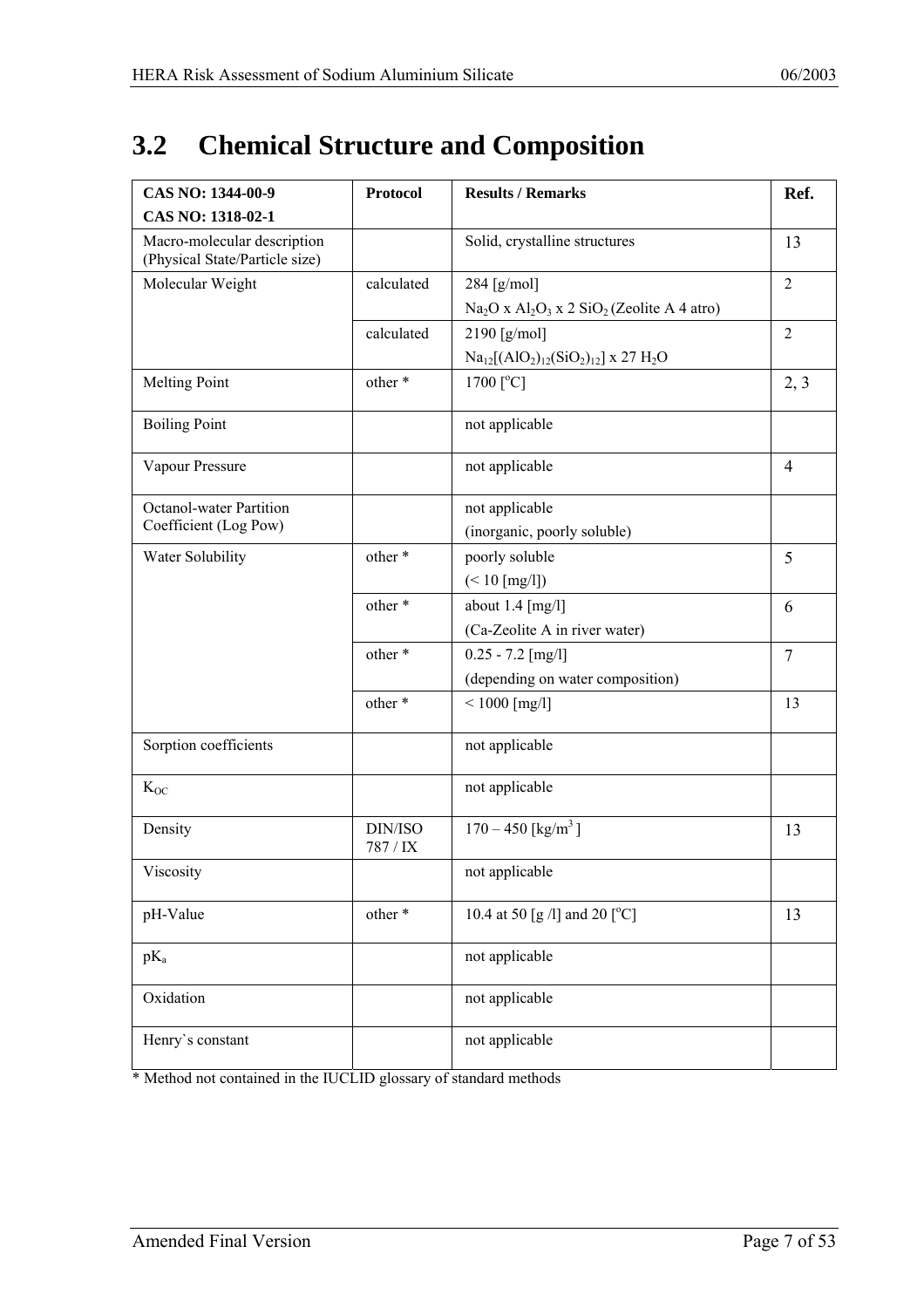## <span id="page-7-0"></span>**3.3 Manufacturing Route and Production/Volume Statistics**

The annual consumption of all zeolites used in the European detergent market has been relatively constant for a number of years. The figures for the years 1993 - 2000: were in the range 620,000 - 650,000 tons (ZEODET, 2000 [\).](#page-5-1)

As there is presently no more detailed information available about the production/ consumption figures of the individual zeolite types, the total consumption figure of 650,000 tons/year will be used for the risk assessment of Zeolite A.

Synthetic Zeolites are manufactured from  $SiO<sub>2</sub>$ - and  $Al<sub>2</sub>O<sub>3</sub>$ - containing substances, for instance silicic acid sodium salts, aluminium hydroxides, or aluminates, at temperatures greater than 50 °C and with alkalihydroxides (NaOH) as catalysts (Breck, Zeolite Molecular Sieves,  $1979$ )<sup>8</sup>. They occur as fine white powders or pastes as well as granulates.

## **3.4 Use Applications**

Sodium aluminium silicates, especially Zeolite A, are used in household detergents to decrease the water hardness by exchanging the Ca-ions for Na-ions. The major part of phosphate-free household detergents is based on the use of Zeolite A as builder. Zeolites are also used as catalysts or molecular sieves.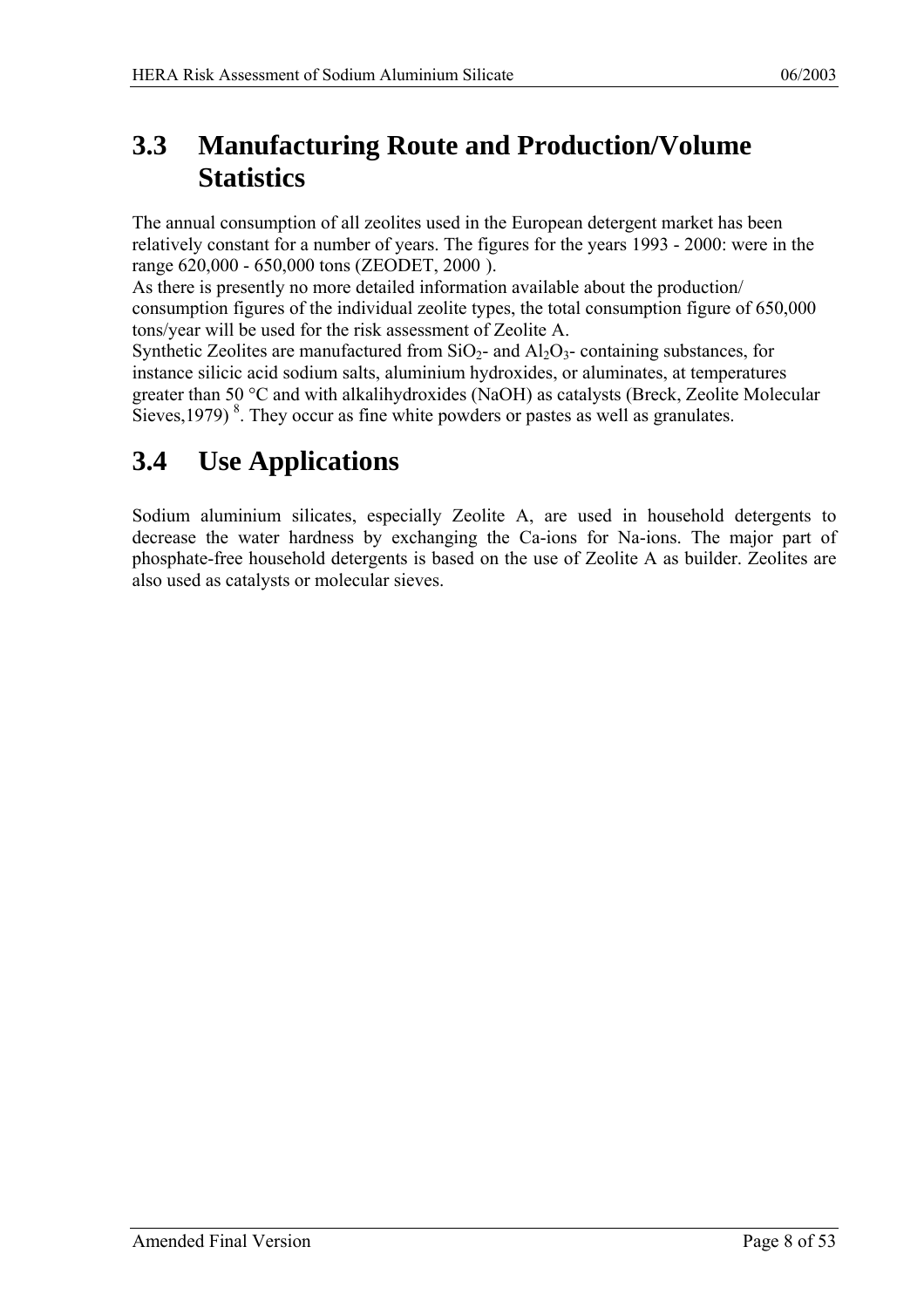## <span id="page-8-0"></span>**4 Environmental Assessment**

## **4.1 Environmental exposure assessment**

<span id="page-8-1"></span>

| CAS NO: 1344-00-9                                | <b>Protocol</b> | <b>Results</b>                                                                                 | Ref. |
|--------------------------------------------------|-----------------|------------------------------------------------------------------------------------------------|------|
| CAS NO: 1318-02-1                                |                 |                                                                                                |      |
| Photodegradation                                 |                 | Not relevant                                                                                   |      |
| Stability in Water                               | other *         | $T1/2 = 60$ days<br>(hydrolytical decomposition of Zeolite A)                                  | 9    |
| <b>Monitoring Data</b>                           |                 | not applicable                                                                                 |      |
| <b>Transport and Distribution</b>                |                 | Main entry to the environment via waste<br>water, main distribution to sludge                  |      |
| Biodegradation                                   |                 | not applicable (inorganic substance)                                                           |      |
| Elimination in Sewage<br><b>Treatment Plants</b> | other *         | 90 % (conservative value derived from<br>laboratory simulation and field tests)<br>(Zeolite A) | 10   |

#### **4.1.1 Environmental Fate and Removal**

<span id="page-8-2"></span>\* Method not contained in the IUCLID glossary of standard methods

### **4.1.2 Monitoring Data**

No monitoring data are available due to the lack of substance specific analytical methods and the fact that alumosilicates (clays) like zeolites are commonly found in sediments and soils, thus representing an environmental ubiquitous formula (see 4.4)

#### **4.1.3 Exposure assessment: EUSES Scenario description**

**Scenario A:** Default values according to EUSES

- Fraction connected to sewer systems: 80% (regional release scenario acc. to TGD)
- Fraction of emission directed to waste water: 100 %
- 10 % of Zeolite A continental tonnage is going to region
- local tonnage increased by factor 4
- STP elimination 90%
- In-stream removal due to hydrolysis: 0.011 d<sup>-1</sup> (t<sub>1/2</sub> = 60d)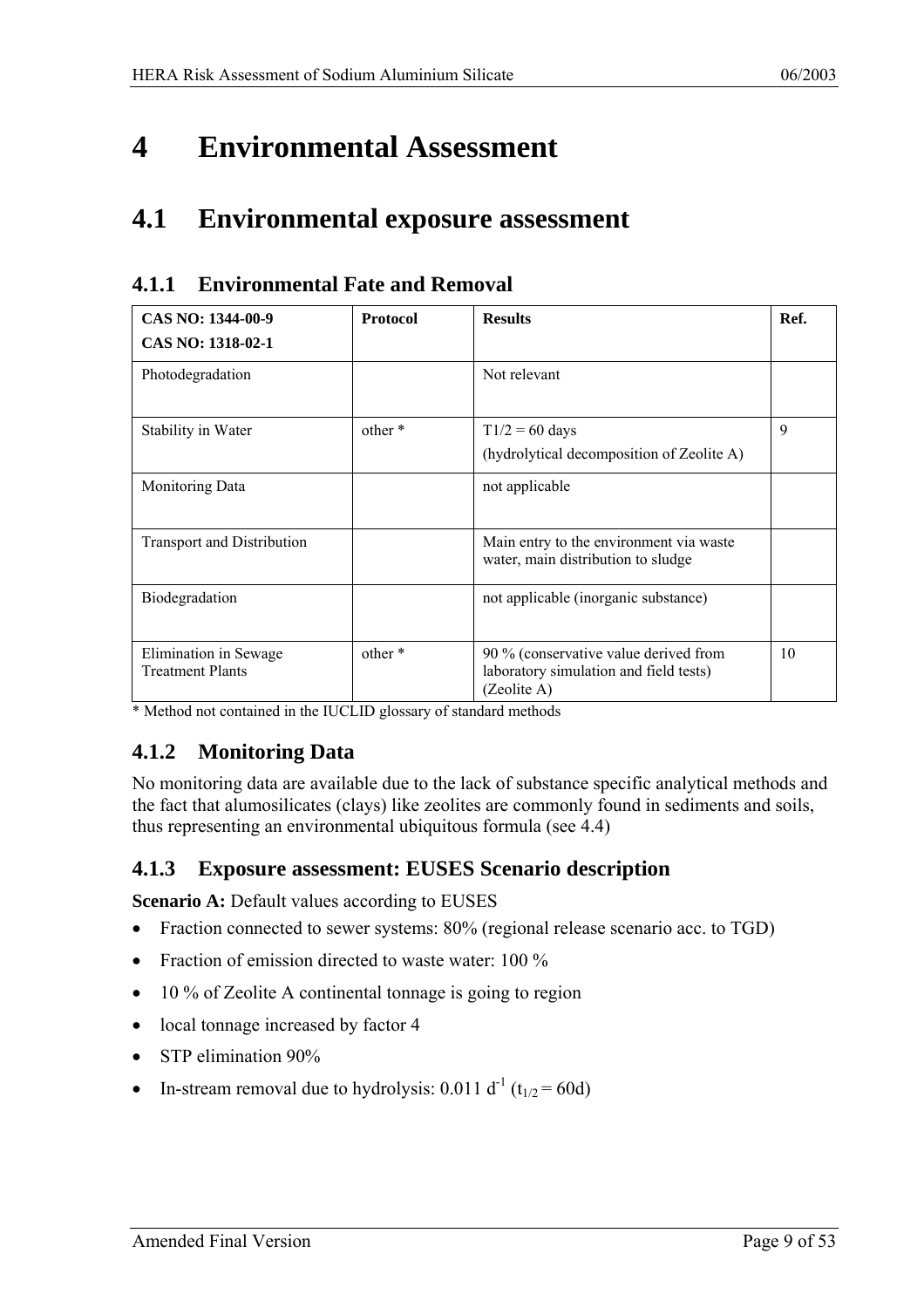#### **Scenario B:** Zeolite-specific scenario

Zeolite A is a high production volume detergent ingredient used in all countries where phosphate-reduced or -free detergents dominate the market. However, the use of such zeolitecontaining detergents is not evenly distributed in Europe so that the prerequisites of the HERA exposure scenario (see HERA Methodology Document) may not apply totally. Hence, the zeolite-specific scenario (Scenario B) deviates from the HERA-scenario in terms of the regional release (see below). The local release of the HERA scenario remains unaltered as it is not concerned by the uneven European distribution of zeolite use in detergents.

The regional release scenario was modified according to the following facts:

- Italy is the country with the highest per capita use of detergents (cf. HERA Methodology Document) and with a 100 % use of phosphate-free (i.e., zeolite-containing) detergents (ZEODET 2000 [\).](#page-5-1) Hence, Italy represents the worst case situation of the regional release of zeolites.
- To obtain the zeolite consumption figure for Italy where concrete figures are deficient, the following calculations were made:
	- Zeolite use in (100 % phosphate-free) detergents in Germany: 139000 to/a (IKW,  $2000^{11}$ )  $\rightarrow$  1.70 kg/cap year
	- Per capita detergents use: Germany 7.73 kg/a, Italy 10.77 kg/a (AISE Code, 1996<sup>12</sup>)  $\rightarrow$  use of (phosphate-free) detergents in Italy is higher by a factor of 1.39
	- □ Zeolite use in Italy is calculated as follows:  $1.70$  (cf. Germany) x Factor  $1.39 = 2.36$ kg/cap year
- Compared to the EU average (650000 to/a  $\rightarrow$  1.76 kg/cap year) the zeolite use in Italy is higher by a factor of 1.34 while the HERA regional detergent exposure scenario is based on a consumption of 1.25 times the EU average. To maintain the conservative frame conditions of the zeolite-specific exposure scenario, a 7.4 % of the zeolite continental tonnage was assumed to go to region (instead of 7 % as assumed in the HERA standard exposure scenario).

As a consequence, the exposure calculations in Scenario B are based on the following frame conditions:

- Fraction connected to sewer systems: 80% (regional release scenario acc. to TGD)
- Fraction of emission directed to waste water: 100%
- 7.4 % of Zeolite A continental tonnage is going to region
- local tonnage increased by factor 1.5
- STP elimination: 90%
- In-stream removal due to hydrolysis: 0.011 d-1 ( $t_{1/2} = 60d$ ).

Data from laboratory simulation and field tests form a sound basis for the prognosis that Zeolite A concentrations are reduced by 90% in activated sludge plants. Thus, the remaining 10% is assumed to go into the water fraction resulting in the following PEC distributions (only the local PECs are reported, as these were used as the exposure endpoints for the risk characterisation):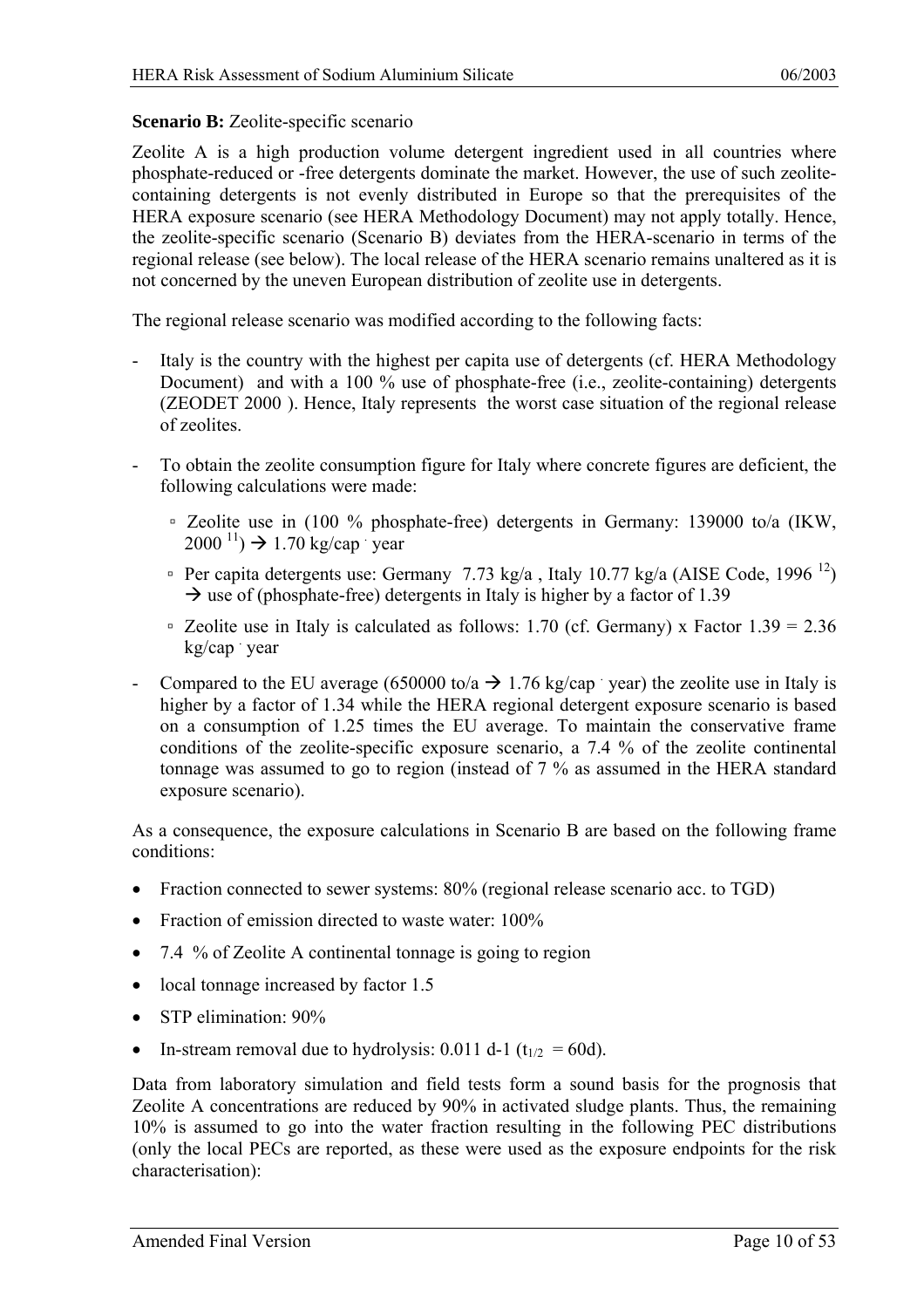<span id="page-10-1"></span>

|                                                |                                                                       | <b>Range of</b><br>available<br>values | Literature<br>cited |
|------------------------------------------------|-----------------------------------------------------------------------|----------------------------------------|---------------------|
| General name                                   | Zeolite A                                                             |                                        | 13                  |
| Description                                    | e.g. $Na_{12}[(AlO2)12(SiO2)12]x 27H2O$<br>e.g. $Na2O x Al2O3x 2SiO2$ |                                        | 2, 13               |
| CAS-Numbers                                    | e.g. 1344-00-9, 1318-02-1                                             | several CAS                            | 13                  |
| EC-notification no.                            | $\blacksquare$                                                        |                                        |                     |
| EINECS no.                                     | 215-684-8                                                             |                                        | 13                  |
| Molecular weight [g/mol]                       | 2190                                                                  | 284, 2190                              | 2, 13               |
| Melting point [°C]                             | 1700                                                                  | 700, 1700                              | 2, 3                |
| Boiling point [°C]                             | n/a                                                                   |                                        |                     |
| Vapour pressure at 25°C [Pa]                   | $1E-6*$                                                               |                                        | $\overline{4}$      |
| Octanol-water partition<br>coefficient [log10] | $-1***$                                                               |                                        | $\overline{4}$      |
| Water solubility [mg/l]                        | $\mathbf{1}$                                                          | $0.25, \leq 1000$                      | 7, 13               |
| Total tonnage in continent                     | 650.000                                                               |                                        | $\mathbf{1}$        |
| Degradability                                  | not applicable, inorganic                                             |                                        | 13                  |
| Hydrolysis (stability in water)                | 0.011 d <sup>-1</sup> (T <sub>1/2</sub> = 60 days)                    |                                        | 9                   |
| Fraction of emission directed to<br>air        | $\boldsymbol{0}$                                                      |                                        |                     |
| Fraction of emission directed to<br>water      | 0,1                                                                   |                                        | 10, 13              |
| Fraction of emission directed to<br>sludge     | 0,9                                                                   | 0.66, 0.98                             | 10, 13              |
| Fraction of the emission<br>degraded           | $\boldsymbol{0}$                                                      |                                        |                     |

### <span id="page-10-0"></span>**4.1.4 Substance Data used for EUSES exposure calculations**

\* Zeolite A is not volatile. Therefore, the lowest standard input value for EUSES was used

\*\* The solubility of Zeolite A in octanol is extremely low. Hence, it was assumed that the Kow is  $\leq 0.1$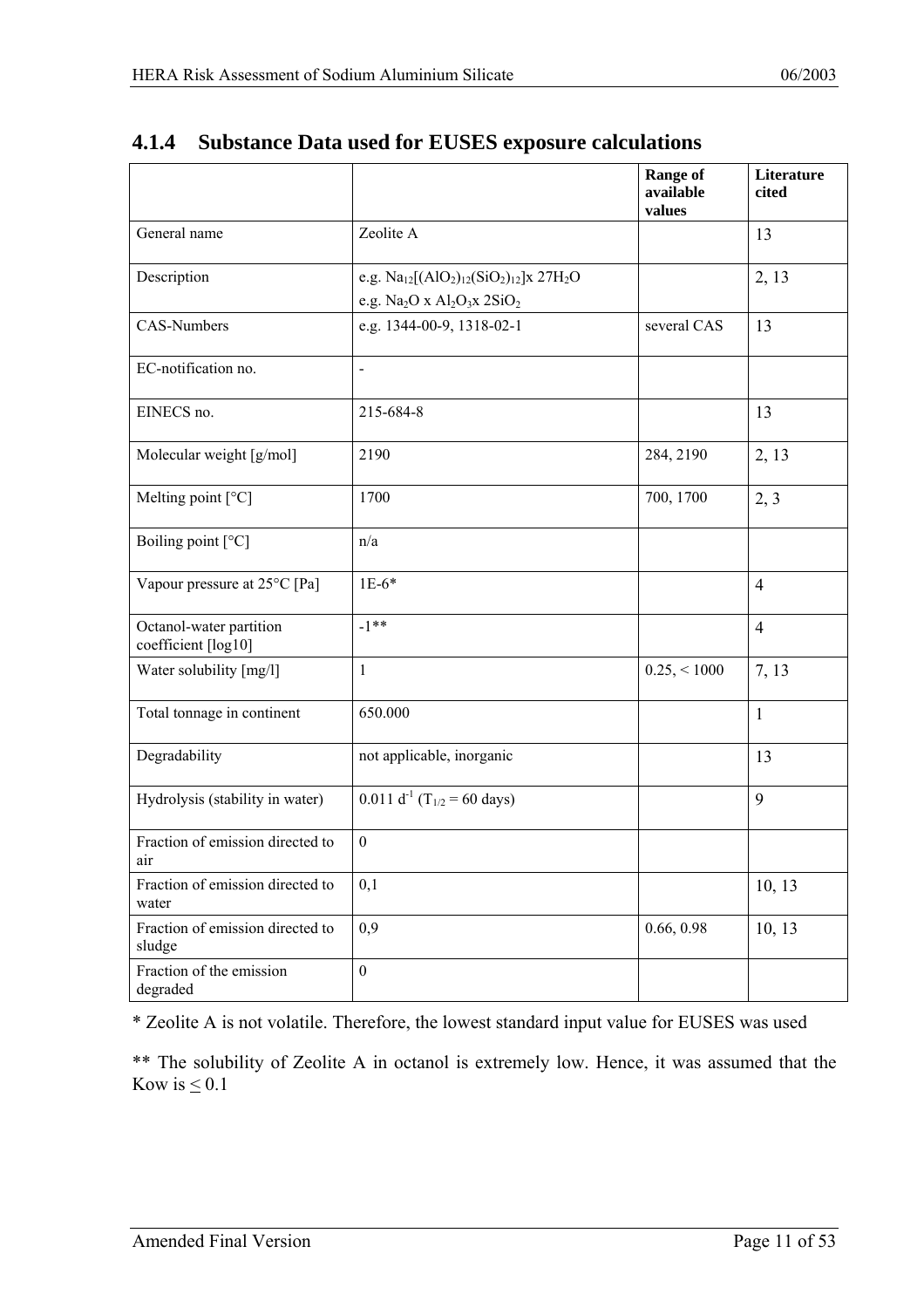### <span id="page-11-0"></span>**4.1.5 PEC Calculations**

The following table summarises the output of the exposure calculations based on the two scenarios: A) EUSES standard and B) modified HERA Scenario.

|                                               | <b>Scenario A</b> | <b>Scenario B</b> |
|-----------------------------------------------|-------------------|-------------------|
| Zeolite distribution in local compartments    |                   |                   |
| Concentration in dry sewage sludge [mg/kg]    | 4,06E5            | 1,13E5            |
| PEC Water [mg/l]                              | 2,76              | 1,24              |
| PEC Agricultural Soil (total) 30d [mg/kg]     | 511               | 142               |
| PEC Sediment [mg/kg]                          | 2,17              | 0,98              |
| PEC STP [mg/l]                                | 17,8              | 4,94              |
| Zeolite distribution in regional compartments |                   |                   |
| PEC Water [mg/l]                              | 0,98              | 0,75              |
| PEC Agricultural Soil 30d [mg/kg]             | 1,5               | 1,11              |
| PEC Sediment [mg/kg]                          | 0,59              | 0,45              |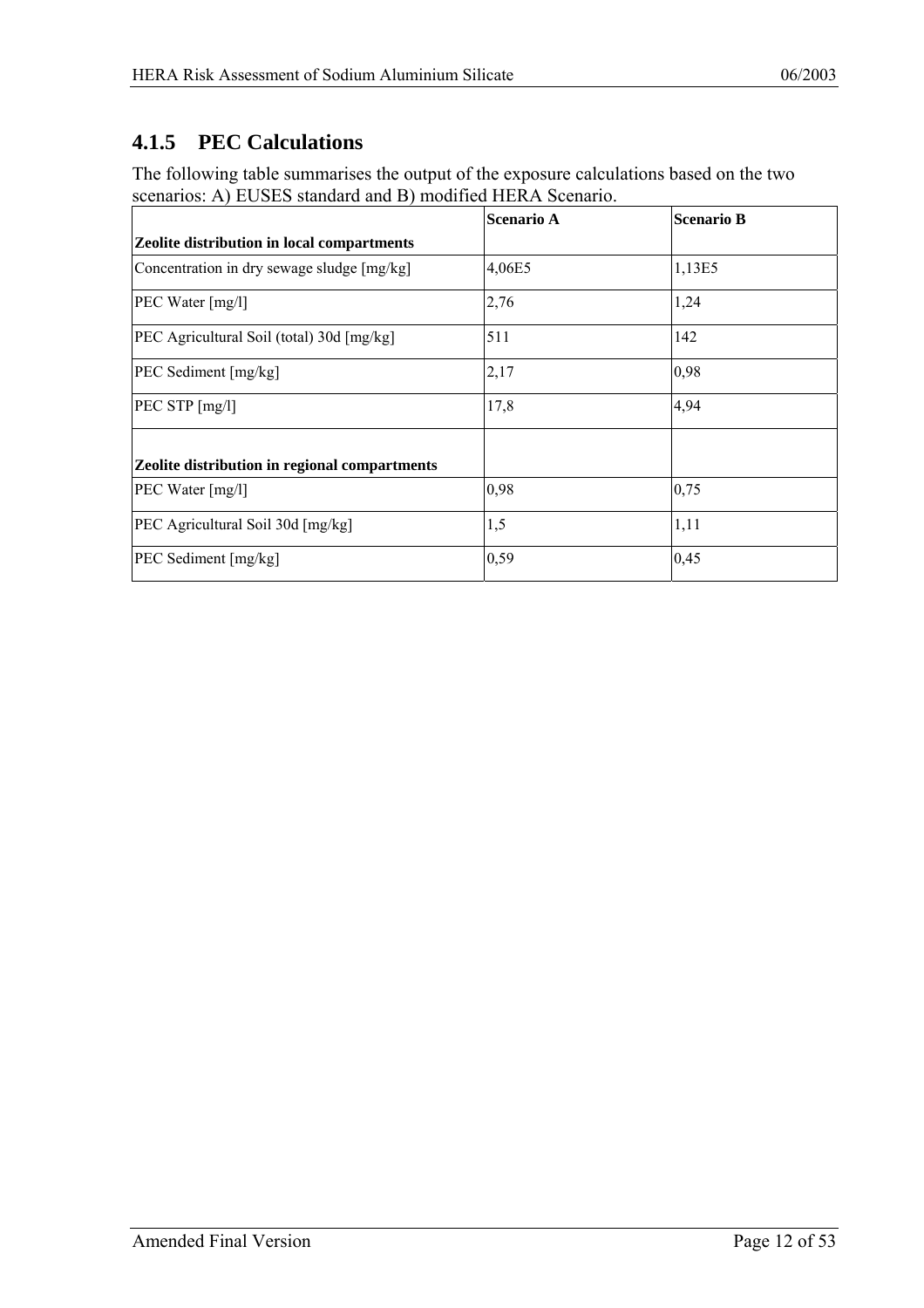## <span id="page-12-0"></span>**4.2 Environmental effects assessment**

#### **4.2.1 Toxicity**

<span id="page-12-1"></span>

|                          | <b>Species</b>             | <b>Protocol</b>     | Result [mg/l] | Range [mg/l] | <b>Reference</b> |
|--------------------------|----------------------------|---------------------|---------------|--------------|------------------|
| Algae EC50               | Scenedesmus<br>subspicatus | OECD 201            | 18            |              | 14               |
| <b>Invertebrate IC50</b> | Daphnia<br>magna           | OECD 202            | 2808          |              | 15               |
| <b>Fish LC50</b>         | Leuciscus idus             | OECD <sub>203</sub> | 1800          |              | 16               |

#### **4.2.1.1 Ecotoxicity – Aquatic: Acute Test Results**

#### **4.2.1.2 Ecotoxicity – Aquatic: Chronic Test Results**

<span id="page-12-6"></span><span id="page-12-4"></span><span id="page-12-2"></span>

|                                      | <b>Species</b>                   | <b>Protocol</b>     | Result [mg/l] | Range<br>[mg/l] | <b>Reference</b>                                |
|--------------------------------------|----------------------------------|---------------------|---------------|-----------------|-------------------------------------------------|
| <b>Algae NOEC</b>                    | Scenedesmus<br>subspicatus       | OECD <sub>201</sub> | (4.9)         | 4.9, 100        | 17, 14<br>(see expert<br>judgement $4.2.2.1$ )  |
| <b>Invertebrate</b><br><b>NOEC</b>   | Daphnia<br>magna                 | other *             | 37            | 10,320          | 17, 18, 19<br>(see expert<br>judgement 4.2.2.2) |
| <b>Fish NOEC</b>                     | Pimephales<br>promelas           | US-EPA              | 86.7          |                 | 17                                              |
| <b>Other: Diptera</b><br><b>NOEC</b> | Paratanytarsus<br>parthenogenica | other *             | <b>200</b>    |                 | 17                                              |

\* Method not contained in the IUCLID glossary of standard methods

#### <span id="page-12-3"></span>**4.2.1.3 Terrestrial – Aquatic: Acute Test Results**

<span id="page-12-5"></span>

|                            | <b>Species</b>   | <b>Protocol</b>     | Result [mg/kg]        | Range<br>[mg/l] | <b>Reference</b> |
|----------------------------|------------------|---------------------|-----------------------|-----------------|------------------|
|                            |                  |                     |                       |                 |                  |
| <b>Plants EC50</b>         | Avena sativa     | OECD <sub>208</sub> | 15 000 (Na-form)      |                 | 20               |
|                            | Lepidium sativum |                     | 10 000 (Na-form)      |                 | 20               |
|                            | Raphanus sativus |                     | 4 000 (Na-form)       |                 | 20               |
|                            |                  |                     | $> 240 000$ (Ca-form) |                 | 21               |
| Earthworms LC50            |                  |                     | no data available     |                 |                  |
| <b>Microorganisms LC50</b> |                  |                     | no data available     |                 |                  |
| Other: Frog LC50           | Xenopus laevis   | other *             | 1800                  | 1800,<br>3200   | 18               |

\* Method not contained in the IUCLID glossary of standard methods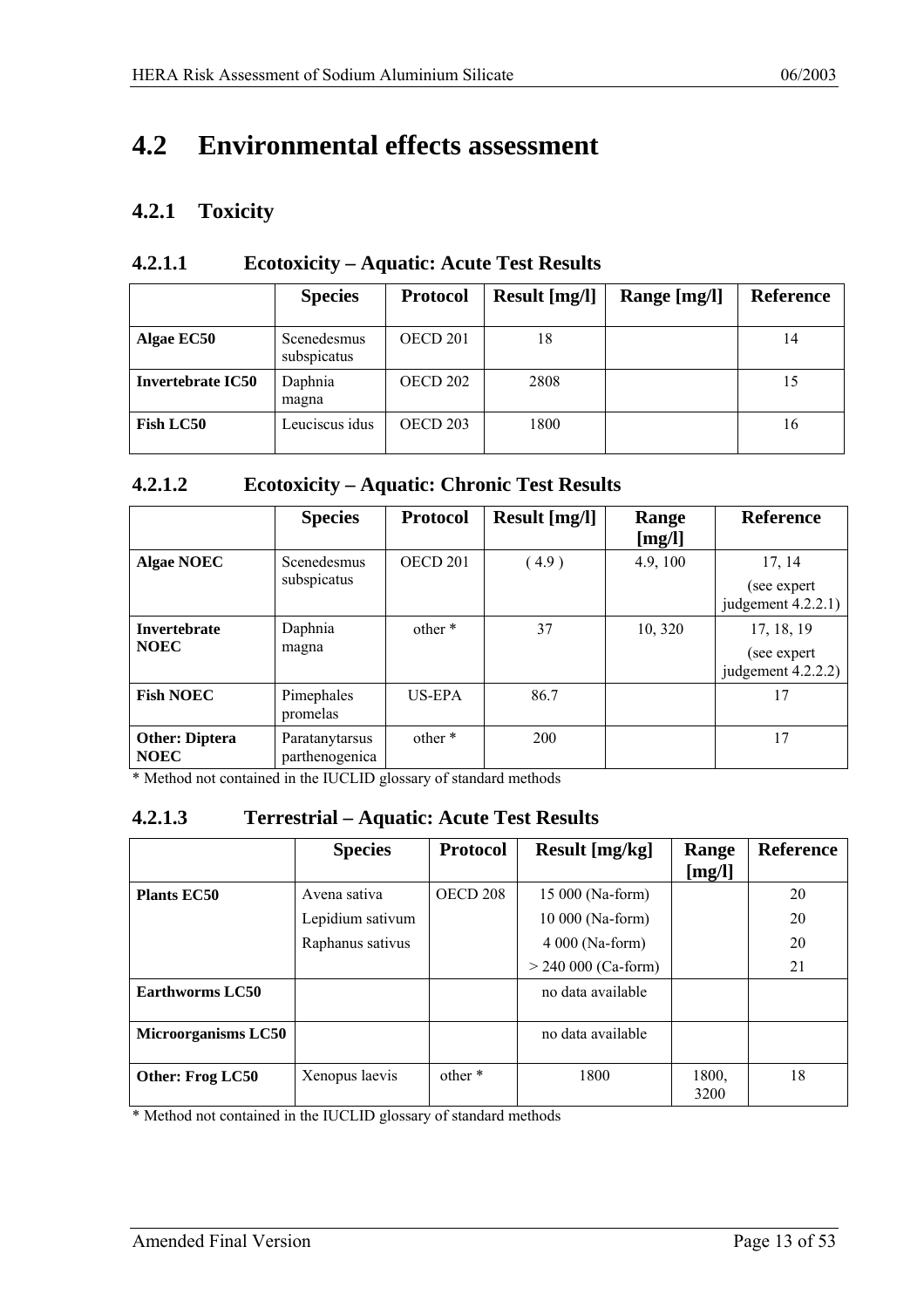|                            | <b>Species</b>            | <b>Protocol</b> | Result [mg/kg]    | Range<br>[mg/l] | <b>Reference</b> |
|----------------------------|---------------------------|-----------------|-------------------|-----------------|------------------|
| <b>Plants EC10</b>         | Raphanus sativus          | OECD 208        | 900 (Na-form)     |                 | 20               |
| <b>NOEC</b>                |                           |                 | 60 000 (Ca-form)  |                 | 21               |
| <b>Earthworms NOEC</b>     |                           |                 | no data available |                 |                  |
| <b>Microorganisms NOEC</b> |                           |                 | no data available |                 |                  |
| Other: plant NOEC          | Brassica rapa             | OECD 208        | $1000*$           |                 | 7                |
|                            | Avena sativa              |                 | $1000*$           |                 | 7                |
|                            | Lycopersicum<br>esculatum |                 | $1000*$           |                 | 7                |

<span id="page-13-0"></span>**4.2.1.4 Terrestrial – Aquatic: Chronic Test Results** 

<span id="page-13-1"></span>\* highest concentration tested

#### **4.2.1.5 Microorganisms in Waste Water Treatment Plant (WWTP)**

|                                              | <b>Species</b>        | <b>Protocol</b>      | Result [mg/l] | Range<br>[mg/l] | <b>Reference</b> |
|----------------------------------------------|-----------------------|----------------------|---------------|-----------------|------------------|
| <b>Specific bacterial</b><br>population EC50 | Pseudomonas<br>putida | DIN 38412,<br>part 8 | 950           |                 | 22               |
| <b>Specific bacterial</b><br>population EC10 | Pseudomonas<br>putida | DIN 38412,<br>part 8 | 330           | 330, 2000       | 7, 22            |

### **4.2.2 Evaluation of Chronic Toxicity Data used for PNEC Derivation**

Long-term toxicity data (NOEC values) for all 3 aquatic toxicity endpoints, i.e. fish, daphnia and algae exist in literature. In addition, new supplementary data on the chronic terrestrial toxicity have been generated so that such long-term toxicity data could be used for the PNEC derivation in the aquatic and terrestrial compartment. In the tables 1-4 all existing chronic toxicity data are summarised and evaluated in terms of their reliability according to the criteria by Klimisch et al.  $(1997)^{23}$ . The following subchapters 4.2.2.1 - 4.2.2.4 discuss in more detail the relevance and the applicability of the individual data for the environmental risk assessment of zeolite A as used in detergents.

|                  | Table 1: Chronic toxicity to aquatic invertebrates |                                                                                                                   |                                                                  |  |  |  |
|------------------|----------------------------------------------------|-------------------------------------------------------------------------------------------------------------------|------------------------------------------------------------------|--|--|--|
|                  |                                                    | Zeolite A (CAS 1344-00-9): Excerpt from IUCLID database, Chapter 4.5.2.                                           |                                                                  |  |  |  |
|                  | Daphnia magna                                      | Daphnia magna                                                                                                     | Daphnia magna                                                    |  |  |  |
| Endpoint         | Mortality $\&$<br>reproduction rate                | reproduction rate                                                                                                 | reproduction rate                                                |  |  |  |
| Exposure period  | 21 days                                            | 21 days                                                                                                           | 21 days                                                          |  |  |  |
| NOEC $(mg/l)$    | 37                                                 | 10                                                                                                                | 320                                                              |  |  |  |
| Test substance   | Ca-exchanged<br>Zeolite A                          | Zeolite Type 4A from Akzo-Chemie.<br>Acc. to specification, this is not a<br>zeolite typically used in detergents | Zeolite type NaA from<br>Henkel. Typically used in<br>detergents |  |  |  |
| Reference        | 17                                                 | 18                                                                                                                | 18                                                               |  |  |  |
| Data reliability | Reliable with restr.                               | Reliable with restriction                                                                                         | Reliable with restriction                                        |  |  |  |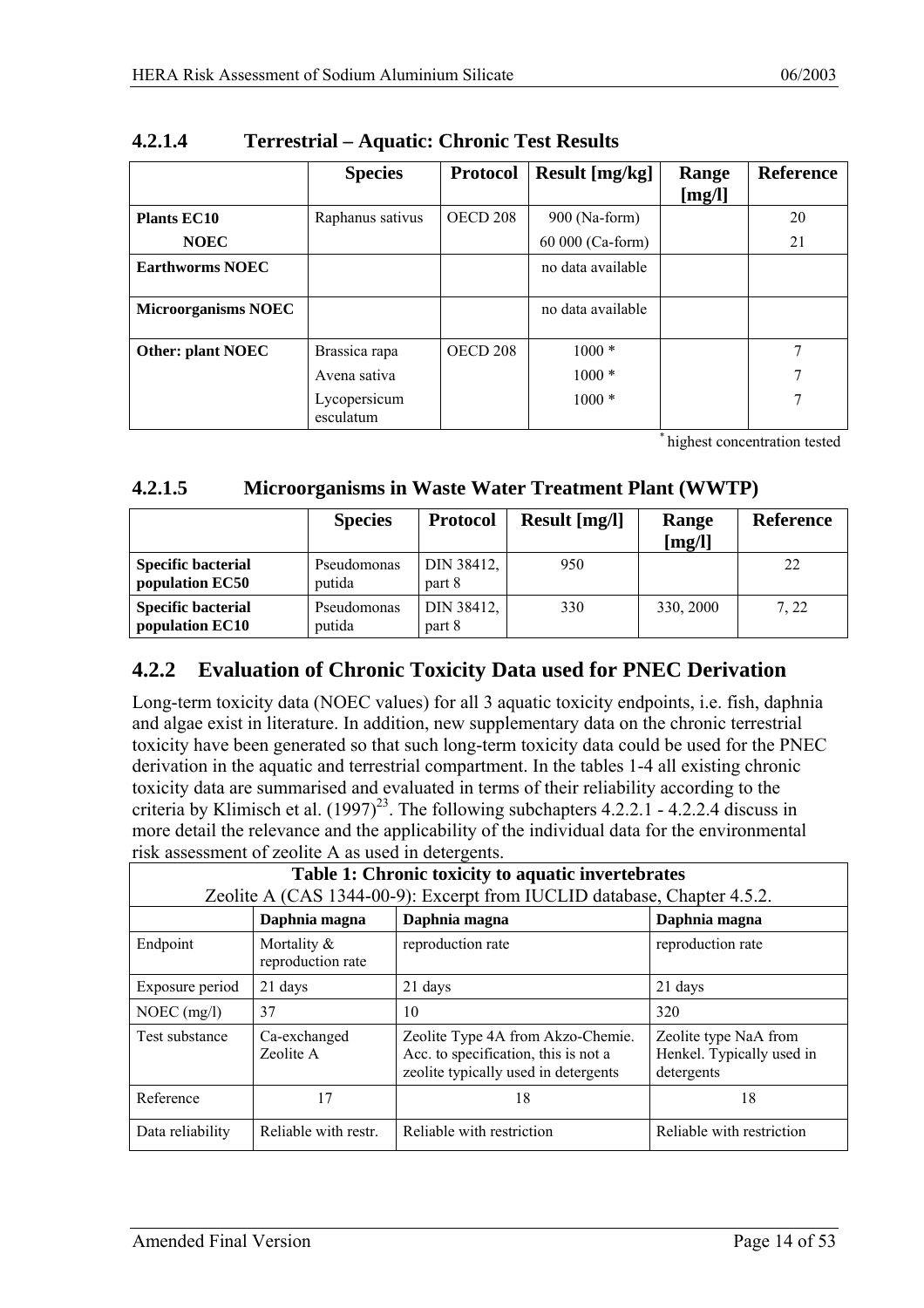| Table 2: Chronic toxicity to fish |                                                                         |  |
|-----------------------------------|-------------------------------------------------------------------------|--|
|                                   | Zeolite A (CAS 1344-00-9): Excerpt from IUCLID database, Chapter 4.5.1. |  |
|                                   | <b>Pimephales promelas</b>                                              |  |
| Endpoint                          | reproduction rate, survival of eggs,                                    |  |
|                                   | length and weight of young fish                                         |  |
| Exposure period                   | 30 days                                                                 |  |
| NOEC $(mg/l)$                     | 86.7                                                                    |  |
| Test substance                    | Ca-exchanged Zeolite A                                                  |  |
| Reference                         | 17                                                                      |  |
| Data reliability                  | Reliable with restriction                                               |  |

|                  | Table 3: Toxicity to aquatic plants (e.g. Algae)<br>Zeolite A (CAS 1344-00-9): Excerpt from IUCLID database, Chapter 4.3. |                                    |                                     |                                    |  |
|------------------|---------------------------------------------------------------------------------------------------------------------------|------------------------------------|-------------------------------------|------------------------------------|--|
|                  | <b>Scenedesmus</b><br>subspicatus                                                                                         | <b>Microcystis</b><br>aeruginosa   | <b>Selenastrum</b><br>capricornutum | <b>Navicula</b><br>seminulum       |  |
| Endpoint         | growth rate                                                                                                               | growth                             | growth                              | growth                             |  |
| Exposure period  | 96 h                                                                                                                      | 14 days                            | 5 days                              | 5 days                             |  |
| $EC10$ (mg/l)    | 4.9 (particle<br>counting)                                                                                                | $NOEC = 50$ mg/l                   | $LOEC = 100$ mg/l                   | $LOEC = 50$ mg/l                   |  |
|                  | 11 (fluorescence<br>measurement)                                                                                          |                                    |                                     |                                    |  |
| $EC50$ (mg/l)    | 18 (particle<br>counting)                                                                                                 |                                    |                                     |                                    |  |
|                  | 34 (fluorescence<br>measurement)                                                                                          |                                    |                                     |                                    |  |
| Reference        | 14                                                                                                                        | 17                                 | 17                                  | 17                                 |  |
| Remarks          | GLP study, study<br>conducted with Na-<br>zeolite                                                                         | Study conducted<br>with Ca-zeolite | Study conducted<br>with Ca-zeolite  | Study conducted<br>with Ca-zeolite |  |
| Data reliability | Reliable without<br>restriction                                                                                           | Reliable with<br>restriction       | Reliable with<br>restriction        | Reliable with<br>restriction       |  |

The IUCLID database does contain a number of further references on the effects of Zeolite A in algal growth inhibition tests.

In several of these tests based on the AAP-procedure (US-EPA, 1971) NOEC/LOEC values between 0.1 - 10 mg/l were measured.

However, it was pointed out in the remarks that these were test artefacts due to the binding of nutrients by the zeolite. Addition of minimal salts reverses the effects. Therefore, these data were not taken into account for the effects assessment of Zeolite A.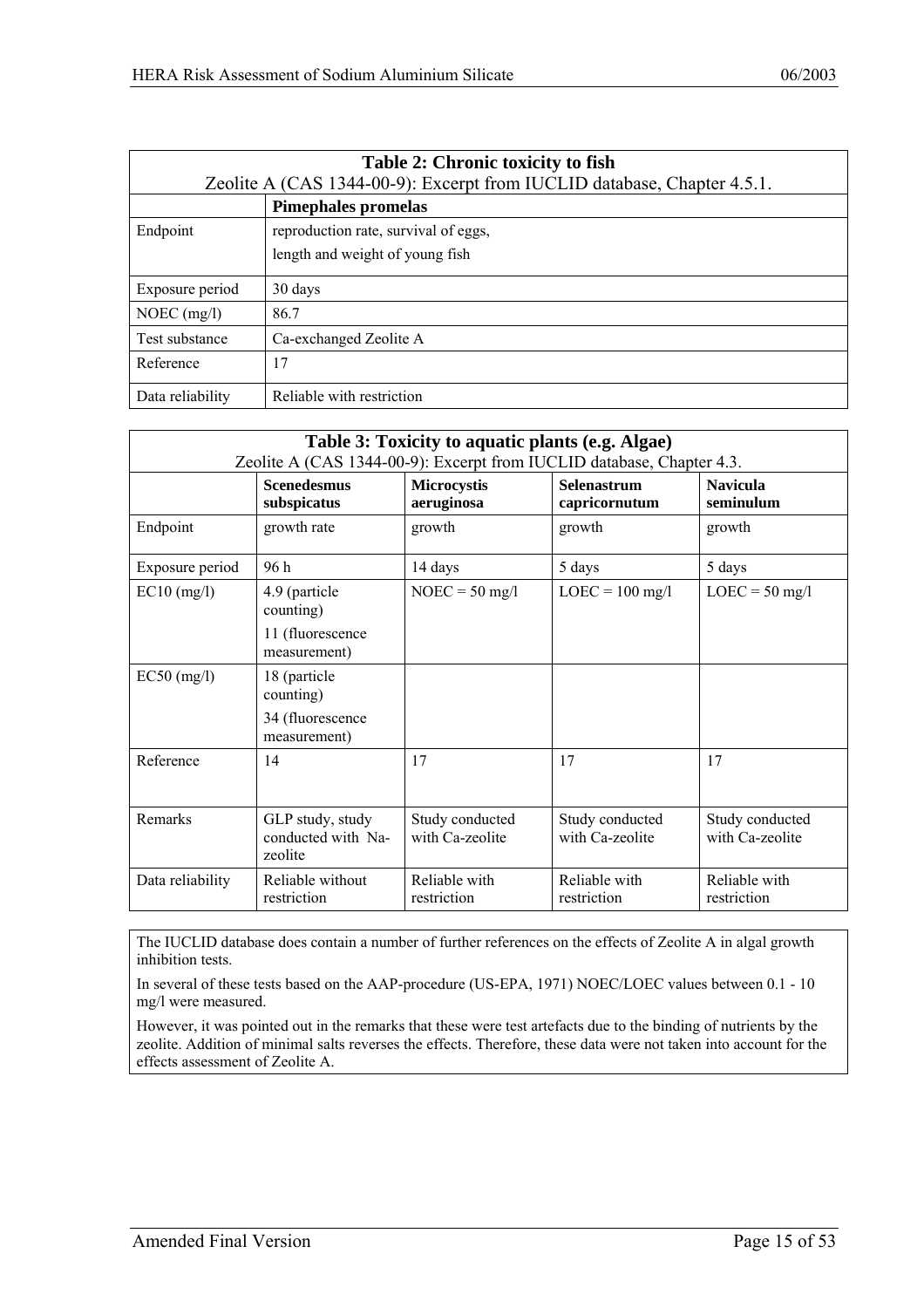#### <span id="page-15-0"></span>**4.2.2.1 Algae**

From Tables 1-3 it is evident that the lowest NOEC endpoint value is the algal  $EC10 = 4.9$ mg/l from a study by Degussa/TNO (TNO report IMW-R 92/126, 1992 [\) c](#page-13-1)onducted with Na-Zeolite A. However, this algal toxicity value has to be considered with caution, since it is well known and supported by numerous investigations that the growth-inhibiting effects of complexing agents and ion-exchanging materials which are often observed in the nutrientpoor culture-media of ecotoxicological standard tests result from the depletion of trace heavy metals essential for algal growth. This nutrient-depleting effect of Zeolite A was specifically addressed in investigations by Maki and Macek  $(1978)^{17}$  and Gode (1983[\) c](#page-6-5)learly underlining that nutrient exchange by zeolite was responsible for reduced algal growth. In nutrient-rich media no such effects were observed (Umweltbundesamt, 1979 [\).](#page-6-6) Based on these observation it was concluded that the inhibitory effect of Zeolite A observed in nutrient-poor test media is without any practical relevance since Zeolite A as a detergent builder will never reach oligotrophic water bodies alone, but only in combination with other nutrients in treated and untreated effluents (UN-ECE, 1992 $^{24}$ ).

With regard to the use of an appropriate algal NOEC it is important to note that detergentbased zeolite A entering the sewer system will be loaded with calcium ions as the result of its ion-exchange function in the washing process (Kurzendörfer et al., 1997 [\).](#page-8-2) For that reason, algal NOEC data are to preferred being based on Ca-loaded zeolite A which exhibits a less pronounced ion-exchange of individual heavy metals. Hence, the algal NOEC =  $50 \text{ mg/l}$  (see table 3) was used for the risk assessment of zeolite A. It should be noted that this figure is far above the water solubility limit of zeolite A suggesting that the measured effects on algal growth at higher concentrations be linked to physical effects like turbidity-caused light attenuation.

#### **4.2.2.2 Daphnia**

Also the lowest Daphnia-NOEC value (10 mg/l) reported by Canton and Sloof, 1982<sup>18</sup> (see table 1) requires a critical evaluation. This NOEC refers to a Zeolite Type 4 A from Akzo having a specification, which is different to the Zeolite Type A used in detergents. The authors mention that the 'sample tested was a precursor with sharp crystal structure' while the zeolite type relevant for detergent use is characterised by a rounded shape of the crystals in order to optimise fabric care (Jakobi and Löhr, 1987<sup>25</sup>). Also the particle size distribution was different from the typical detergent Zeolite A (from Henkel KGaA) which was tested in the same study. As the obtained NOEC values differed considerably (see below) it was concluded that the Akzo zeolite NOEC should not be taken into account for the risk assessment of detergent-based zeolites. Instead, the next most sensitive NOEC value based on the 21-day Daphnia life-cycle test with a typical detergent Zeolite A (Maki and Maceck, 1978 [\) w](#page-12-2)as used in the context of the Zeolite A risk assessment. The FOEC was 130 mg/l and the NOEC =  $37$ mg/l. The authors' statement should be mentioned that the negative effects on survival and reproduction seen at higher concentrations (i.e. > FOEC) were due to physical effects of the compound on feeding and mobility since these suspensions were extremely turbid. Hence, even this NOEC value must be considered as a very conservative assessment. The very low long-term Daphnia toxicity of Zeolite A was also confirmed by the NOEC values obtained in further studies: Canton & Slooff (1982) [re](#page-12-4)port on a NOEC = 320 mg/l of the Zeolite A type from Henkel KGaA (which was tested in parallel to the mentioned Akzo zeolite) and a NOEC  $= 500$  mg/l [w](#page-12-6)as measured by Fischer & Gode (1977) when testing a typical detergent Zeolite A.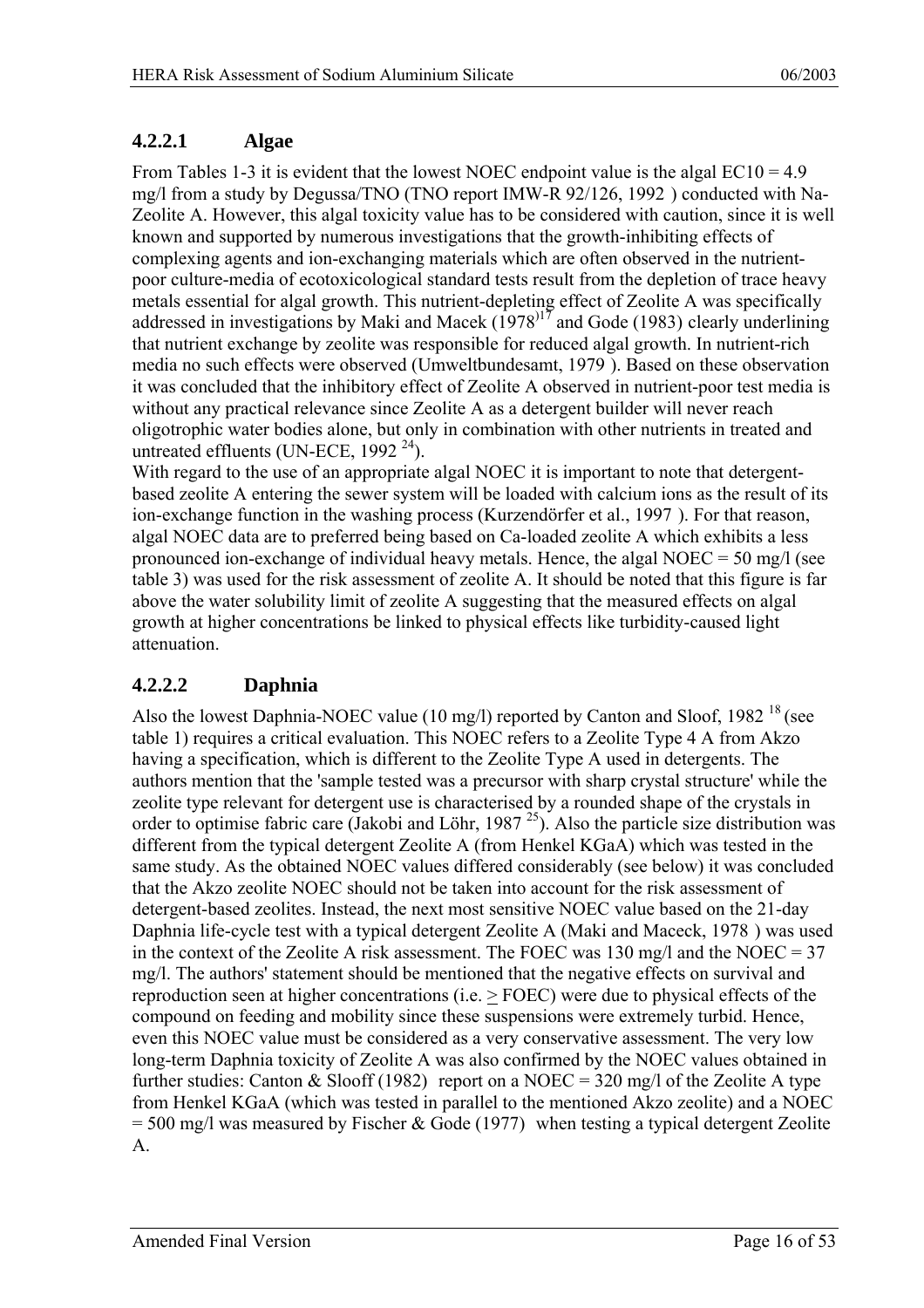#### <span id="page-16-0"></span>**4.2.2.3 Fish**

The long-term fish-study on Zeolite A originates from the work by Maki & Macek  $(1978)^{17}$  $(1978)^{17}$  $(1978)^{17}$ , too. Up to the highest tested concentration (87 mg/l) there was no adverse effect on hatchability of eggs and survival, mean total length and average weight of fry at a 30-day exposure of eggs and fry of fathead minnows (P. promelas) to Zeolite Type A. Thus, the conservatively evaluated NOEC is 87 mg/l.

#### **4.2.2.4 Terrestrial plants**

The first HERA environmental risk assessment of Zeolite A (March 2002) evaluated the terrestrial toxicity on the basis of the plant growth test data available in IUCLID (Table 4). The PNEC derived from this data was considered very conservative as it was derived from a NOEC which corresponds to the maximum concentration tested and, hence, may differ from a realistic view by one or more order(s) of magnitude.

For that reason, a new plant toxicity test was commissioned by ZEODET, the industry association of zeolites producers, aiming at testing Zeolite A at concentrations clearly above 1000 mg/kg. However, the results from testing the Na-form which corresponds to the material present in detergent products, exhibited a significant growth inhibition effect towards the most sensitive plant species, Raphanus sativus, at test concentrations higher than 900 mg/kg (Table 4). Acknowledging the considerably lower sensitivity of the two other test species and taking into account that the Ca-loaded form is the predominant species of Zeolite A in the environment, an additional test was conducted with  $Ca^{++}$ -Zeolite A and Raphanus sativus as test species. In fact, the Ca-form of Zeolite A turned out to be considerably less toxic with a NOEC = 60 000 mg/kg corresponding to a lower toxicity by a factor of 67 compared to the Na-form (Table 4). In line with similar observations in aquatic toxicity tests (cf. 4.2.2.1), it is obvious from these test results that the toxicity effected by the Na-form is due to the depletion of essential trace elements in the test system while the environmentally most relevant Ca-form is virtually non-toxic. For that reason, the NOEC =  $60\,000$  mg/kg was used for the PNEC derivation in terrestrial risk assessment of Zeolite A.

|                      |                     |             |             | Table 4: Toxicity to terrestrial plants          |                          |                    |           |
|----------------------|---------------------|-------------|-------------|--------------------------------------------------|--------------------------|--------------------|-----------|
|                      |                     |             |             | Zeolite A (CAS 1344-00-9, 1318-02-1, 68989-20-8) |                          |                    |           |
|                      | <b>Exposure</b>     |             |             | Effect concentration (mg/kg)                     |                          |                    |           |
| <b>Plant species</b> | period (d) Endpoint |             | <b>EC50</b> | NOEC / EC10                                      | <b>Remarks</b>           | <b>Reliability</b> | Reference |
|                      |                     |             |             |                                                  |                          |                    |           |
| Avena sativa         | 21                  | growth      |             | $>1000*$                                         | Ca <sup>++</sup> zeolite | $\overline{2}$     | 7         |
| Brassica rapa        | 21                  | growth      |             | $>1000*$                                         | Ca <sup>++</sup> zeolite | $\overline{2}$     |           |
| Lycopersicum         |                     |             |             |                                                  |                          |                    |           |
| esculentum           | 21                  | growth      |             | $> 1000*$                                        | Ca <sup>++</sup> zeolite | $\overline{2}$     | 7         |
| Avena sativa         | 28                  | growth      | 150 000     | n.d.                                             | Na <sup>+</sup> zeolite  |                    | 20        |
| Raphanus sativus     | 21                  | growth      | 4000        | 900                                              | Na <sup>+</sup> zeolite  |                    | 20        |
| Lepidium sativum     | 21                  | growth      | 10 000      | n.d.                                             | Na <sup>+</sup> zeolite  |                    | 20        |
|                      |                     | seedling    |             |                                                  |                          |                    |           |
|                      |                     | emergence   | >240000     | 240 000                                          |                          |                    |           |
|                      |                     | shoot fresh |             |                                                  |                          |                    |           |
|                      |                     | weight      | >240000     | 240 000                                          |                          |                    |           |
| Raphanus sativus     | 21                  | plant high  | $>$ 240 000 | 60000                                            | Ca <sup>++</sup> zeolite |                    | 21        |

\* highest concentration tested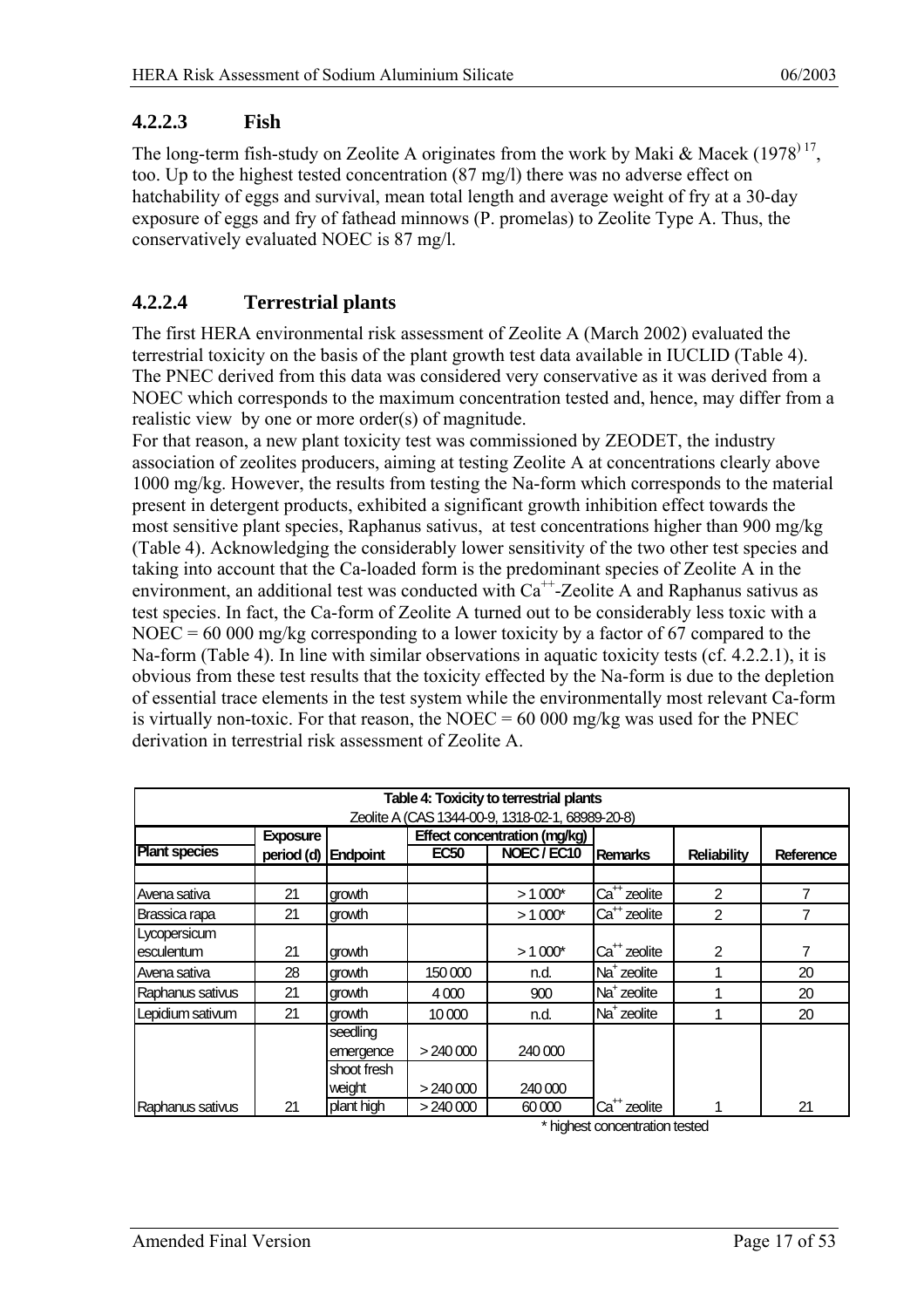### <span id="page-17-0"></span>**4.2.3 Derivation of PNEC**

It should be noted that all the determined NOEC values are in a concentration range which is already above the solubility limit of Zeolite A. Therefore, it can be concluded that the effects measured above the NOEC may not be attributable to systemic toxic effects but may be due to physical effects of the undissolved material. Such effects will not be relevant in practice considering the expected environmental concentrations. Accordingly, the PNEC derived from the lowest NOEC is extremely conservative because it may not really address the aquatic toxicity of Zeolite A but reflects its physical effects measured at concentrations far above reality. Correspondingly, it can be concluded from the NOEC data that the soluble moiety of zeolite A present in the aquatic environment is not toxic to the biota.

|                              | <b>NOEC</b>                    | <b>Assessment factor</b> | <b>PNEC</b>         |
|------------------------------|--------------------------------|--------------------------|---------------------|
| <b>Aquatic Organisms</b>     | $37 \text{ mg/l}$              | 10                       | $3,7 \text{ mg/l}$  |
| <b>Terrestrial Organisms</b> | $60000$ mg/kg                  | 100                      | $600 \text{ mg/kg}$ |
| <b>Microorganisms</b>        | $330 \text{ mg/l}$             | 10                       | $33 \text{ mg/l}$   |
| <b>Sediment Organisms</b>    | PNEC derived from aquatic NOEC |                          | $2.3 \text{ mg/kg}$ |

According to the facts and arguments discussed above (4.2.2), the most sensitive aquatic toxicity endpoint is the Daphnia NOEC =  $37 \text{ mg/l}$ . As NOEC data are available for fish, daphnia and algae, an assessment factor of 10 is to be applied for the PNEC derivation. Consequently, for the aquatic risk assessment of Zeolite A a PNEC =  $3.7 \text{ mg/l}$  is being used.

The terrestrial PNEC was derived from available NOEC data for the most sensitive of the 3 plant species tested (see 4.2.2.4) by using an application factor of 100. The PNEC for microorganisms in sewage treatment plants was derived from the EC10 of a test with a specific bacterial population (see 4.2.1.5) using (conservatively) an application factor of 10.

## **4.3 Environmental Risk Characterisation**

|  |  |  |  |  |  |  | Risk characterisation of EUSES Scenarios A and B (c.f. 4.1.5 Exposure Assessment) |
|--|--|--|--|--|--|--|-----------------------------------------------------------------------------------|
|--|--|--|--|--|--|--|-----------------------------------------------------------------------------------|

|                       |                                | <b>Scenario A</b> | <b>Scenario B</b> |
|-----------------------|--------------------------------|-------------------|-------------------|
| <b>RCR</b> Water      | regional                       | 0,26              | 0,20              |
|                       | local                          | 0,75              | 0,34              |
| <b>RCR Soil</b>       | regional                       | 0,02              | 0,02              |
|                       | local                          | 0,84              | 0,23              |
| RCR Sediment regional |                                | 0,26              | 0,20              |
|                       | local                          | 0,95              | 0,43              |
| RCR STP*              | regional                       |                   |                   |
|                       | local                          | 0,54              | 0,15              |
|                       | * Sewage Treatment Plant (STP) |                   |                   |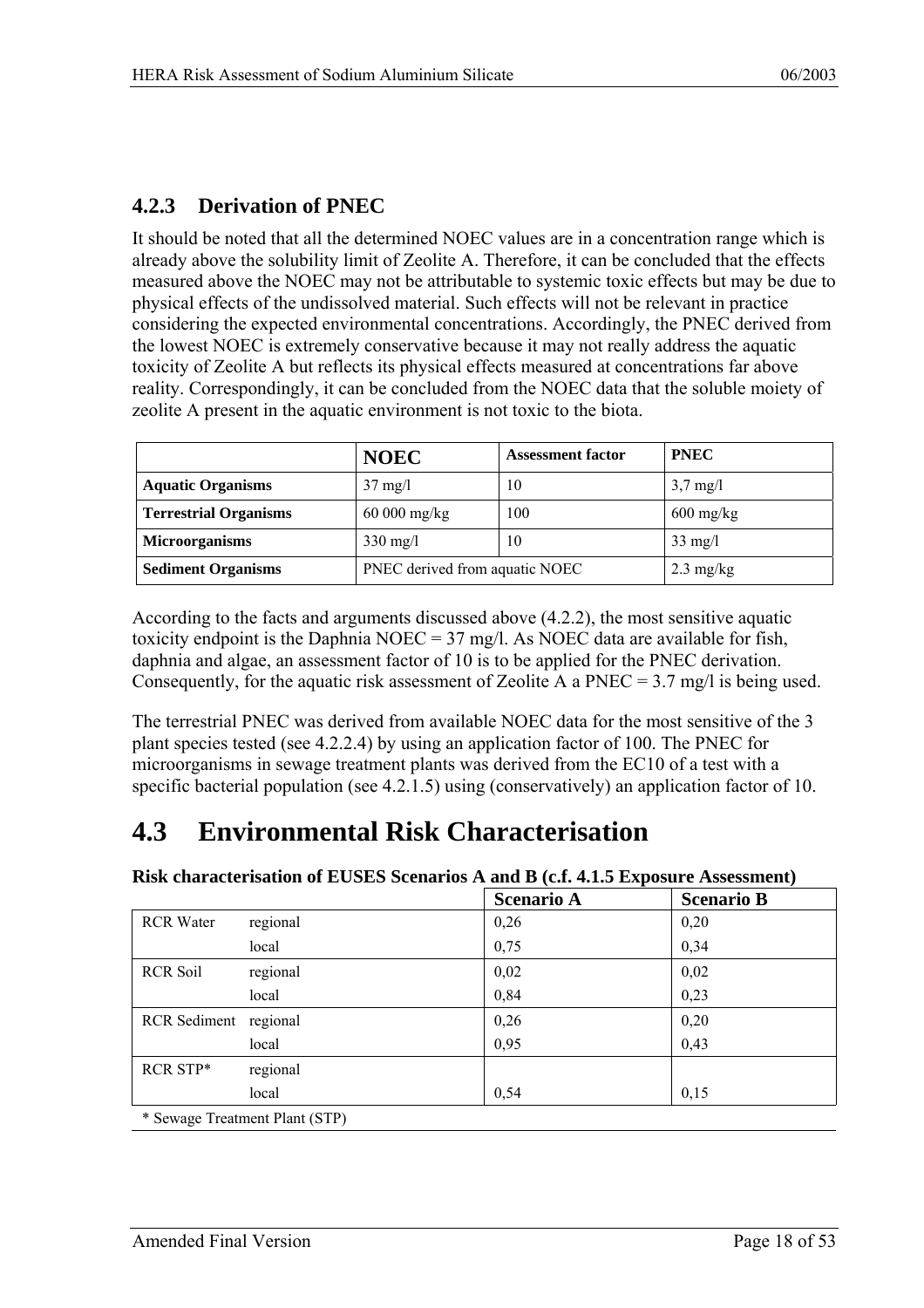## <span id="page-18-0"></span>**4.4 Additional environmental effects**

Apart from the ecotoxicological effect evaluation, zeolites may also be discussed in terms of their possible impact to the balance of heavy metals in sewage treatment plants and surface waters. In addition, their influence on the sedimentation pattern of suspended solids and the possible consequences for benthic organisms may have to be taken into account. These additional topics not captured in the EUSES standard risk assessment approach are discussed below.

### **4.4.1 Impact on heavy metal distribution in waters**

Numerous laboratory and field studies are reported in literature dealing with the influence of zeolite A on the heavy metal removal and remobilisation, respectively, in waste water treatment plants and surface waters (Kurzendörfer et al., 1997 [\).](#page-8-2) Here, only the most relevant conclusions from these studies are summarised.

Ca-loaded zeolite A being the main zeolite species in spent washing liquors does not contribute significantly to the heavy metal removal from sewage in the course of the waste water treatment process. Accordingly, enrichment of heavy metals in Ca-loaded zeolite A at concentrations similar to those in rivers is only slight with the exception of the most selective heavy metal Pb. The minute heavy metal-loaded amounts of zeolite A present in rivers do not differ from sediment-forming natural heavy metal-loaded cation exchangers and contribute therefore to the stable deposition of heavy metals. In sum, the impact of detergent-based zeolite to the heavy metal balance in aquatic systems is low. There are no indications for a prevention of heavy metal removal or a remobilisation of heavy metals by zeolite A.

### **4.4.2 Impact on sedimentation pattern of suspended solids**

There is limited information available in literature specifically addressing the possible impact of particulate zeolite to the sedimentation behaviour of suspended solids (SS) and, as a consequence, to the benthic community. However, investigations into the sedimentation behaviour of zeolites in waste water and further findings from previous studies into the environmental fate and effects of zeolite A (Umweltbundesamt, 1979 [\)](#page-6-6) allow to draw some conclusions on this issue.

An investigation by Carrondo et al. (1981)<sup>26</sup> showed that the presence of zeolites (30 mg/L) does only minimally reduce the SS removal in sewage. Hence, zeolite has no significant effect on the removal of SS by sedimentation at environmentally relevant conditions.

Furthermore, it has to be considered that detergent-based zeolites represent, in contrast to most natural inorganic particles like loam, clay, gravel, sand etc., a monodisperse material with a narrow particle size distribution and a defined density. These properties lead to a relatively homogenous transportation and sedimentation behaviour allowing to define a zeolite particle size which guarantees that this material remains in suspension above a certain flow velocity. Accordingly, comprehensive laboratory experiments and field trials showed that only a very small fraction of zeolites is removed from the sewage by deposition, i.e. the zeolite-based depositions were minor and temporary even in horizontal sewage pipes of household and municipal sewerage systems (Kurzendörfer et al., 1997 [\).](#page-8-2) 

Taking the results from the mentioned lab and field measurements on the sedimentation behaviour of zeolites into account and considering the fact that only a small percentage of this material (< 10%) will reach receiving waters it can be concluded that, for qualitative and quantitative reasons, the sedimentation of zeolites entering receiving waters may only have a very low effect on the sediment structure of water bodies. Given the less pronounced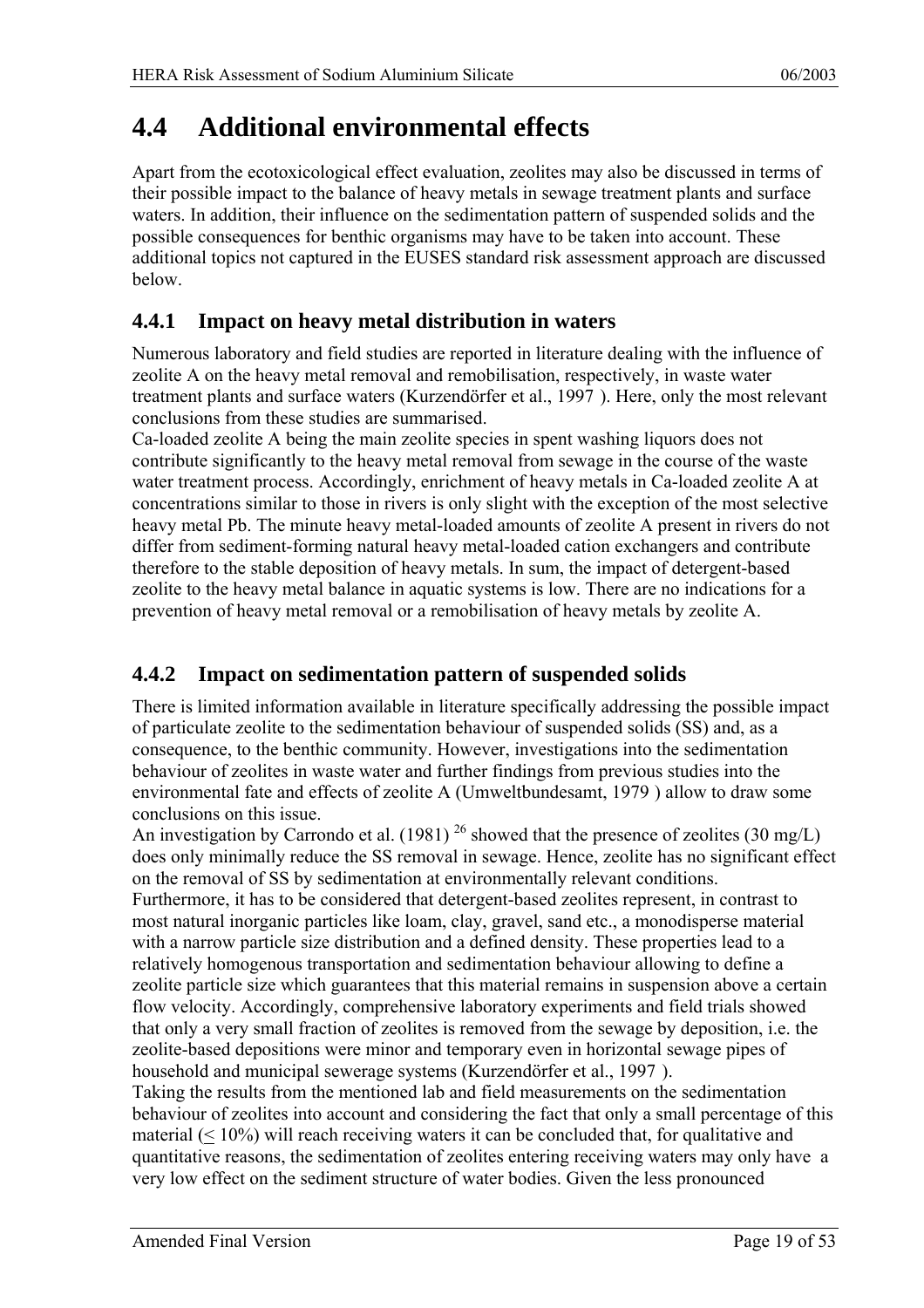<span id="page-19-0"></span>sedimentation behaviour of zeolites compared to natural suspended solids, there is no reason to assume that this material has a significant impact to benthic organisms.

## **4.5 Discussion and Conclusions**

Environmental risk assessments were conducted with the default values of EUSES 1.0 as well as with the HERA detergent scenario. Both scenarios do not indicate a risk for any of the environmental compartments, i.e. water, sediment, soil and and sewage treatment plant (STP)  $(RCR < 1)$ . In contrast to the 1<sup>st</sup> version of the HERA Zeolite A risk assessment, a risk quotient < 1 has also been established for the local soil compartment due to recently generated plant toxicity data of a high reliability. The previously obtained RCR >1 was a consequence of the design of the applied standard test which did not examine test concentrations higher than 1000 mg/kg. Now, the new test data have provided a more realistic NOEC which is higher by a factor of 60.

Based on studies into the weathering of Zeolite A in natural waters by hydrolysis, forming natural alumosilicates (Cook et al.,  $1982^{27}$ ) it can be anticipated that synthetic zeolites reaching the aquatic and terrestrial compartments will ultimately turn into natural constituents of waters, sediments and soils. These facts combined with the favourable outcome of the present environmental risk assessment provide a sound basis for the conclusion that the use of zeolite A in detergent products does not pose a risk to the environment.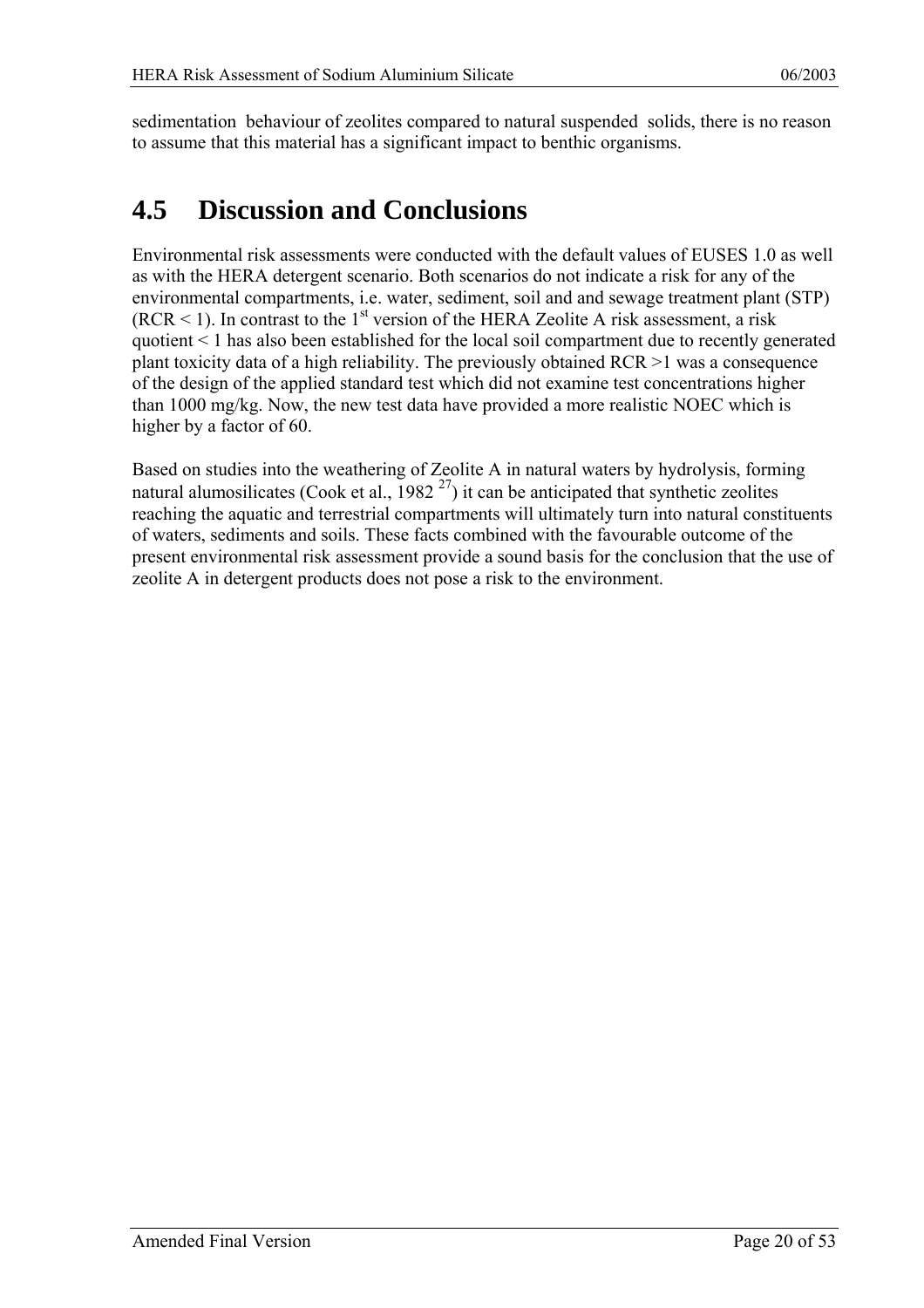## <span id="page-20-0"></span>**5 Human Health Assessment**

## **5.1 Consumer Exposure**

### **5.1.1 Product Types**

Zeolite A (sodium aluminium silicate) is widespread used in laundry detergents. In products it can be found in laundry regular and compact powder as well as in laundry tablets. Typical concentrations range between ca. 20% and ca. 34%. Sodium aluminium silicates are used in detergents to decrease the water hardness by exchanging Ca-ions for Na-ions.

### **5.1.2 Consumer Contact Scenarios**

As relevant consumer contact scenarios the direct and indirect skin contact, inhalatory route, oral via drinking water and accidental uptake of sodium aluminium silicates were identified and assessed.

### **5.1.3 Consumer Exposure Estimates**

<span id="page-20-1"></span>There is a consolidated overview concerning habits and uses of detergents and surface cleaners in Western Europe issued by AISE<sup>28</sup>. This list reflects the consumer`s use of detergents in g/cup, tasks/week, duration of task and other uses of products and is relevant data for the calculation and reflection about consumer exposure in the following.

#### **5.1.3.1 Direct skin contact via hand washed laundry**

<span id="page-20-2"></span>Sodium aluminium silicates under alkaline conditions are nearly insoluble  $(< 1 \frac{g}{l})$ . The contact time with sodium aluminium silicates in the course of handwashing is very short (approx. 15 min [\) a](#page-20-1)nd the percutaneous absorption of ionic substances has also been reported to be very low (SCHAEFER and REDELMEIER, 1996<sup>29</sup>). Ther[efo](#page-52-25)re, it can be assumed that the amount of sodium aluminium silicates systemically available via percutaneous absorption, if any, is quite low.

The following worst case should address this scenario:

• concentration of laundry detergent in handwashing is approx.1 % (10000 mg/l or 10) mg/ml).

• highest concentration of sodium aluminium silicates in laundry detergents amounts to 34.2%; 3420 mg/l or 3.4 mg/ml.

highest amount of sodium aluminium silicates available for percutaneous absorption (worst case conditions): 1000 mg/l or 1 mg/ml of sodium aluminium silicates (taking into account the low solubility of sodium aluminium silicates)

immersion of hands into solution would expose about 840 cm<sup>2</sup> (TGD, Part I, Annex VI<sup>30</sup>).

assuming a film thickness of 100  $\mu$ m (0.1 mm or 0.01 cm) (Lally, Ch., 2001<sup>31</sup>) on the hands and a percutaneous absorption of 1 % for ionic substances in 24 hr exposure time, the following amount of sodium aluminium silicate absorbed via skin can be calculated: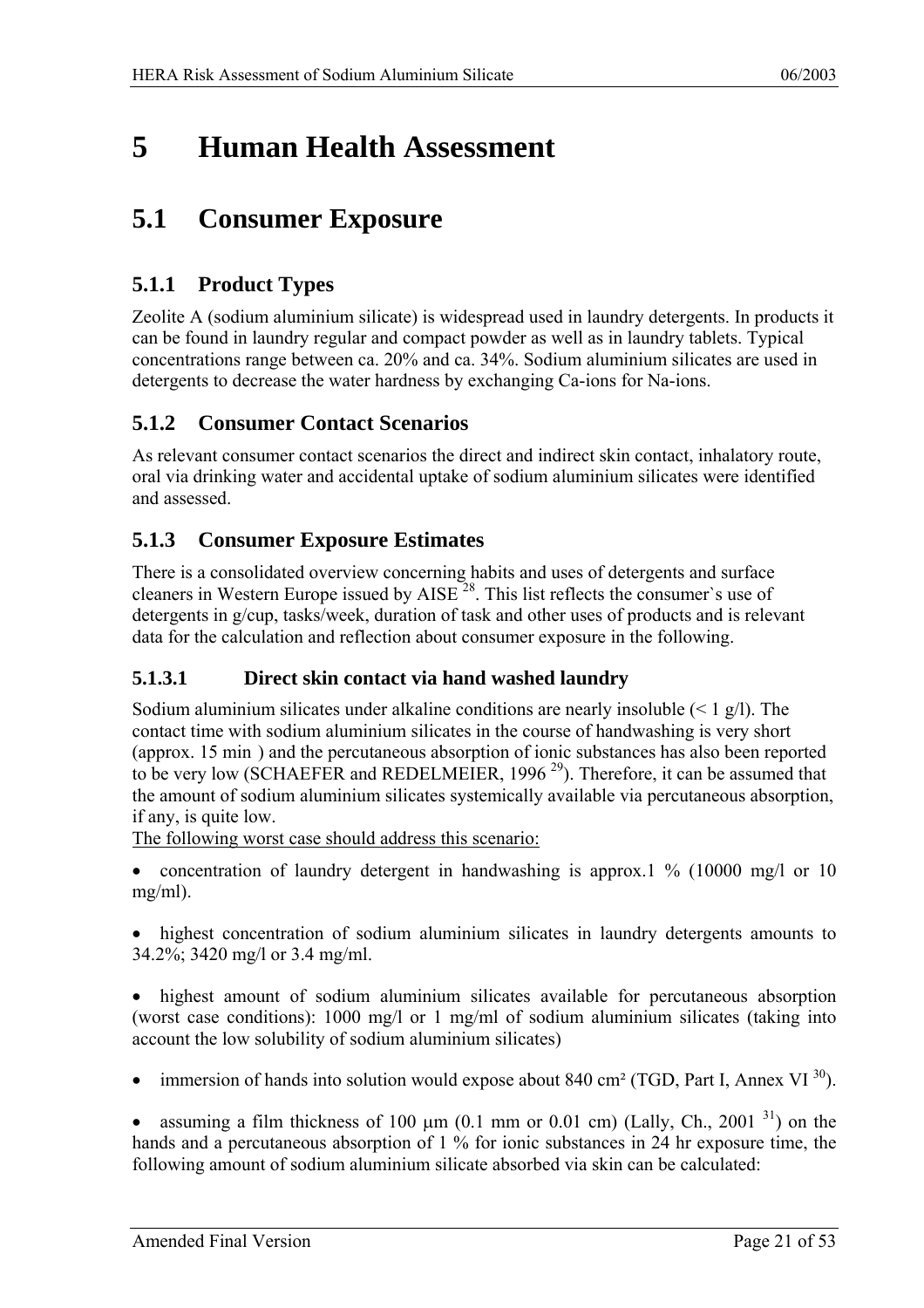840 cm<sup>2</sup> x 0,01 cm x 0.01 (fraction absorbed) x 1 mg/ml (cm<sup>3</sup>) = **0.084 mg sodium aluminium silicates absorbed in 24 hours** 

<span id="page-21-0"></span>In 15 min contact time a smaller amount of absorbed substance can be expected, for the sake of simplicity and as it can be assumed that the rate of percutaneous absorption is not linear in 24 hours and is possibly maximal in the first hour, 0.084 mg is used in the assessment resulting in an estimated systemic dose of (60 kg BW assumed):

#### **Expsys (direct skin contact) < 1.4 µg/kg BW /day**

#### **5.1.3.2 Direct skin contact via laundry tablets**

Contact time is low and area of contact with skin is so small that the amount absorbed percutaneously is considered insignificant.

#### **5.1.3.3 Direct skin contact via pretreatment of clothes**

Direct skin contact with Zeolite A is possible when clothing stains are being removed by spottreatment with a detergent paste. As only the skin surface area of the hands is exposed and the treatment time only very short  $(< 1$  min), it will not contribute significantly to the total exposure to sodium aluminium silicate.

#### **5.1.3.4 Indirect skin contact via wearing clothes**

Residues of components of laundry detergents may remain on textiles after washing and could come in contact with the skin via transfer from textile to skin. As explained above sodium aluminium silicate is nearly insoluble and the substance is deposited in solid form. Therefore, as a first rough estimation, the amount of sodium aluminium silicate percutaneously absorbed via this route should be insignificant.

That only minor amounts of sodium aluminium silicate could be percutaneously absorbed demonstrates the following calculation assuming a worst case scenario: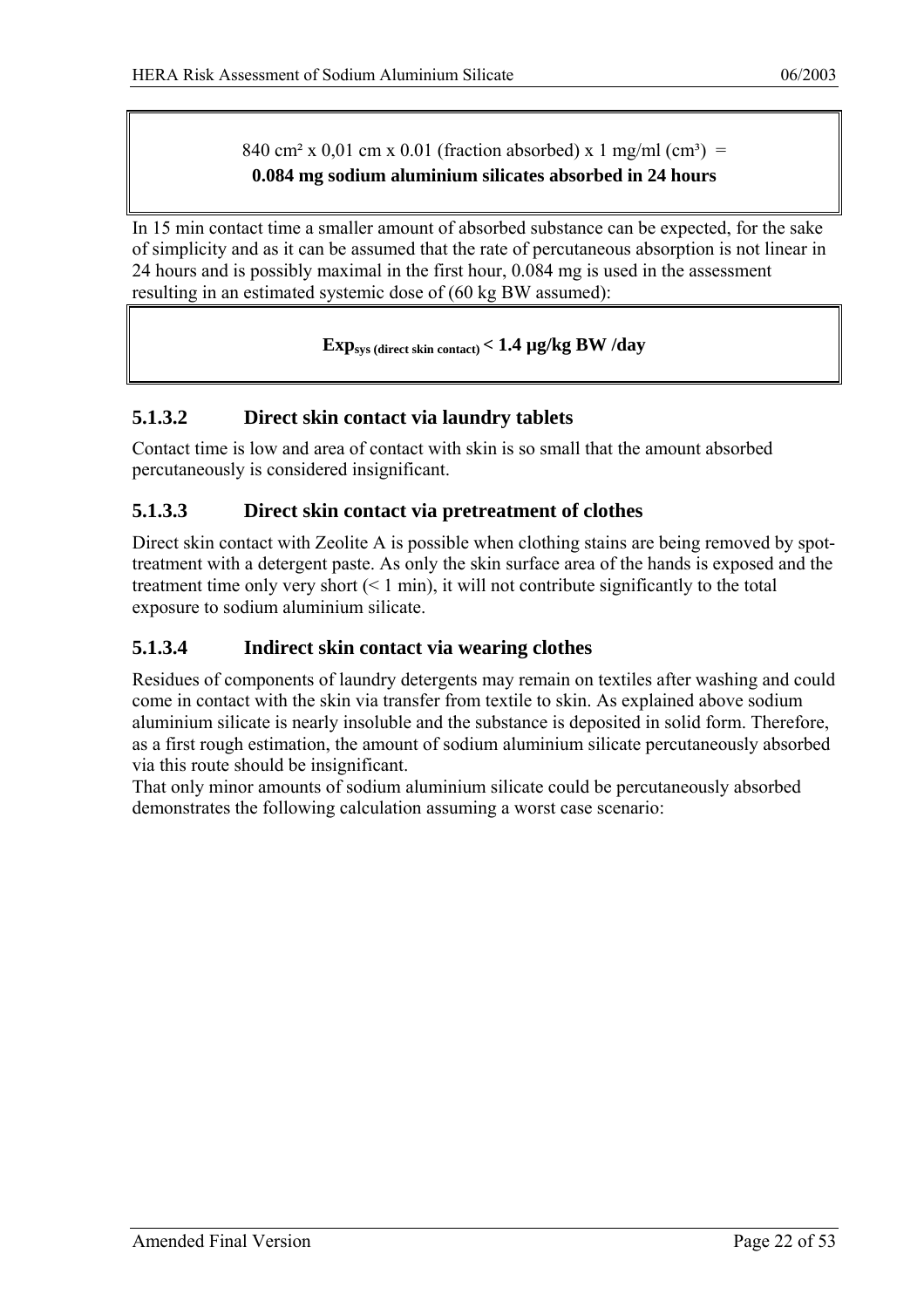The HERA Guidance Document (08/2000) recommends an algorithm for the calculation of dermal contact to household cleaning products:

$$
Exp_{sys} = F_1 \times C^* \times S_{der} \times n \times F_2 \times F_3 \times F_4 / BW \qquad [mg/kg \, BW/day]
$$

- $F_1$  percentage (%) weight fraction of substance in product<br>C' product load in  $Im(z)$
- product load in  $[mg/cm^2]$
- $S_{\text{der}}$  surface area of exposed skin in  $\lceil \text{cm}^2 \rceil$
- n product use frequency in number [events/day]
- $F<sub>2</sub>$  percentage (%) weight fraction transferred from medium to skin
- $F_3$  percentage (%) weight fraction remaining on skin
- $F_4$  percentage (%) weight fraction absorbed via skin
- BW body weight in [kg]

Determination of C` ("Product applied to skin via fabric wash (hand, machine) and wear"):

$$
C' = M x F' x FD / w_1 [mg/cm^2]
$$

- M amount of undiluted product used in [mg]
- F percentage (%) weight fraction of substances deposited on fabric
- FD fabric density in  $[mg/cm<sup>2</sup>]$
- $w_1$  total weight (of fabric) in [mg]

According to these algorithms cited above the following calculations were done:

- 1.) Determination of C`:
- M 68400 [mg] (is equivalent to 34.2% <sup>32</sup> Zeolite in 200 g/cup maximum )<br>F 5 [%] = 0.05 (worst case assumption 1)
- $5 [%] = 0.05$  (worst case assumption !)
- FD  $10 \,[{\rm mg/cm^2}]^{33}$  $10 \,[{\rm mg/cm^2}]^{33}$  $10 \,[{\rm mg/cm^2}]^{33}$
- $w_1$  1000000 [mg] (estimated)

 $C = 0.0342$  [mg/cm<sup>2</sup>]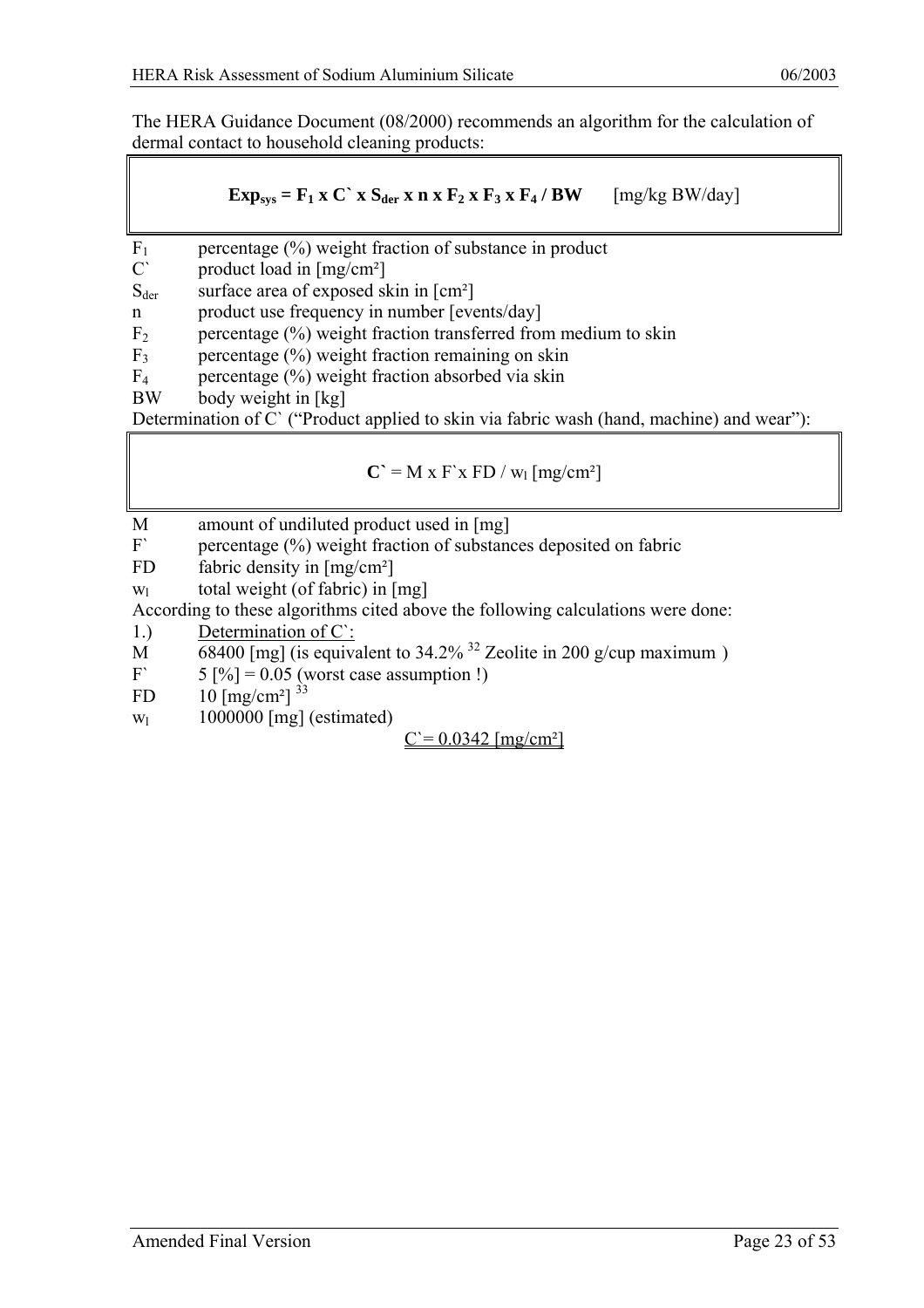<span id="page-23-0"></span>Remark on the value chosen for F´: A publication on the relevance of detergents residues mentioned values for deposits of zeolites after washing (MATTHIES et al.  $-1990^{34}$ ). These values were dependent on the washing machine used, the composition of the detergent, and type of textile. Values ranged from 0.1 % to 3.6 % zeolites per kg textile. However, the analytical methods used have not been described and a high variability has been observed. Therefore, the results of this publication are considered as not appropriate for this exposure assessment. To cover this exposure scenario, a worst case value of 5 % has been chosen. It has to be kept in mind that the real value is probably much lower than 5 %.

| 1 (Zeolite fraction already calculated in 1.))<br>F <sub>1</sub><br>$C^{\prime}$<br>$0.0342$ [mg/cm <sup>2</sup> ]<br>19000 [cm <sup>2</sup> ] (average value of literature data $^{35,36}$ )<br>$S_{\text{der}}$<br>$1$ [event/day]<br>$\mathbf n$<br>F <sub>2</sub><br>$10$ [%] = 0.1 (worst case assumption !)<br>$100$ [%] = 1 (worst case assumption !)<br>F <sub>3</sub><br>1 [% bioavailability] = $0.01$<br>F <sub>4</sub><br><b>BW</b><br>$60$ [kg] | 2.) | Calculation of systemic exposure: |
|--------------------------------------------------------------------------------------------------------------------------------------------------------------------------------------------------------------------------------------------------------------------------------------------------------------------------------------------------------------------------------------------------------------------------------------------------------------|-----|-----------------------------------|
|                                                                                                                                                                                                                                                                                                                                                                                                                                                              |     |                                   |
|                                                                                                                                                                                                                                                                                                                                                                                                                                                              |     |                                   |
|                                                                                                                                                                                                                                                                                                                                                                                                                                                              |     |                                   |
|                                                                                                                                                                                                                                                                                                                                                                                                                                                              |     |                                   |
|                                                                                                                                                                                                                                                                                                                                                                                                                                                              |     |                                   |
|                                                                                                                                                                                                                                                                                                                                                                                                                                                              |     |                                   |
|                                                                                                                                                                                                                                                                                                                                                                                                                                                              |     |                                   |
|                                                                                                                                                                                                                                                                                                                                                                                                                                                              |     |                                   |

**Exp**<sub>sys</sub> (indirect skin contact)</sub> =  $0.01083$  [mg/kg BW/day] =  $10.83$   $\mu$ g/kg BW/day

#### **5.1.3.5 Inhalation of detergent dust during washing processes**

According to van de Plassche et al. (1998)  $37$  studies indicate an average exposure of about 0.27 µg dust per cup of product used for machine laundering, of which up to 34.2 % or 0.09 µg/use is sodium aluminium silicate. Even if the whole amount of dust is inhaled during machine loading the amount does not contribute significantly to the total exposure of sodium aluminium silicate.

#### **5.1.3.6 Oral route via drinking water containing sodium aluminium silicates**

No analytical method and, hence, no measured concentration data of sodium aluminium silicates is available. According to Roland (1979)  $38$  an elimination of  $> 90$ % of sodium aluminium silicate during the process of preparation of drinking water was estimated. In the course of the HERA environmental risk assessment of sodium aluminium silicates a PEC<sub>regional</sub> of 1.18 mg/l was calculated resulting in a concentration of 118 µg sodium aluminium silicates/l in drinking water (90 % removal) under the (worst case) assumption that only surface water is used for processing.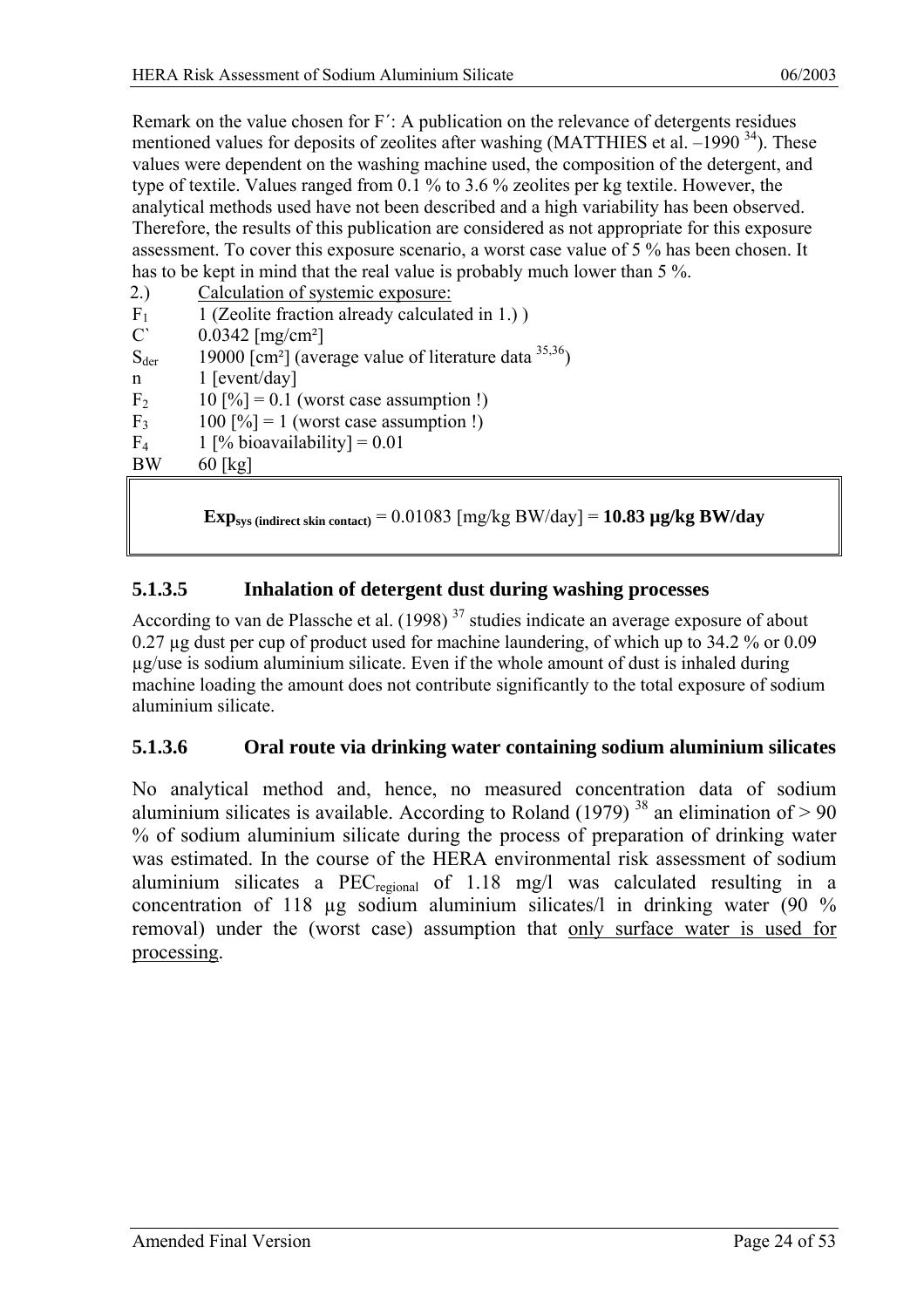<span id="page-24-0"></span>Taking into account the uptake of 2 l drinking water per day and a bioavailability of 12 % (BENKE AND OSBORNE, 1979 [\) f](#page-38-1)or sodium aluminium silicates the following dose can be calculated:

**Exp**<sub>sys (oral route)</sub> = 118 x 2 x 0.12 x 1/60 = **0.472 µg/kg BW and day** 

This is a worst case scenario with the assumption that no ground water contributes to drinking water. In this assessment a value of 0.5  $\mu$ g/kg BW/day is used.

#### **5.1.3.7 Accidental or intentional overexposure**

Accidental or intentional overexposure to sodium aluminium silicates may occur via laundry detergents. As this product may contain up to 34.2 % of sodium aluminium silicates this source of exposure has to be addressed.

No fatal cases arising from oral uptake of sodium aluminium silicate are known to us. The accidental or intentional overexposure to sodium aluminium silicate directly is not considered a likely occurrence for consumers, but it may occur via laundry detergents. The German Federal Institute for Health Protection of Consumers and Veterinary Medicine (BgVV, 1999 <sup>39</sup>) published recently a report on products involved in poisoning cases. No fatal case of poisoning with detergents was reported in this report. Detergent products were not mentioned as dangerous products with a high incidence of poisoning.

Accidental spillage may cause eye contact of sodium aluminium silicate. Therefore, the eye irritation potential has to be considered in the context of accidental exposure.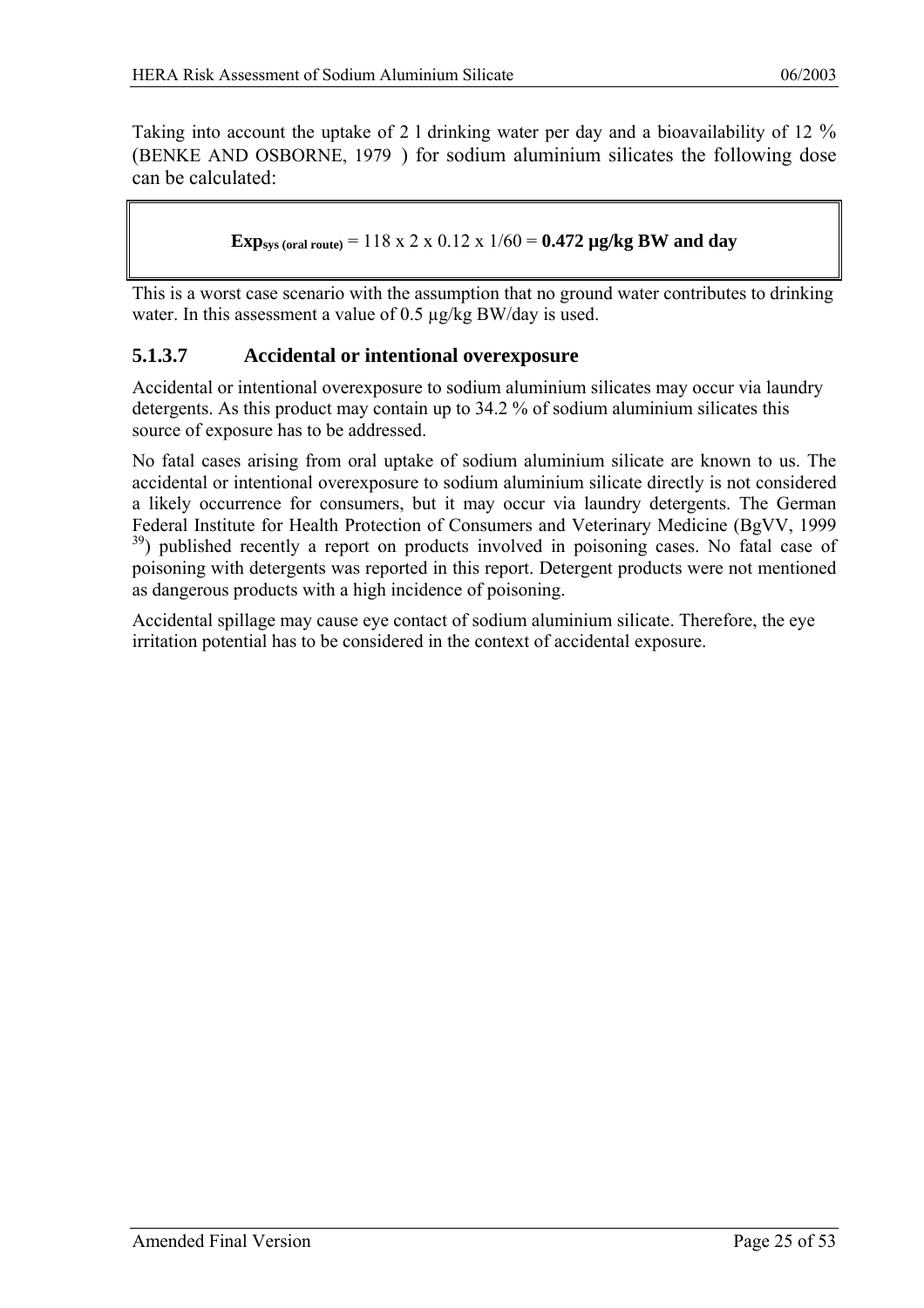## <span id="page-25-0"></span>**5.2 Hazard Assessment**

#### **5.2.1 Summary of the available toxicological data**

#### **5.2.1.1 Acute Toxicity**

#### **5.2.1.1.1 Acute Oral Toxicity**

The acute oral toxicity of sodium aluminium silicates was investigated in 9 studies with rats (DEGUSSA AG, 1978 [40,](#page-52-35) GLOXHUBER ET AL., 1983 , [G](#page-26-1)AYNOR AND KLUSMAN, 1973  $^{41}$ , T[HO](#page-52-36)MAS AND BALLANTYNE, 1992<sup>42</sup>, M[OO](#page-52-36)RE, 1974<sup>43</sup>, M[OU](#page-52-36)LTON, 1974<sup>44</sup>, DEGUSSA AG, 1988 A [45,](#page-52-37) LITTON BIONETICS INC., 1974 [46,](#page-52-37) J. M. HUBER CORP., 1973 [\),](#page-26-2) one mouse study (HENKEL, TBD 780104 – 1978  $47$ ) and one study with dogs (STURM, 1973<sup>48</sup>). The administered doses ranged from 5000 mg/kg BW up to 31800 mg/kg BW in the rat. No mortality was observed at any dose level. In the mouse study conducted at 10000 mg/kg BW and in the dog study with 1000 mg/kg BW mortality was also not observed. Two rat studies have been performed according to GLP (DEGUSSA AG, 1990 A  $^{49}$ , DEGUSSA AG, 1990 D $^{50}$ ) with a mixture of sodium and potassium aluminium silicates. In these studies 5110 mg/kg BW were administered. Mortality was not observed. Dose finding studies for the in vivo evaluation of genotoxicity of sodium aluminium silicates were conducted in rats (LITTON BIONETICS INC., 1974<sup>39</sup>). One study resulted in an LD50 value of > 5000 mg/kg, the other resulted in an LD50 value of 1050 mg/kg. The same test compound was used in both studies and the same laboratory has performed the studies. The authors have not discussed the conflicting results. Retrospectively, an explanation is not possible on the basis of the available information, especially since a subsequent 5-day administration of the test compound in rats was conducted with 5000 mg/kg/day. No signs of toxicity or abnormal behaviour were observed. Hence, the reported LD50 value of 1050 mg/kg is regarded as not reliable and will not be used in this risk assessment.

#### **Conclusion**

Due to the lack of acute toxicity it was not possible to determine an LD50-value in the studies conducted. The acute oral toxicity of sodium aluminium silicates is considered as very low.

#### **5.2.1.1.2 Acute Inhalation Toxicity**

The acute inhalation toxicity was investigated in two rat studies with whole body exposure. In one study the animals were exposed to aerosols of sodium aluminium silicates up to 205 mg/l for 1h (ULRICH,  $747-132-1974$ <sup>51</sup>). No adverse effects were noted. However, details about the method and air concentration monitoring are not available. In another study rats were exposed to up to 0.14 mg/l for 4 h (ULRICH, 747-147A – 1975<sup>52</sup>). The results of this study with the selected very low concentrations do not contribute useful information for a hazard assessment.

The results of an acute toxicity study using intratracheal injection of up to 400 mg/kg BW in a constant volume of 1-ml tap water (Ulrich,  $747-147B-1975$ <sup>53</sup>) are not regarded as useful information for this risk assessment due to the non-physiological application of the test compound.

#### **Conclusion**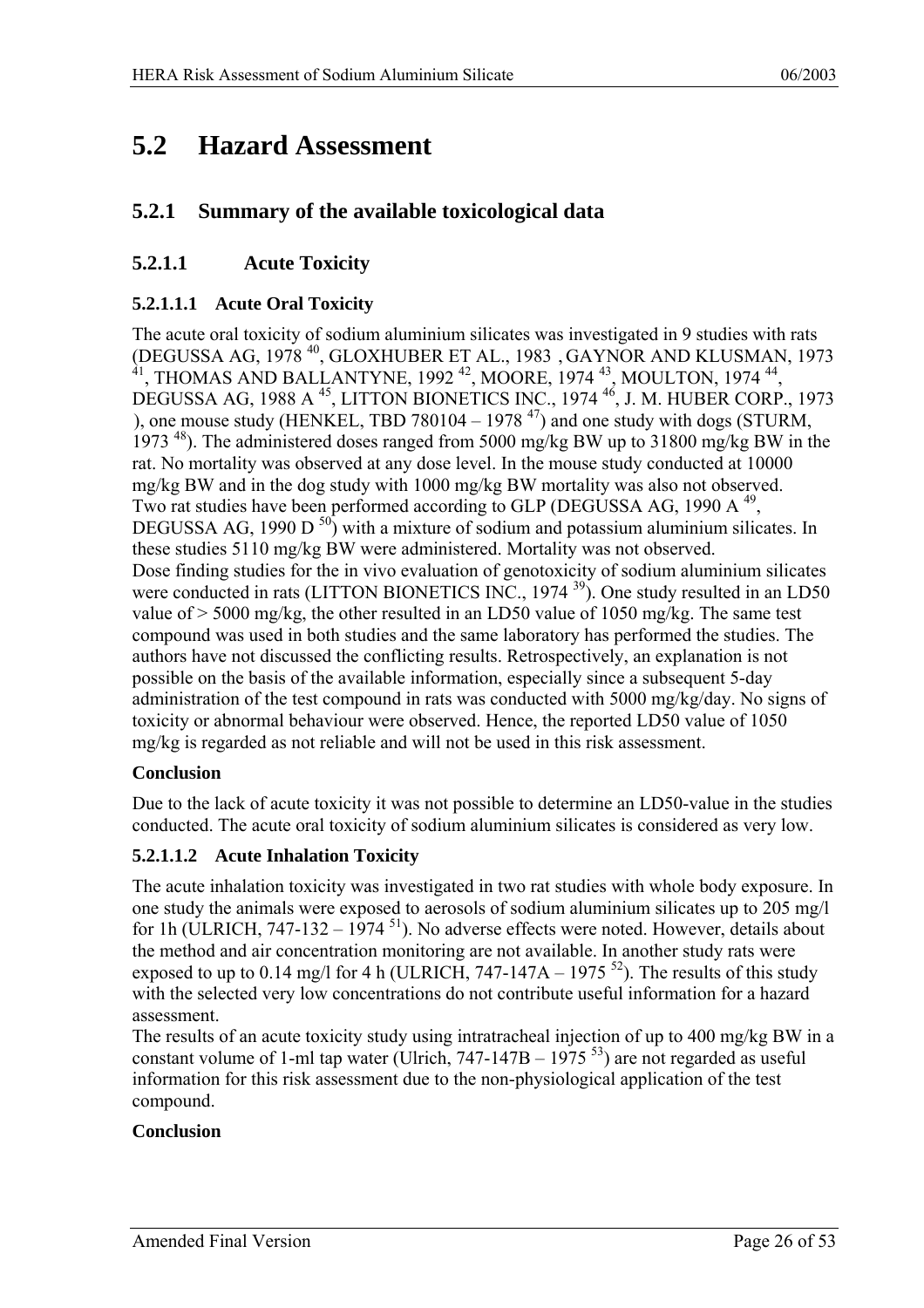<span id="page-26-0"></span>The quality of the data available on the acute inhalation toxicity of sodium aluminium silicates is rated as not reliable. The results of the long-term inhalation studies discussed below provide more reliable data for assessment of inhalation risks.

#### **5.2.1.1.3 Acute Dermal Toxicity**

<span id="page-26-1"></span>The acute dermal toxicity of sodium aluminium silicates was investigated in three rabbit studies (GLOXHUBER ET AL., 1983<sup>54</sup>, FRANK AND NIXON, A.6 – 1973<sup>55</sup>, J. M. HUBER CORP., 1978 A  $^{56}$ ). The doses applied ranged from 2000 to 5000 mg/kg BW. No mortality or other adverse effects have been observed.

#### **Conclusion**

The quality of the data has to be rated as reliable with restrictions. However, the data on acute dermal toxicity are in agreement with the results of the acute oral toxicity studies and show the absence of toxic effects in the dose range applied.

#### **5.2.1.2 Skin Irritation**

<span id="page-26-2"></span>Eight skin irritation studies were conducted with rabbits (DEGUSSA AG, 1988 B  $^{57}$ , FRANCK AND NIXON, A.5 – 1973[, D](#page-26-3)EGUSSA AG, 1990 B<sup>58</sup>[, H](#page-52-48)ENKEL, TBD 890429 – 1989<sup>54</sup>, H[EN](#page-52-41)KEL, TBD 890435 – 1989<sup>59</sup>, HENKEL, TBD 900328 – 1990<sup>56</sup>, J. M. HUBER CORP., 1973  $^{60}$ , DEG[USS](#page-52-49)A AG, 1990 E  $^{61}$ ). The te[sts](#page-52-49) performed with undiluted substances according to the OECD Guideline 404 and according to GLP (DEGUSSA AG, 1990 B  $^{50}$ , DEGUSSA AG, 1990E  $^{53}$ ) using a mixture of sodium and potassium aluminium silicate as test compound did not show irritating effects. In another test according to OECD Guideline 404 but not according to GLP (DEGUSSA AG, 1988 B $49$ ) sodium aluminium silicate was also not irritating. Using other sodium aluminium silicates the same result was observed in studies conducted in 1973 (J. M. HUBER CORP., 1973<sup>52</sup>), however only limited information about the methods are given.

Slightly irritating effects with 20 % sodium aluminium silicate were observed in another study conducted in 1973 using sodium aluminium silicate (FRANK AND NIXON, A.5 –  $1973^{62}$ ).

<span id="page-26-3"></span>In contrast to these results, one study conducted with a undiluted moisturised "masterbatch" of sodium aluminium silicate according to OECD Guideline 404 and according to GLP (HENKEL, TBD 890429 – 1989  $^{63}$ ) showed irritating effects. The authors explain the discrepancy to the results of the other studies with residues of sodium oxide in the test compound (HENKEL, TBD 900328 – 1990<sup> $64$ </sup>). Sodium oxide is probably converted to sodium hydroxide by the moisture present in the test compound.

In a poorly documented human patch test with 50 % sodium aluminium silicate in 8 volunteers no irritating effects were observed (WERTZ, 1978<sup>65</sup>).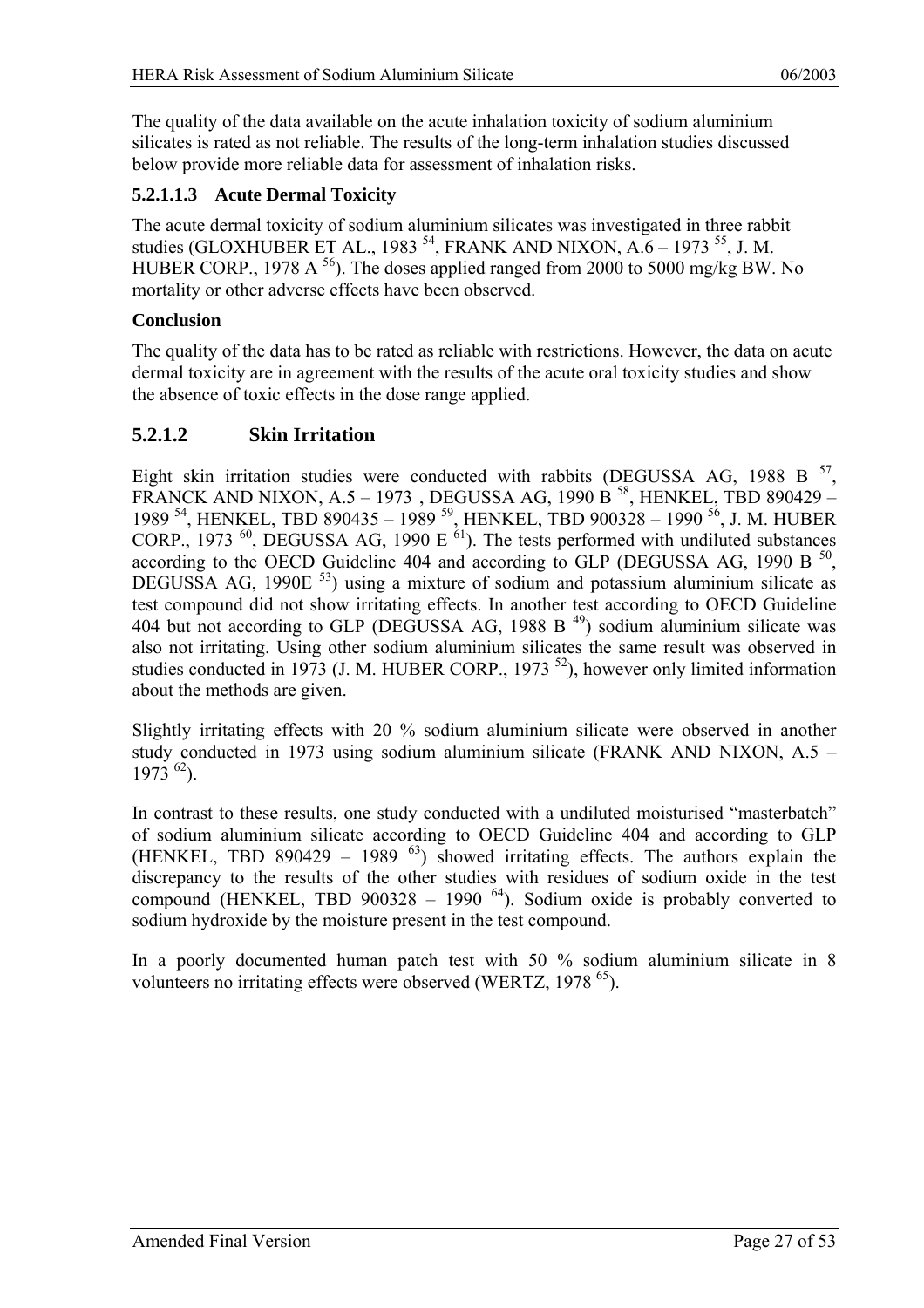#### <span id="page-27-0"></span>**Conclusion**

Reliable animal studies according to OECD with a mixture of sodium and potassium aluminium silicate as test compound did not show irritating effects. Less reliable studies using sodium aluminium silicates did show the same results. The only other study that reported irritation is not regarded as relevant for this risk assessment due to the contamination with sodium oxide. Sodium aluminium silicates are considered as not irritating to the skin.

#### **5.2.1.3 Eye Irritation**

Nine eye irritation studies were conducted with rabbits and one study with monkeys. Two studies were performed according to OECD Guideline 405 and according to GLP (DEGUSSA AG, 1990 F  $^{66}$ , DEGUSSA AG, 1990 C  $^{67}$ ) using a mixture of sodium and potassium aluminium silicate as test compound. These studies did not show an irritating potential of the test compound to rabbit eyes. Three less reliable other studies (THOMAS AND BALLANTYNE, 1992<sup>34</sup>, J. M. HUBER CORP., 1973<sup>52</sup>, J. M. HUBER CORP., 1978 B<sup>68</sup>) were conducted with rabbits using sodium aluminium silicates as 10%, 50% and 100% active substance, respectively. These studies did also not show an irritating potential. Undiluted sodium aluminium silicate was used in another study according to OECD Guideline 405 but not according to GLP (DEGUSSA AG, 1988 C $^{69}$ ). This study revealed a slight irritating potential of the test compound.

The same result was obtained in another less well documented study with undiluted test substance (BARNETT AND NIXON, 1973 $^{70}$ ).

The only study reporting an irritation potential with 50% aqueous slurry of sodium aluminium silicates (J. M. HUBER CORP., 1973<sup>52</sup>) is regarded as not reliable due to lack of documentation.

Instillation of 10 mg of sodium aluminium silicate powder into the rabbit eye caused a reaction due to the mechanical friction of the substance (GLOXHUBER ET AL., 1983<sup>47</sup>). Undiluted sodium aluminium silicate was used in a monkey study using 35 mg of test compound in 0.1 ml (SULLIVAN,  $1974$ <sup>71</sup>). The result of this study was slight irritation in the monkey eye.

#### **Conclusion**

Sodium aluminium silicates are slightly irritating to non-irritating to eyes. The powder of the substance may cause reactions due to mechanical friction.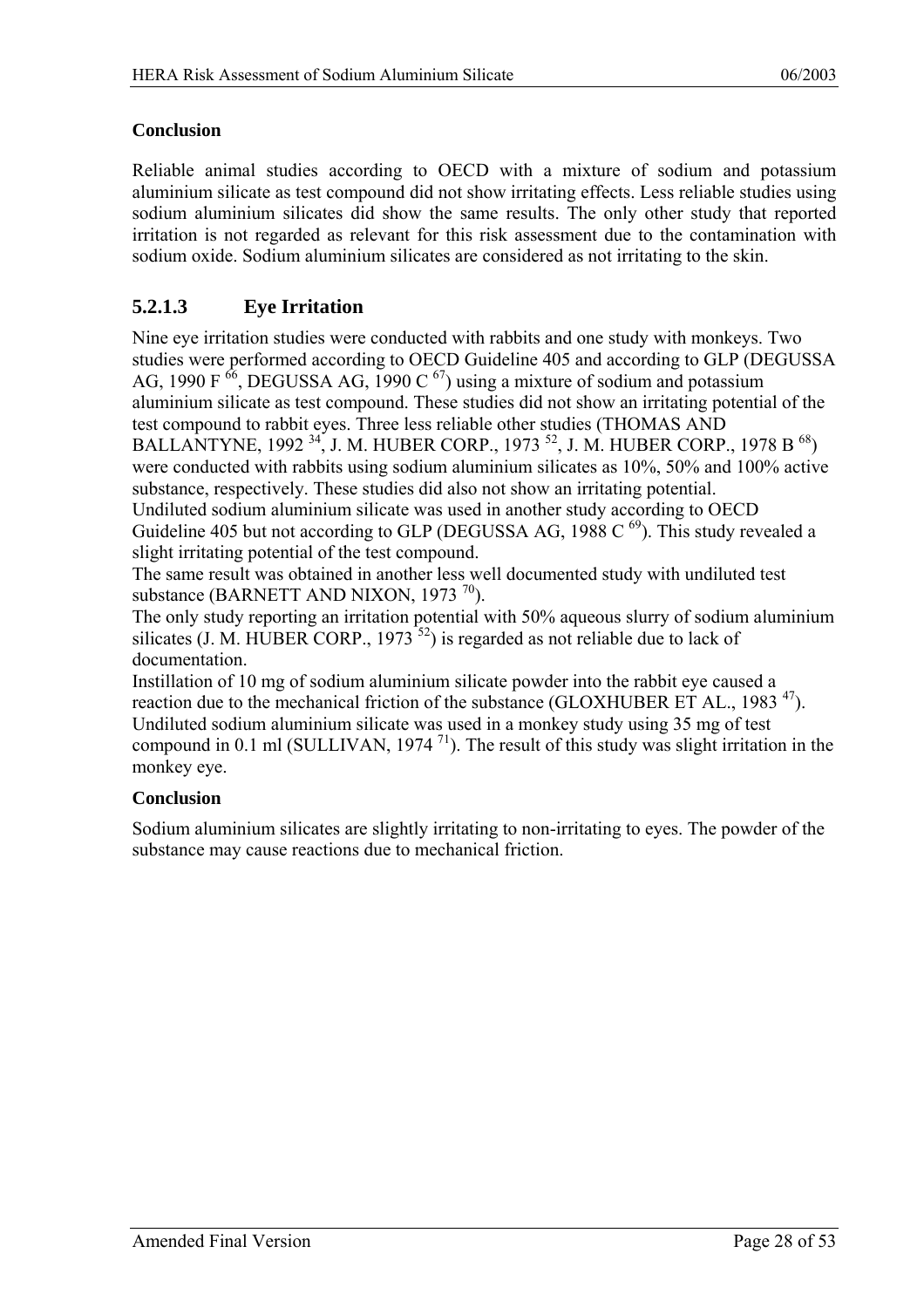#### <span id="page-28-0"></span>**5.2.1.4 Sensitisation**

One study according to the Magnusson-Kligman test protocol in guinea pigs using sodium aluminium silicate did not reveal a skin sensitising potential (GLOXHUBER ET AL., 1983 ). [Th](#page-26-1)e same result was reported in a study conducted in guinea pigs according to the Bühler test protocol (YOUNG AND DOYLE, 1973<sup>72</sup>). [A h](#page-52-58)uman repeated patch test with 71 volunteers treated with a 5 % aqueous slurry 10 times over a period of three weeks and challenged after a rest period of 14 days also failed to show any signs of a sensitising potential (STOTTS, 1978  $^{73}$ ).

#### **Conclusion**

The guinea pig studies conducted with regard to skin sensitisation were not performed according to standard OECD protocols or GLP. The results demonstrated the absence of a sensitising potential for sodium aluminium silicate. This is corroborated by the result of a human patch test. In summary, sodium aluminium silicate is considered as not sensitising by skin contact.

Test data with regard to sensitisation by inhalation are not available. There is no evidence from human experience, however, that sodium aluminium silicates can induce respiratory hypersensitivity (see section 5.2.1.11). The chemical structure of the compound does also not indicate any potential.

### **5.2.1.5 Repeated Dose Toxicity**

#### **5.2.1.5.1 Oral Administration**

Sodium aluminium silicate (not further specified) was administered for 14 consecutive days to groups of male and female Fischer-344 rats (5 animals per group) in concentrations of 0, 0.625 %, 1.25 %, 2.5 %, 5 % and 10 % (w/w) in the diet (HENKEL, R 0100197 – 1979<sup>74</sup>). Based on body weight, food consumption and gross necropsy findings no marked signs of toxicity were observed.

Sodium aluminium silicate (not further specified) was administered for 14 consecutive days to groups of male and female B6C3F1 mice (5 animals per group in concentrations of 0, 0.625%, 1.25 %, 2.5 %, 5 % and 10 % (w/w) in the diet (HENKEL, R 0100196 – 1979 <sup>75</sup>). Based on body weight, food consumption and gross necropsy findings no marked signs of toxicity were observed.

Sodium aluminium silicate (Zeolite A) was administered for 90 consecutive days to groups of male and female Wistar rats (20 animals in each group) in concentrations of 0, 1000 ppm, 5000 ppm, and 10000 ppm (w/w) in the diet (HENKEL, TBD 770012 – 1977 <sup>76</sup>). Only in the high dose group substance related effects were observed regarding function and histopathology of kidneys and bladder (urinary calculi in the bladder). The histological examination showed a hyperplastic reaction of the transitional epithelium in rats with calculi. In this study the influence of the oral ingestion of the test compound on the copper content in the livers was also investigated. No significant difference between control animals and high dose animals was reported. The cobalt content in livers, as well as the zinc, aluminium and silicate content in the kidneys was also investigated. In the kidneys of male high dose animals the silicate content was significantly different from control rats. The NOAEL was determined to be 5000 ppm, which can be estimated to equal approximately 250 to 300 mg/kg/day. Sodium aluminium silicate (not further specified) was administered for 163-days to groups of male and female COX-SD rats (20 animals per group) in concentrations of 0, 0,5 %, 1,0 %, 2,0 % (w/w) in the diet (HENKEL, TBD EX 0143 – 1975  $^{77}$ ). Interim sacrifices were performed at 28 and 91 days. The 28-day sacrifice did not reveal any indication of test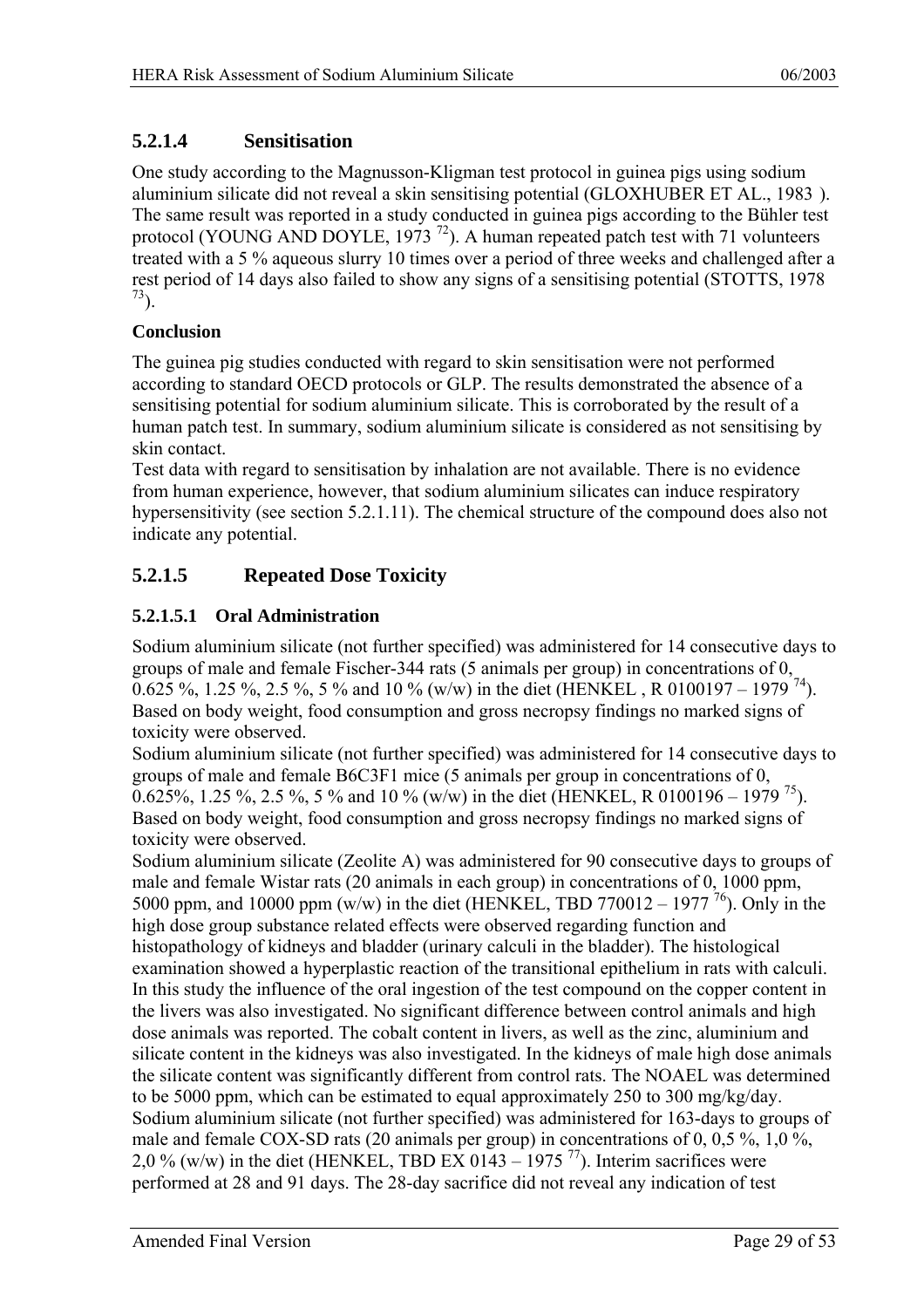compound related toxicity. At the 91-day level three animals showed some form of urinary bladder difficulties, one had bladder stones; two others which died on day 84 and 85, respectively, showed evidence of bladder toxicity. During the extension of the study to 163 days, the bladder stones appeared at the intermediate and low dose (one animal at each dose) and more particularly at the high dose. A NOAEL can not be deduced from this study. The potential urogenital toxic effect was examined in a follow-up study in three groups of 40 COX-SD rats each fed a diet with 0 %, 0.125 % or 2 % (corresponding to approx. 69 and 110 mg/kg BW, respectively) of a sodium aluminium silicate (Zeolite A-Type) for 160 or 200 days (HENKEL, TBD EX 0127 – 1976<sup>78</sup>). In this study urinalysis did not reveal significant differences between treated and control groups. In the urine collections of treated rats white crystalline material was visible. A significant increase in the incidence of bladder and kidney stones was observed in the high dose group. Other than this there was no evidence of an alteration of urine parameters or kidney function. Pathological examination found histologic changes of the kidneys and urinary bladders in the 2 % dose group but not in the 0.125 % dose group. In the kidneys, the microscopic alterations were characterised by an increase in the severity of interstitial nephritis, regenerative epithelium and pelvic epithelial hyperplasia. Also, a non-staining crystalline material was frequently present in the pelvis of the kidneys of the high dose rats. In the urinary bladder, an increase in the incidence and severity of transitional epithelial hyperplasia was associated with the administration of the high dose. Compound related microscopic alterations were not observed in animals of the low dose groups. A NOAEL of 0.125 % (approx. 69 mg/kg BW/day) is deduced from this study. In a 24-week oral toxicity study in Long-Evans rats (HENKEL, TBD EX 0129 – 1976<sup>79</sup>, TBD EX 0137 – 1976  $^{80}$ ) groups of 10 animals per sex were fed a diet with 0, 0.125, 0.5 or 2.0 % of sodium aluminium silicate (Zeolite A-type). Evaluation of mortality, physical appearance, feed efficiency, body weights, organ weights and organ/body weight ratios did not reveal evidence of any toxic effects at any of the dose levels. In the male and female rats of the intermediate and high dose groups, pathology revealed compound related microscopic alterations in the kidneys. The low dose diet did not result in any compound-related microscopic changes. The NOAEL in this study can therefore considered to be 0.125 % in the diet (approx. 69 mg/kg BW/day).

<span id="page-29-0"></span>In a oral chronic toxicity study (HENKEL, SAS 7900017 – 1979  $^{81}$ , HENKEL, SAS 7900016  $-1979$ <sup>82</sup>) male and female Wistar rats were fed 0, 10, 100 and 1000 ppm of sodium aluminium silicate of the Zeolite A-type (approx. equivalent to 0.6, 6.0 or 60 mg/kg/day) in the diet for 104 weeks (50 animals per dose group and sex). Mortality, feed consumption, body weights and water consumption were monitored. Ophthalmologic, blood, urinary and biochemical parameters were evaluated. After 104 weeks all animals were sacrificed. All organs were macroscopically as well as microscopically evaluated. No treatment-related signs of toxicity were observed and no indication of a chronic toxic response in any of the evaluated parameters was noted. No significant treatment-related effects were observed in any of the organs examined histopathologically. No treatment-related effect on the types or incidences of any neoplastic changes was observed. The NOEL determined was 60 mg/kg/BW/day in this well documented study.

#### **Conclusion**

Sodium aluminium silicates did not cause any gross signs of adverse systemic effects after oral ingestion. The only adverse effects related to the test compounds were observed with regard to the kidney and urinary bladder. These effects have been consistently reported in the repeated dose toxicity studies. One study was especially designed to investigate the effects of sodium aluminium silicates on the urogenital tract (HENKEL, TBD EX 0127 – 1976  $^{70}$ ). The findings of this well documented study did indicate microscopic changes in kidney and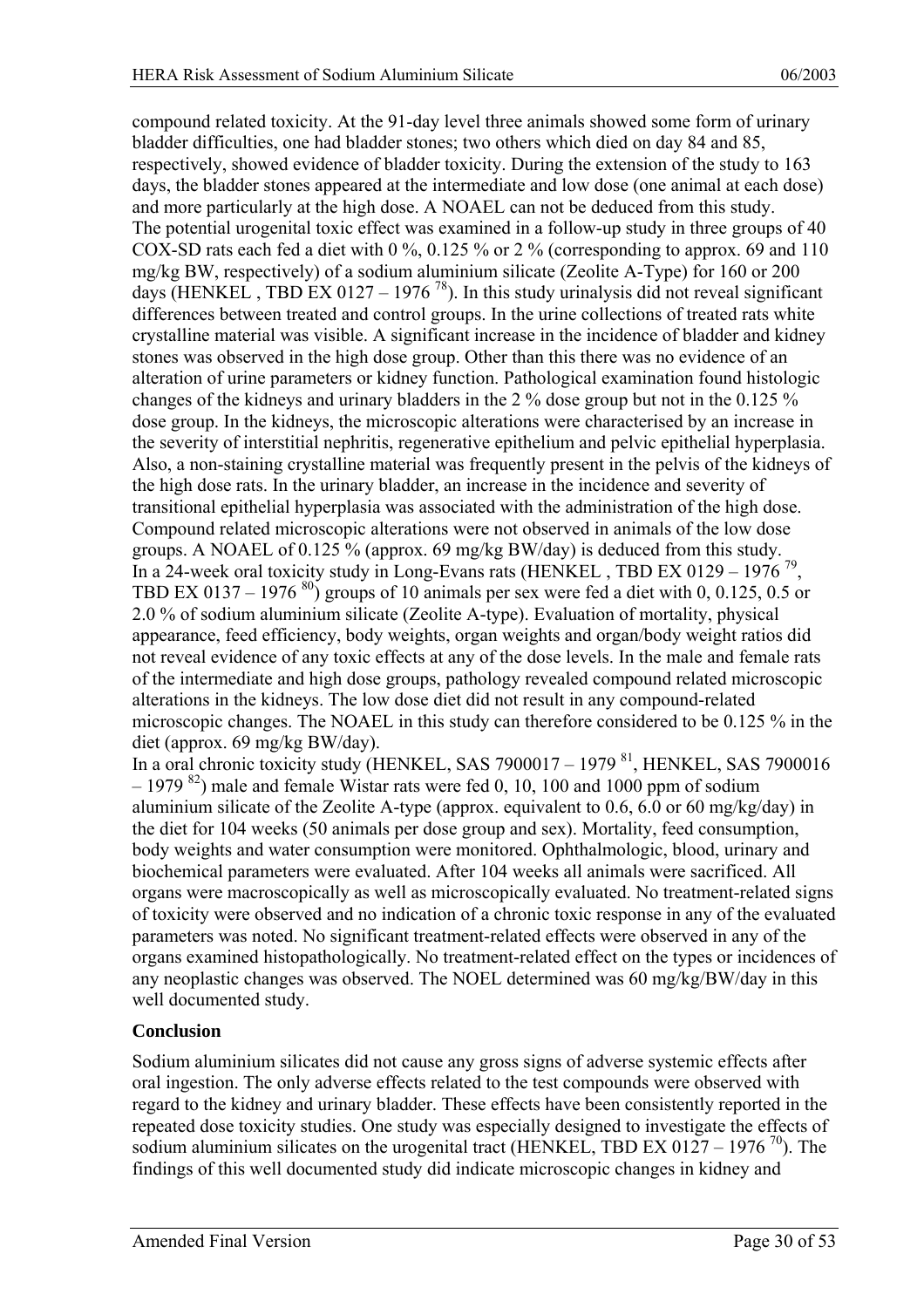bladder associated with crystalline material in the kidney and excretion of crystalline material in the urine as the only functional difference in urinary parameters measured. These findings may be explained by absorption of small amounts of silicon-compounds from the gastrointestinal tract after dissociation of the sodium aluminium silicate to sodium, aluminium and SiO4 (see 5.3.1.10). The concentration of the SiO4 in the kidney, the subsequent formation of crystalline material and the excretion of this material via the urine may cause mechanical damage to the kidney and bladder associated with concurrent epithelial hyperplasia in these organs. The NOAEL for these effects was determined as 69 mg/kg BW/day in a 200-days study. A chronic study of 104-weeks duration did not show any toxic effects at the highest dose (60 mg/kg BW/day) and corroborated the NOAEL for rats observed in the 200-day study.

For risk assessment purposes, 60 mg/kg BW/day is considered as the relevant NOEL for chronic oral ingestion in the rat.

#### **5.2.1.5.2 Inhalation**

Male adult Wistar rats inhaled sodium aluminium silicate dust (HENKEL, TBD 770048 – 1977<sup>83</sup>) at 0 or 20 mg/m<sup>3</sup> on Monday, Wednesday and Friday for 5 hours per day for a total of 13 inhalation applications (24 animals per dose group). No signs of toxicity or macroscopic changes in organs were observed. Histopathologic examinations were not performed. Analysis of silicon content in the lungs revealed a small but significant increase of silica in the 20 mg/m<sup>3</sup> group compared to the control group (222 ppm vs. 142 ppm). Thirty male rats and five guinea pigs were exposed for 5 hrs/day on 5 days/wk over a period of 11 weeks to a mean sodium aluminium silicate dust concentration of 2000 mg/m<sup>3</sup> (GLOXHUBER ET AL., 1983<sup>47</sup>). The number of control animals is not reported. The dust concentration was checked three times a day and a range of  $1000 - 3000$  mg/m<sup>3</sup> was determined. All groups were affected by a respiratory infection and showed signs of pneumonitis. The study is regarded as not reliable due to poor documentation and reported illness of the experimental animals.

Male and female Wistar rats were exposed to 0 and 20 mg/m<sup>3</sup> sodium aluminium silicate dust (HENKEL, TBD 780088 – 1978 <sup>84</sup>, HENKEL, TBD 790062 – 1979 <sup>85</sup>, HENKEL, TBD 790133 – 1979  $85$ ) for three days a week (Monday, Wednesday, Friday) 5 hrs/day over a period of 22 months (30 animals per dose group and sex). After one year, 25 animals per dose and sex were added to the groups. 80 % of the particle size distribution was reported to be 1- 6 µm in diameter. The study was aborted after 22 months since the rats of all groups displayed chronic respiratory disease. The examination of the animals after termination of the study did not indicate any specific reaction of the animals to the test substance in the respiratory tract. In the rat lungs, greyish-white deposits were seen in the phagocytes of the alveoli or the peribronchiolar lymph nodes near the hilus. Isolated deposits were seen also in the mediastinal lymph nodes. No connective tissue reaction or other reactions were observed around these deposits. No indication of degeneration or tumorigenic response other than observed in historical controls was seen. The study is regarded as valid with restrictions due to the chronic respiratory tract disease of the test animals. However, the lack of an increase in tumour incidences and the lack of a silicogen or fibrinogen reaction after long-term inhalation have to be noted.

Male and female Syrian hamsters were exposed to 0 and 20 mg/m<sup>3</sup> sodium aluminium silicate dust (HENKEL, R 9500444 – 1978 <sup>86</sup>, HENKEL, TBD 770056 – 1977 <sup>84</sup>, HENKEL, TBD EX 0107 – 1977<sup>87</sup>) for three days a week (Monday, Wednesday, Friday) 5 hrs/day over a period of 12 months (30 animals per dose group and sex). 80 % of the particle size distribution was reported to be 1- 6  $\mu$ m in diameter. The hamster study was terminated after 12 months following a considerable incidence of deaths due to a specific infection. In the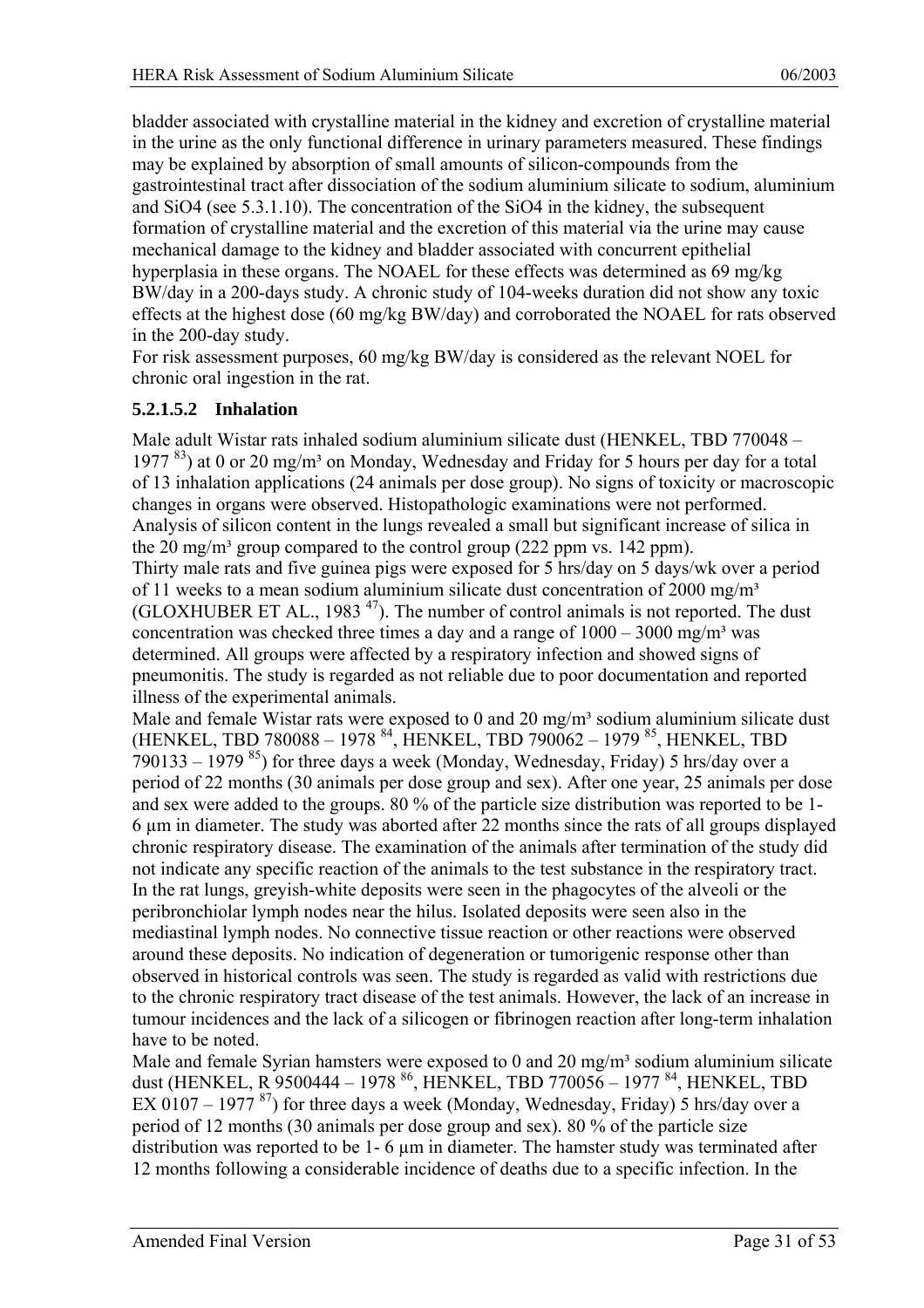treated hamsters, macrophages containing accumulations of foreign material were found, mainly in the alveoli, but no signs of inflammation or connective tissue reaction were seen in the interstitial or alveolar region. The study is regarded as valid with restrictions due to the chronic respiratory tract disease of the test animals. However, the lack of an increase in tumour incidence as well as the lack of silicone or fibrinogen reaction after long-term inhalation has to be noted.

In a well documented study with cynomolgus monkeys (Macaca fascicularis), groups of 3 females and 3 males each were exposed to 0, 1, 6 and 50 mg/m<sup>3</sup> sodium aluminium silicate dust (Zeolite A-type) for 6 hours per day, 5 days a week for a period of 6, 12 or 24 months (HENKEL, TBD EX 0113 – 1979 86, HENKEL, TBD EX 0130 – 1977 87, HENKEL, TBD EX 0142 – 1976  $^{88}$ ). As a positive control quartz dust was used in an exposure concentration of 50 mg/m<sup>3</sup>. The exposure of the animals of the positive control and of the high exposure group was discontinued after 55 weeks. Chamber atmospheres were sampled daily during exposures to determine gravimetric dust concentrations and particle size distributions were obtained at regular intervals throughout the study. The mean measured concentrations were 1.17, 6.14 and 44.37 mg/m<sup>3</sup> for the 6-months study, 1.25, 6.28, and 53.29 mg/m<sup>3</sup> for the 12months study, and 1.29, 6.04 and 48.95 mg/m<sup>3</sup> for the 24-months study, respectively. Group mean values for mass median diameter were 2.79, 3.39, and 3.44 µm with ranges of geometric standard deviations of  $1.43 - 3.27$ ,  $1.40 - 1.76$ ,  $1.34 - 1.91$ , respectively.

The compound in any of the exposure groups did not affect pulmonary function, body weight, haematology, serum chemistry, urinalysis, ophthalmic parameters, or organ/body weight ratios. There were no compound-induced histomorphological changes seen neither in the upper airways nor in any non-respiratory tract organs examined.

The exposure to sodium aluminium silicate did not produce evidence of progressive pulmonary fibrosis at the concentrations tested. In contrast, exposure to quartz dust, the positive control, produced a progressive diffuse granulomatous inflammation with progressive pulmonary fibrosis after 29 and 55 weeks of exposure.

Exposure to the target concentration of 50 mg/m<sup>3</sup> sodium aluminium silicate dust produced some focal nonsuppurative inflammatory reactions of the lungs after 29 and 55 weeks of exposure which were not completely resolved in individual monkeys after a 90-day recovery period (sporadic inflammatory changes in one monkey after 29-weeks of exposure and little change other than macrophage accumulation after the last exposure at 55 week; however, three months after exposure one of three monkeys had multifocal to diffuse nonsuppurative bronchiolitis and alveolitis; the other two monkeys exposed to 55 weeks and held three months did not have any compound-related inflammatory response to the macrophage accumulations).

Exposure to the target concentration of  $6 \text{ mg/m}^3$  sodium aluminium silicate dust produced free alveolar and septal wall macrophages after 26 weeks. Similar macrophage accumulations were present after 52 and 104 weeks. They were accompanied by sporadic nonsuppurative bronchiolitis and alveolitis in the lungs of three of the six monkeys exposed for 52 weeks and the one monkey exposed for 104 weeks. Primarily in lobes of the lungs there was residual damage from the lung parasite Pneumonyssus sp. (lung mites) or from kaolin (a component of a therapeutic compound utilised to control diarrhoea). These changes had not completely reversed after a 90-day recovery period in two of four monkeys. However, no compoundrelated inflammatory reaction was observed after the 90-day recovery period in the two other monkeys.

Exposure to the target concentration of  $1mg/m<sup>3</sup>$  sodium aluminium silicate dust produced free alveolar and septal wall macrophage accumulations after 26, 52 and 104 weeks. Sporadic areas of nonsuppurative bronchiolitis and alveolitis were present in the lungs of three of the four monkeys. Following the recovery period of 90 days, primarily macrophage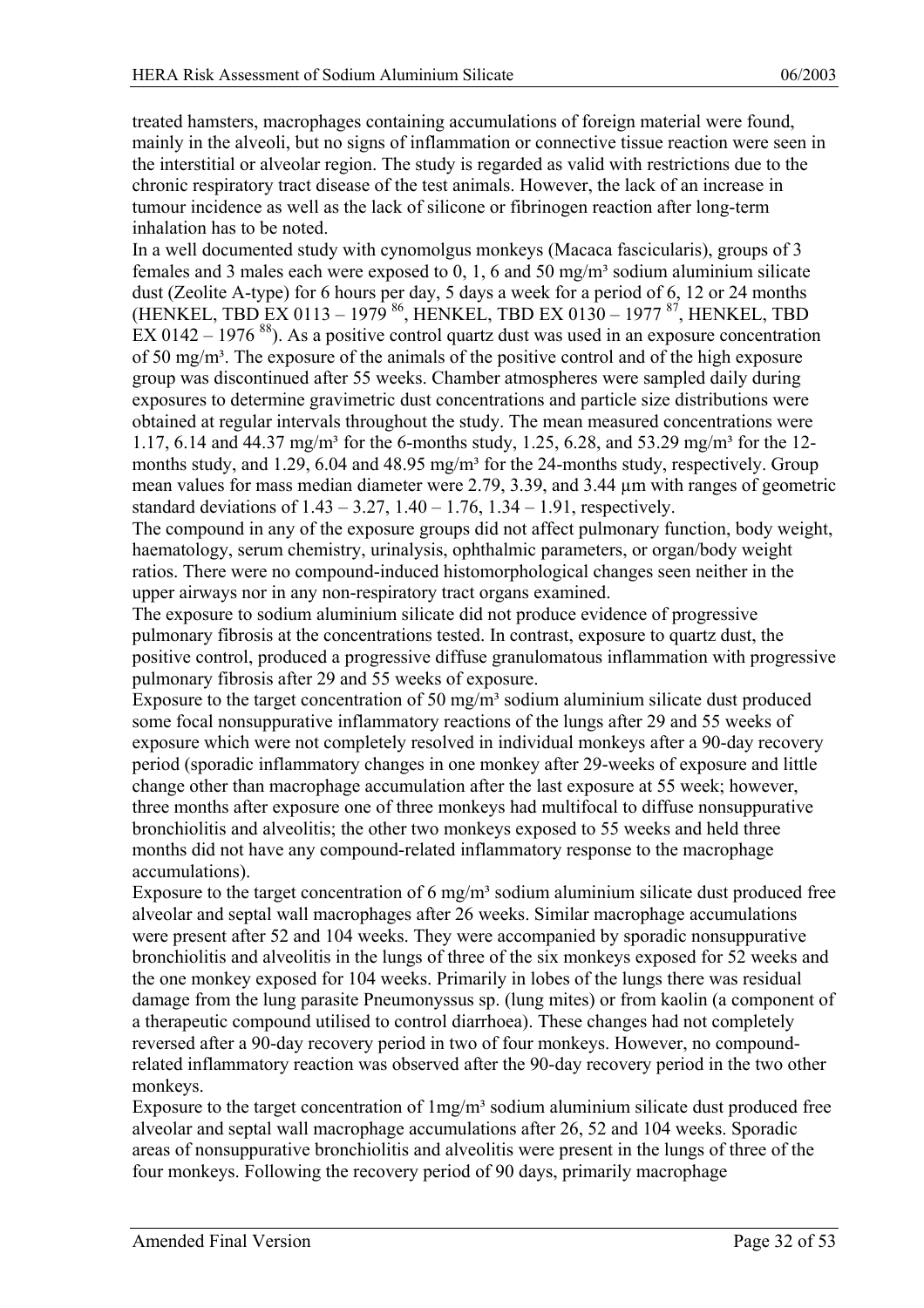accumulations without any inflammatory response were observed. The sporadic nonsuppurative inflammatory reactions, which occurred in individual monkeys after 104 weeks were not evident after the 90-day recovery period.

#### **Conclusion**

Long-term inhalation studies with sodium aluminium silicate dust have been performed in the rat, the guinea pig, the hamster and the monkey. The available information on the mean diameter of the dust particles indicates that a large fraction of the generated dust has reached the lungs in these studies. Despite a number of deficiencies in the quality, the studies failed to produce any evidence of systemic toxicity, fibrosis or an increase in the incidence of neoplastic changes.

The monkey study is the best-documented inhalation study, which is also most relevant to the human risk assessment. With regard to local effects in the respiratory tract, the upper airways were not affected by the inhalation exposure. The histopathological effects observed in the lungs were macrophage accumulations accompanied by sporadic nonsuppurative bronchiolitis and alveolitis. No evidence of progressive pulmonary fibrosis was observed. Hence, sodium aluminium silicate dust is regarded as a poorly soluble non-fibrogenic dust with regard to human inhalation risk. Dose-related nonsuppurative inflammatory reactions were observed in animals of all dose groups. These reaction had diminished in severity but had not fully disappeared in the mid and high dose group. In the 1 mg/m<sup>3</sup> dose group, these effects were not evident after the 90-day recovery period. The LOAEL for inhalation is  $1 \text{ mg/m}^3$ .

#### **5.2.1.5.3 Dermal Administration**

No studies were identified describing the results of repeated dermal administration of sodium aluminium silicates.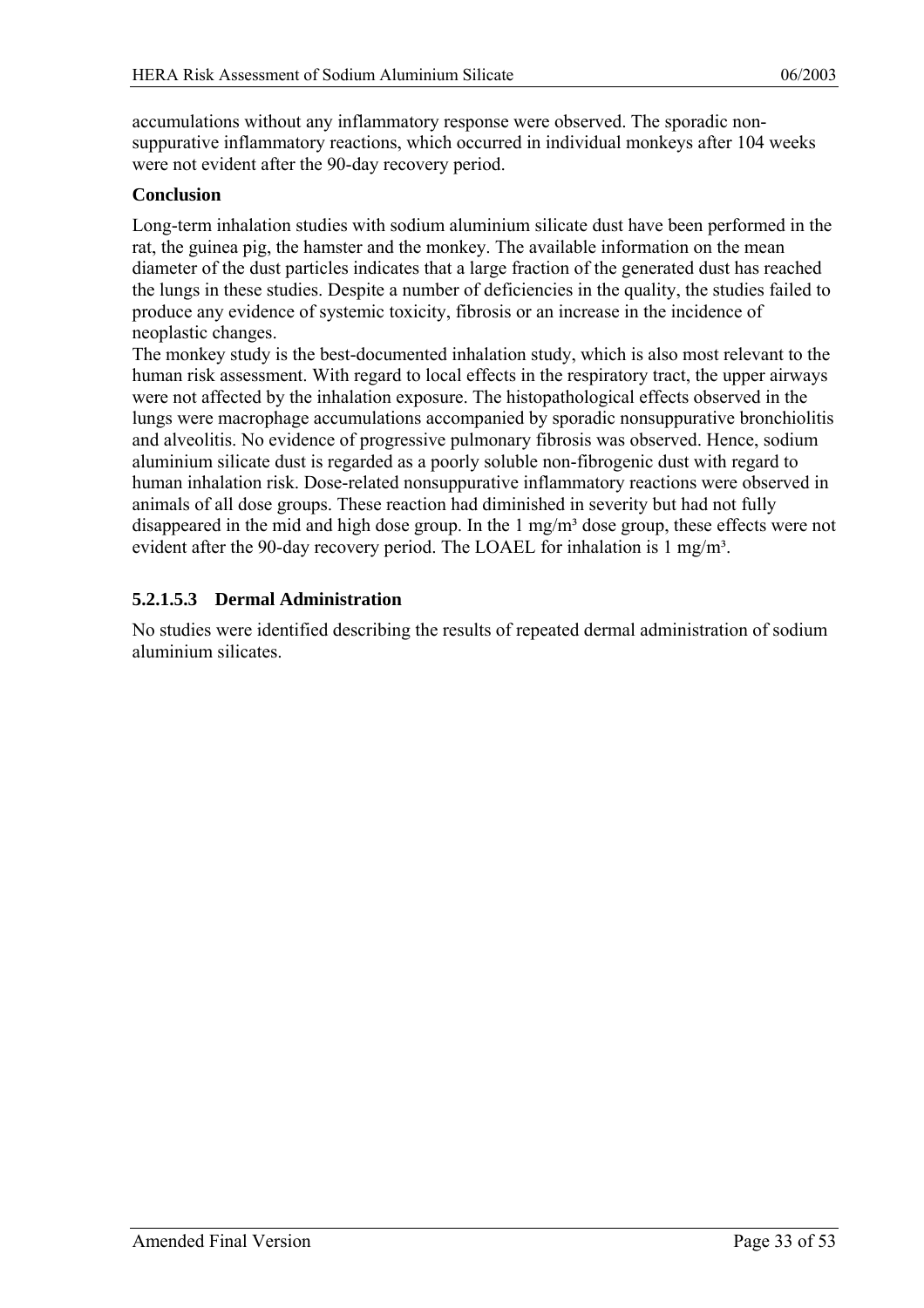### <span id="page-33-0"></span>**5.2.1.6 Genetic Toxicity**

#### **5.2.1.6.1 In Vitro**

Two Ames tests were performed with sodium aluminium silicate in various Salmonella typhimurium strains (TA 98, TA 100, 1535, TA 1537, TA 1538) with and without metabolic activation. The test compound was not mutagenic in these studies. One test was conducted according to OECD Guidelines (ZEIGER ET AL., 1987<sup>88</sup>) but is poorly documented. The second negative study is well-documented (PRIVAL ET AL., 1991<sup>82</sup>, SIMMON AND ECKFORD, 1989<sup>89</sup>). Another study used Salmonella typhimurium strains 1530 and G 46 as in vitro controls to a host mediated assay (LITTON BIONETICS INC.,  $1974^{39}$ ). The poorly documented study did not report any mutagenic potential.

A reverse mutation assay was conducted in Escherichia coli WP2 with sodium aluminium silicate with and without metabolic activation (PRIVAL ET AL., 1991 $^{90}$ , SIMMON AND ECKFORD, 1989<sup>81</sup>). No mutagenic potential was detected in this well documented study. One study used Saccharomyces cerevisiae as in vitro control to a host mediated assay (LITTON BIONETICS INC., 1974<sup>39</sup>). The poorly documented study did not report a mutagenic potential.

A cytogenetic assay used human embryonic lung cell cultures (W 38), which were cultivated in the presence and absence of different concentrations of sodium aluminium silicate (LITTON BIONETICS INC., 1974<sup>39</sup>). No clastogenic potential was observed in this poorly documented study.

The result of a DNA-repair assay was reported to be negative in an abstract (FASEB,  $1977<sup>91</sup>$ ).

#### **Conclusion**

Although the in vitro assays were not performed according to current Guidelines and were partly poorly documented there is no indication of genetic toxicity for sodium aluminium silicates in in vitro test systems.

#### **5.2.1.6.2 In Vivo**

Male Albino rats  $(10 - 12$  weeks old, 15 animals per group) were used in two set of experiments with differing dosages for the evaluation of cytogenic effects of sodium aluminium silicate in vivo. In both sets, a single dosing as well as repeated dosing (5 consecutive days) was employed (LITTON BIONETICS INC.,  $1974^{39}$ ). Triethylene melamine was used as positive control and saline was used as negative control. In the first set 4.25, 42.5 and 425 mg/kg BW were administered orally by intubation. In the second set 5000 mg/kg BW was administered. Observation time points were 6, 24 and 48 hrs after dosing. Metaphase chromosomes spreads were prepared from the bone marrow and scored for chromosomal aberrations. Neither the variety nor the number of chromosomal aberrations in bone marrow from dosed animals differed significantly from the negative controls. A positive response was observed in bone marrow from animals treated with triethylene melamine. The test compound was considered as non-mutagenic as measured by this assay. Male albino rats  $(10 - 12$  weeks old, 10 animals per group) were used in two sets of experiments with differing dosages of sodium aluminium silicate in order to evaluate chromosomal aberrations of germ cells in the dominant lethal assay. In both sets, a single dosing as well as repeated dosing (5 consecutive days) was employed (LITTON BIONETICS INC., 1974<sup>39</sup>). Triethylene melamine was used as positive control and saline was used as negative control. In the first set 4.25, 42.5 and 425 mg/kg BW were administered orally by intubation. In the second set 5000 mg/kg BW was administered. Following treatment, the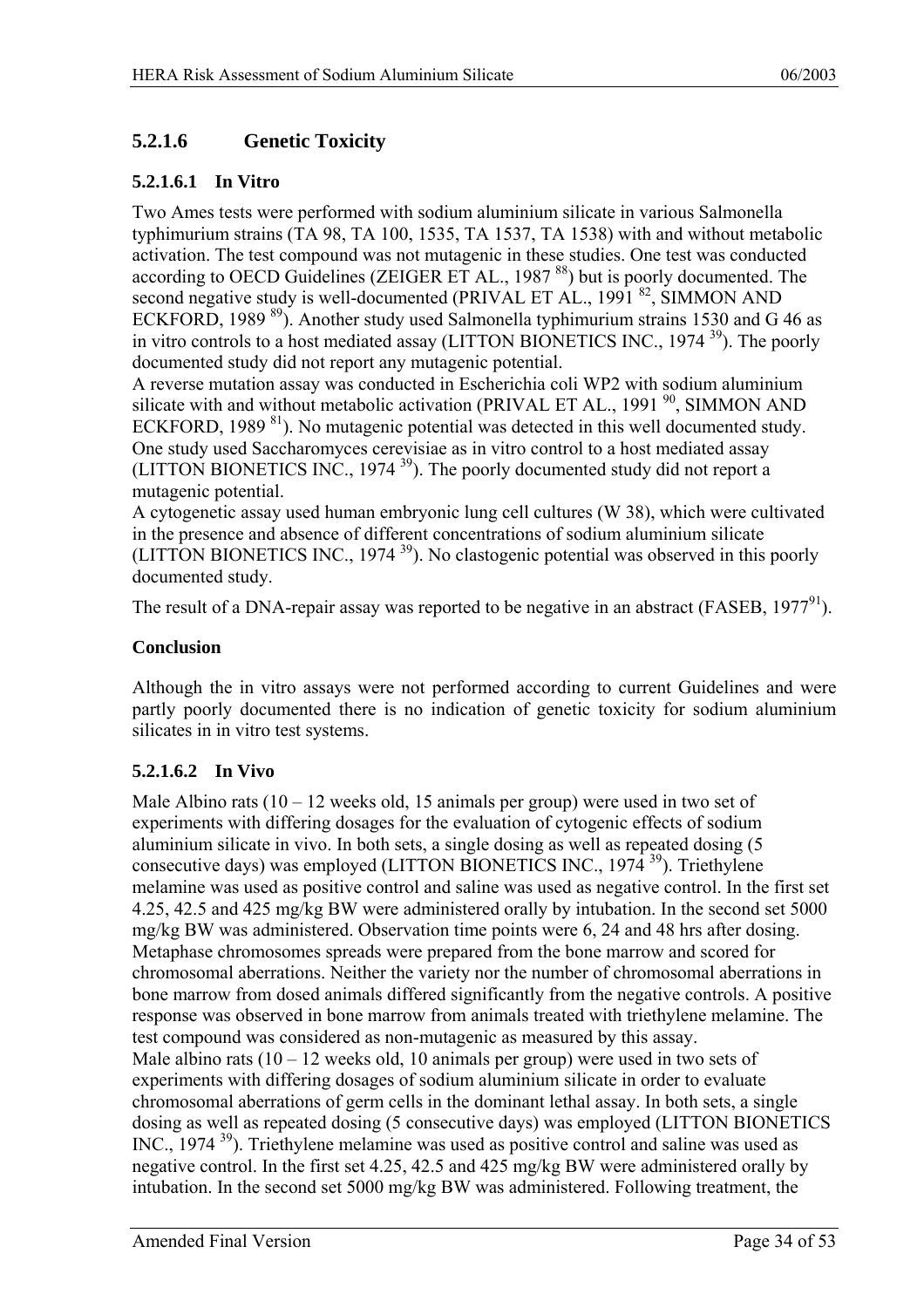males sequentially were mated to two females per week for eight weeks (seven weeks in the subacute study). Pregnant females were sacrificed at 14 days after separation from the male. At necropsy, the uterus was examined for early deaths, late foetal deaths and total implantations.

In the acute study of the first set, a significant not dose-dependent decrease in average corpora lutea and preimplantation losses were seen in the experimental groups from mating weeks 4 and 5 when compared to the negative controls, but not when compared to the historical controls. Average resorptions showed significant but not dose dependent increases in the experimental group from mating week 3 in all dose groups when compared to the negative control (zero value), but not when compared to historical controls. In the acute study using 5000 mg/kg BW, no significant differences between the negative control and the dosed animals were observed.

In the subacute study of the first set, significant dose-related increases (intermediate and high dose) in average implantations and corpora lutea were seen in the experimental groups from mating week 4 when compared to the negative control. When compared to the historical controls, the negative as well as the intermediate dose group were significantly different. Significant dose-related increases in average resorptions were seen in the intermediate and high dose groups from mating week 6 when compared to the negative controls. However, no differences were observed when these groups were compared with the historical controls. In the subacute study using 5000 mg/kg BW, a significant increase in preimplantation loss was observed in animals from mating week 1 and 3. This increase was attributed by the authors to a high number of corpora lutea unmatched by implantations in some females and was not regarded as compound related.

The positive control caused significant preimplantation loss and embryo resorption in animals from the first 5 mating weeks.

The authors concluded that the test compound does not induce dominant lethal mutations as measured by this study. They based their conclusion on the fact, that no dose response or time trend patterns were revealed in the assay.

Male ICR mice (10 animals per group) were used in two sets of experiments with differing dosages of sodium aluminium silicate for the evaluation of gene mutations in the host mediated assay using ip injections of Salmonella typhimurium TA 1530 and G 46 as well as Saccharomyces cerevisiae (LITTON BIONETICS INC.,  $1974^{39}$ ). In both sets, a single dosing as well as repeated dosing (5 consecutive days) was employed. The positive control was run by the acute system only using dimethyl nitrosamine for Salmonella and ethyl methane sulfonate for yeast, respectively. In the first set 4.25, 42.5 and 425 mg/kg BW were administered orally by intubation. In the second set 5000 mg/kg BW was administered. Three hours after administration of the test compound and indicator organism each animal was sacrificed. The indicator organisms were collected from the peritoneal cavity and the number of mutant was counted after plating on minimal agar. The test compound caused no significant increases in mutant or recombinant frequencies in both set of experiments and in all doses used. No indication of genetic activity of the test compound was detected in the host-mediated assay.

#### **Conclusion**

The results of the in vivo test systems corroborated the results from the in vitro assays. Sodium aluminium silicate was tested in a cytogenetic assay in rats, a dominant lethal assay in rats, and a host mediated assay in mice. Doses ranged from 4.25 to 5000 mg/kg BW and an acute and subacute dosing regime was employed. All of these tests did not indicate a genetic toxicity of the test compound in vivo.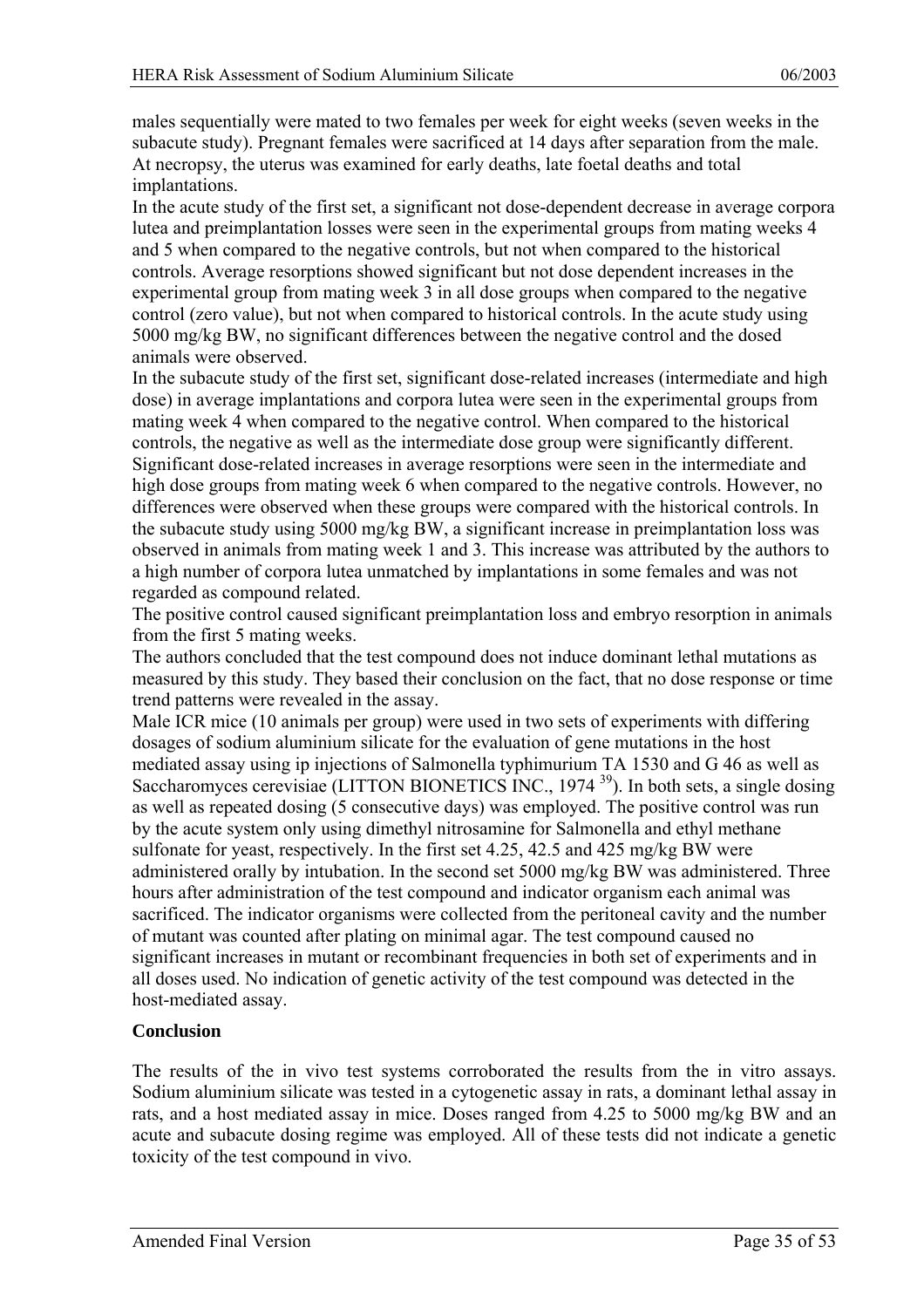### <span id="page-35-0"></span>**5.2.1.7 Carcinogenicity**

In an oral chronic toxicity study (HENKEL, SAS 7900017 – 1979 [, H](#page-29-0)ENKEL, SAS 7900016  $-1979$ <sup>74</sup>, see section 5.2.1.5.1 for more details) male and female Wistar rats were fed 0, 10, 100 and 1000 ppm of sodium aluminium silicate of the Zeolite A-type (approx. equivalent to 0.6, 6.0 or 60 mg/kg/day) in the diet for 104 weeks (50 animals per dose group and sex). No treatment-related effect on the types or incidences of any neoplastic changes was observed in this study.

Male and female Syrian hamsters were exposed to 0 and 20 mg/m<sup>3</sup> sodium aluminium silicate dust (HENKEL, R 9500444 – 1978 78, HENKEL, TBD 770056 – 1977 [92,](#page-52-76) HENKEL, TBD EX 0107 – 1977<sup>79</sup>, see section 5.2.1.5.2) for three days a week (Monday, Wednesday, Friday) 5 hrs/day over a period of 12 months (30 animals per dose group and sex). The study is regarded as valid with restrictions due to a chronic respiratory tract disease of the test animals. The study was not designed as carcinogenicity assay according to current guidelines. However, the lack of an increase in tumour incidence after long term inhalation has to be noted.

Male and female Wistar rats were exposed to 0 and 20 mg/m<sup>3</sup> sodium aluminium silicate dust (HENKEL, TBD 780088 – 1978 76, HENKEL, TBD 790062 – 1979 [93,](#page-52-47) HENKEL, TBD  $790133 - 1979^{77}$ , see section 5.2.1.5.2) for three days a week (Monday, Wednesday, Friday) 5 hrs/day over a period of 22 months (30 animals per dose group and sex). The study is regarded as valid with restrictions due to a chronic respiratory tract disease of the test animals. The study was not designed as a carcinogenicity assay according to current guidelines. However, the lack of an increase in tumour incidences after long term inhalation has to be noted.

Cynomolgus monkeys (Macaca fascicularis) were exposed to 0, 1, 6 and 50 mg/m<sup>3</sup> sodium aluminium silicate dust (Zeolite A-type) for 6 hours per day, 5 days a week for a period of 6, 12 or 24 months (HENKEL, TBD EX 0113 – 1979  $^{94}$ , HENKEL, TBD EX 0130 – 1977  $^{95}$ , HENKEL, TBD EX 0142 – 1976<sup>96</sup>; see section 5.2.1.5.2). The available information on the mean diameter of the dust particles indicates that a fraction of the generated dust has reached the alveolar region of the lungs in these studies. Although the study was not designed as a carcinogenicity assay no indication of an increase in the incidence of neoplastic changes was observed.

In order to evaluate the silicogenic activity after single adminstration of sodium aluminium silicate (Zeolite A), four studies in experimental animals have been conducted (GLOXHUBER ET AL., 1983 [\).](#page-26-1) 

A single ip administration of 0,5 ml Tyrode' s solution, or 50 mg sodium aluminium silicate dust (mean diameter 9,3 µm) in 0,5 ml Tyrode's solution or 50 mg quartz DQ 12 dust in 0,5 Tyrode's solution was conducted in 40, 70 or 40 male Wistar rats, respectively. The animals were sacrificed after 6, 13 or 18 months and the relevant organs were examined histologically. A single ip administration of Tyrode' s solution or sodium aluminium silicate dust (mean diameter 9,3 µm) in Tyrode's solution or quartz DQ 12 dust in Tyrode's solution (1, 2.5, 5, 10 and 50 mg/kg BW) was conducted in male Wistar rats. The animals were sacrificed after 3, 6 or 11 months and the relevant organs were examined histologically.

In male mice, 10 mg sodium aluminium silicate and Quartz DQ 12 suspended in 0,2 ml Tyrode's solution were administered ip to groups of 70 and 30 animals, respectively. Control animals received Tyrode's solution only. The animals were sacrificed after 3, 6 or 18 months. In the fourth study, intratracheal adminstration to 25 male and 25 female Wistar rats of 50 mg sodium aluminium silicate and Quartz DQ 12 in Tyrode's solution was performed after dissection of the of the trachea in anaesthetised animals. The animals were sacrificed after 3, 6, 18 and 24 months and the relevant organs examined microscopically.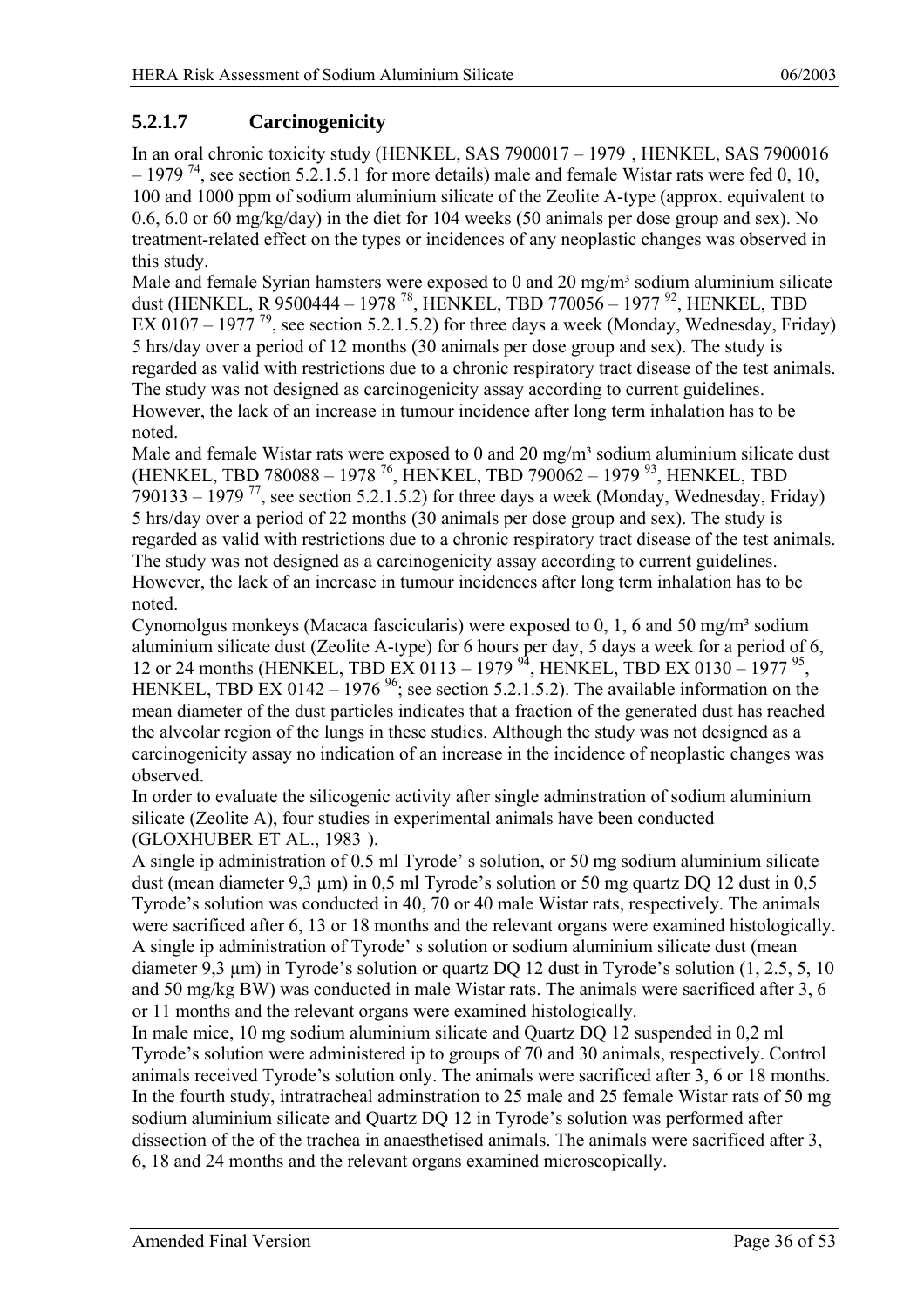<span id="page-36-0"></span>In summary, sodium aluminium silicate did not induce silicotic reactions in these tests. A recent IARC evaluation of other studies of similar types, which addressed the potential of mesothelioma induction in experimental animals, corroborates the result described above  $(IARC, 1997<sup>97</sup>)$ .

#### **Conclusion**

The long-term studies were not performed to current guidelines for carcinogenicity bioassays, but they are assessed as of sufficient quality to demonstrate absence of carcinogenicity. The oral and inhalation long term studies performed did not indicate any potential of sodium aluminium silicate to induce neoplastic lesions. The tests conducted to evaluate the silicogenic activity in experimental animals did also not reveal a potential of sodium aluminium silicate to induce silicotic reactions. This is in line with the cubic structure of the synthetic Zeolite A. A recent IARC evaluation of synthetic Zeolites came to the overall conclusion "cannot be evaluated as to their carcinogenicity in humans" (IARC, 1997 $^{89}$ ).

#### **5.2.1.8 Toxic to Reproduction**

No studies have been identified that investigated the reproductive toxicity of sodium aluminium silicate. However, no indication of toxicity to reproductive organs have been observed in long term studies and no structure activity relationship is known that indicates a concern.

### **5.2.1.9 Developmental Toxicity / Teratogenicity**

Pregnant Charles River rats were treated daily with sodium aluminium silicate (HENKEL, R 0100168 – 1978 <sup>98</sup>) with 0, 74, or 1600 mg/kg BW on gestation days 6 – 15 per gavage (20) animals per dose). The dams were sacrificed on gestation day 20. Conception rates were high and no maternal, embryo or foetal toxicity was noted. No significant differences were observed in the incidence of soft tissue malformations or of skeletal defects in the treated animals relative to the controls. These data show that the test compound was not teratogenic in rats at the dose levels tested. The NOAEL was 1600 mg/kg BW for maternal toxicity and for teratogenicity in this well documented study.

Pregnant Wistar rats were treated daily with sodium aluminium silicate (FDRL, 1973<sup>99</sup>) with 0, 16, 74, 345 or 1600 mg/kg BW on gestation days 6 –15 per gavage. The dams were sacrificed on gestation day 20. The administration of the test compound had no clearly discernible effect on nidation or on maternal or foetal survival. The number of abnormalities seen in either soft or skeletal tissues in the test groups did not differ from the number occurring spontaneously in the control group. These data show that the test compound was not teratogenic in rats at the dose levels tested. The NOAEL was 1600 mg/kg BW for maternal toxicity and for teratogenicity. The study is valid with restrictions. Pregnant CD-1 mice were treated daily with sodium aluminium silicate (FDRL,  $1973<sup>91</sup>$ ) with 0, 16, 74, 345 or 1600 mg/kg BW on gestation days  $6 - 15$  per gavage. The dams were sacrificed on gestation day 17. The administration of the test compound had no clearly discernible effect on nidation or on maternal or foetal survival. The number of abnormalities seen in either soft or skeletal tissues in the test groups did not differ from the number occurring spontaneously in the control group. These data show that the test compound was not teratogenic in mice at the dose levels tested. The NOAEL was 1600 mg/kg BW for maternal toxicity and for teratogenicity. The study is valid with restrictions. Pregnant Dutch rabbits were treated daily with sodium aluminium silicate (FDRL, 1973 $\rm^{91}$ ) with 0, 16, 74, 345 or 1600 mg/kg BW on gestation days  $6-18$  per gavage. The dams were sacrificed on gestation day 29. The administration of the test compound had no clearly discernible effect on nidation or on maternal or foetal survival. The number of abnormalities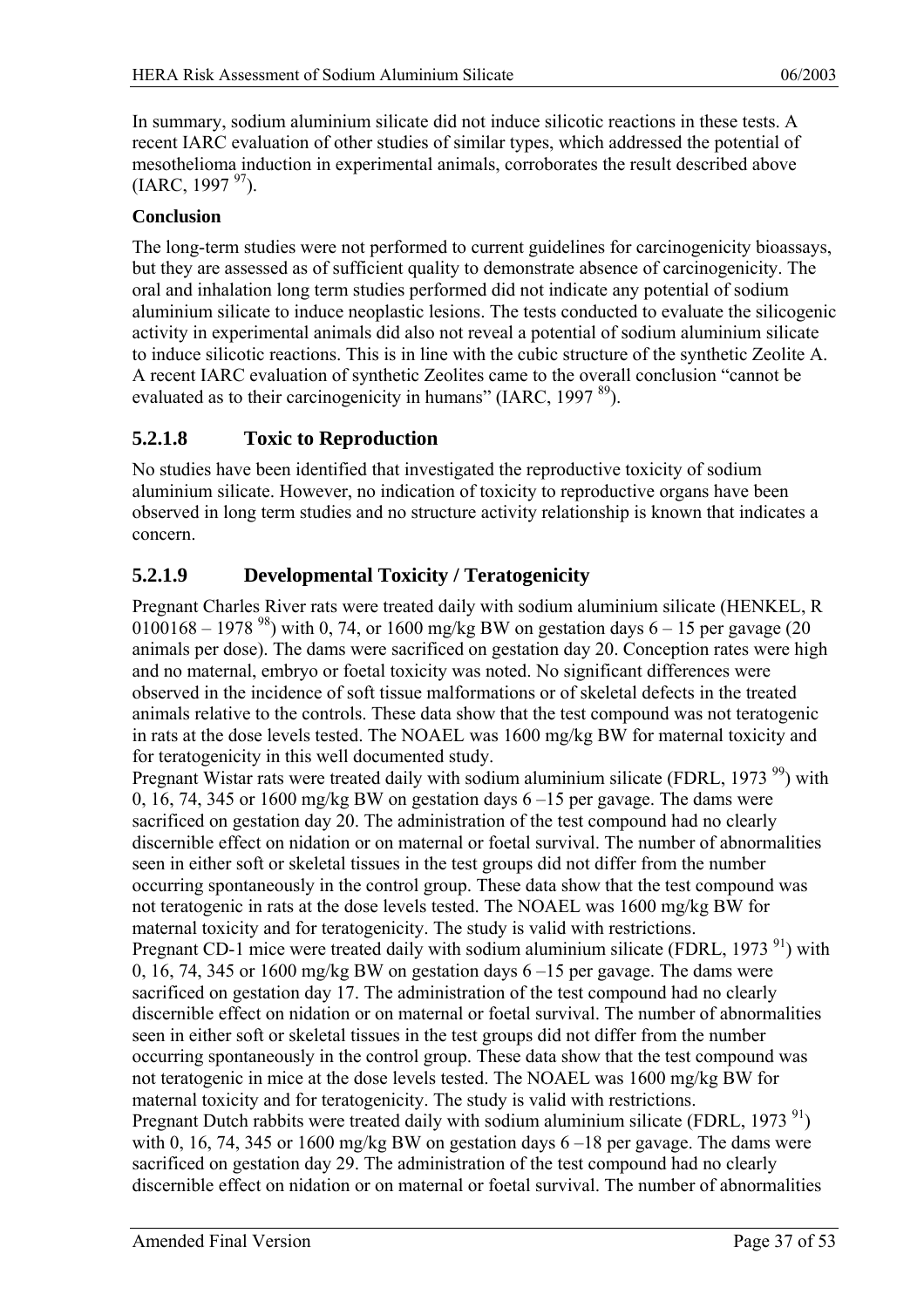seen in either soft or skeletal tissues in the test groups did not differ from the number occurring spontaneously in the control group. These data show that the test compound was not teratogenic in rabbits at the dose levels tested. The NOAEL was 1600 mg/kg BW for maternal toxicity and for teratogenicity. The study is valid with restrictions. Pregnant New Zealand rabbits were treated daily with sodium aluminium silicate (HENKEL, R 0100169 – 1978 <sup>100</sup>) with 0, 74, 345 or 1600 mg/kg BW on gestation days 6 – 18 per gavage (20 animals per dose). The dams were sacrificed on gestation day 29. No significant differences were observed in the incidence of soft tissue malformations or of skeletal defects in the treated animals relative to the controls. In addition, no maternal toxicity or mortality was observed that could be attributed to the test compound. These data show that the test compound was not teratogenic in rabbits at the dose levels tested. The NOAEL was 1600 mg/kg BW for maternal toxicity and for teratogenicity in this well documented study. Pregnant Syrian hamsters were treated daily with sodium aluminium silicate (FDRL, 1973<sup>91</sup>) with 0, 16, 74, 345 or 1600 mg/kg BW on gestation days  $6 - 10$  per gavage. The dams were sacrificed on gestation day 14. The administration of the test compound had no clearly discernible effect on nidation or on maternal or foetal survival. The number of abnormalities seen in either soft or skeletal tissues in the test groups did not differ from the number occurring spontaneously in the control group. These data show that the test compound was not teratogenic in hamster at the dose levels tested. The NOAEL was 1600 mg/kg BW for maternal toxicity and for teratogenicity. The study is valid with restrictions.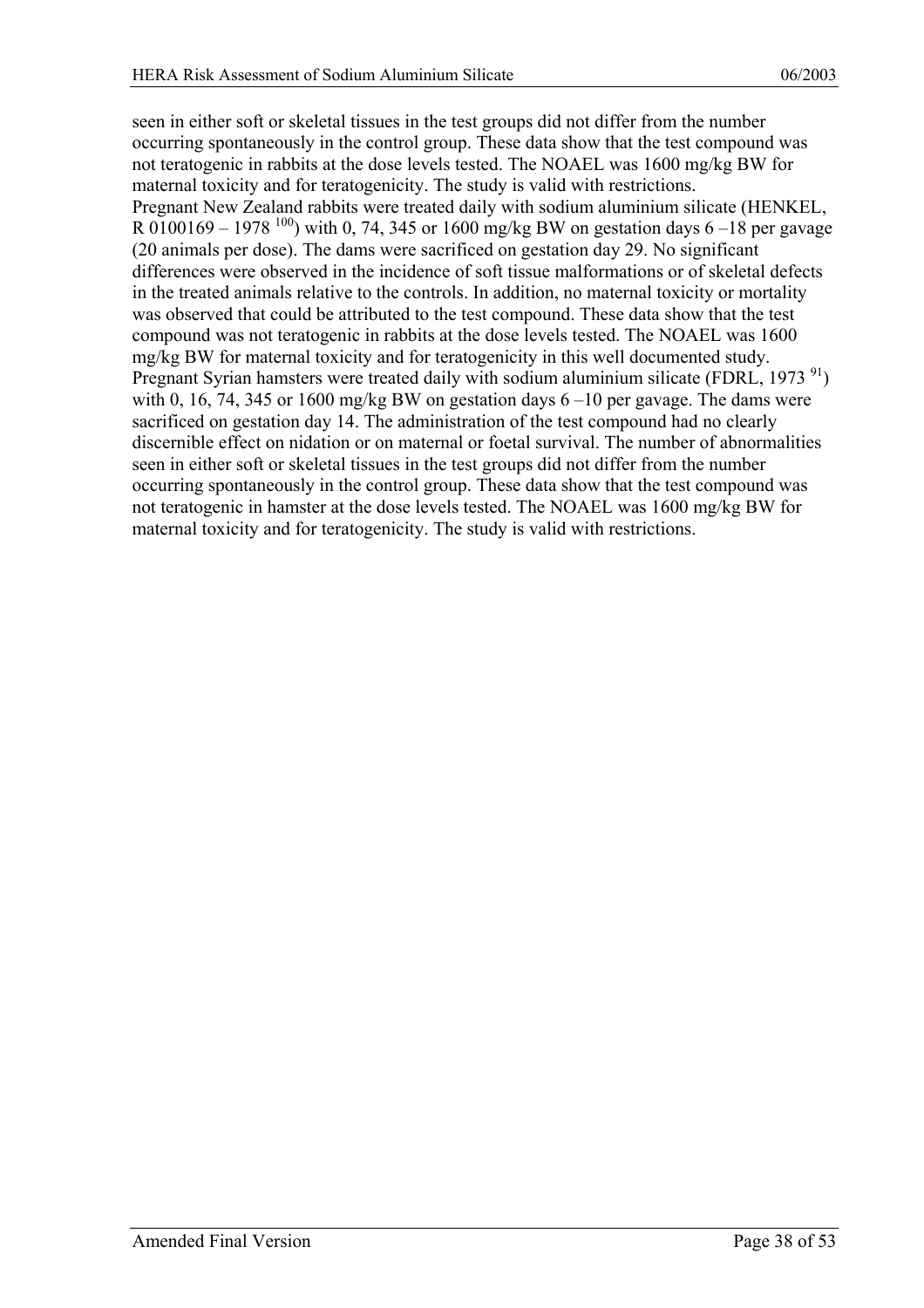#### <span id="page-38-0"></span>**Conclusion**

Sodium aluminium silicate was evaluated for teratogenicity in rats, mice, rabbits and hamsters. Although these studies were not performed according to current guidelines and not according to GLP, they are partly well documented. The data show that sodium aluminium silicate is not teratogenic in experimental animals. The NOAEL in the studies performed was 1600 mg/kg BW for maternal toxicity and for teratogenicity.

### **5.2.1.10 Biokinetics**

In a poorly documented study (GLOXHUBER ET AL., 1983 [\),](#page-26-1) five male Wistar rats received an oral dose of 1000 mg/kg sodium aluminium silicate (Zeolite A-type). Urine and faeces were sampled over 24 hours. The results showed that about 1 % of the silicon administered orally was absorbed and eliminated via the kidney. The aluminium balance indicated that the absorption of this component of the sodium aluminium silicate is poor. The majority of the administered Zeolite A was eliminated via the faeces, as was the silica. Analysis of organs for silicon did not indicate an accumulation potential of sodium aluminium silicate after oral administration.

<span id="page-38-1"></span>The rate and extension of urinary excretion of silicon and aluminium was determined in group of adult male Sprague-Dawley Cox rats (4 rats/group) after single oral administration of sodium aluminium silicate of the Zeolite A type (BENKE AND OSBORNE, 1979<sup>101</sup>). The doses were 0, 40, 200 or 1000 mg/kg BW. Urine was collected in periods of  $0 - 24$ ,  $24 - 48$ , 48 – 72 and 72 – 96 hours after dosing. Urine was analysed for silicon and aluminium by induction-coupled RF plasma optical emission spectrometry. Rats dosed with Zeolite A excreted urinary silicon in excess of background levels.

The amount excreted within 96 hours after dosing increased with increasing dose showing saturation kinetics: about 200 µg at low dose, about 800 µg at intermediate dose, and about 1400 µg at high dose animals. The authors explain the saturation kinetics by saturation of the acid mediated hydrolysis in the stomach at high doses.

In contrast, the percentage of the dose excreted decreased with increasing dose: 12.1 % at low dose, 11,4 % at intermediate dose, and 3 % at high dose animals type (BENKE AND OSBORNE, 1979 [\). T](#page-38-1)he majority of silicon was excreted during the first 24 hours after dosing and a half life of 6-8 hours was determined.

Urine of rats dosed with Zeolite A did not show any detectable increase in aluminium. The detection limit of the analytical method would have permitted the detection of 0.01 to 0.2 % of the dose. The authors concluded that the excreted silicon species was not the parent compound and proposed that breakdown of Zeolite A occurred in the gastrointestinal tract via acid hydrolysis. From the resulting breakdown products only the silicon species is soluble and absorbable.

Since the half life was not dose dependent and taking into account additional data on other silicates investigated by the authors they concluded that Zeolite A is hydrolysed in the gastrointestinal tract and that the hydrolysis as prerequisite step for absorption is the rate limiting process.

The authors investigated also the particulate or filterable forms of silicon that were produced during the time of maximum excretion in rats dosed with Zeolite A. This investigation was triggered by the assumption that the kidney and bladder toxicity observed for silicon compounds is due to the calculi formed via silicon polymerisation. Whereas the total amount of silicon excreted increased with dose (see above) the particulate silicon was not increased above control levels. The authors concluded that toxic effects in the urinary tract would not result from single high doses of Zeolite A.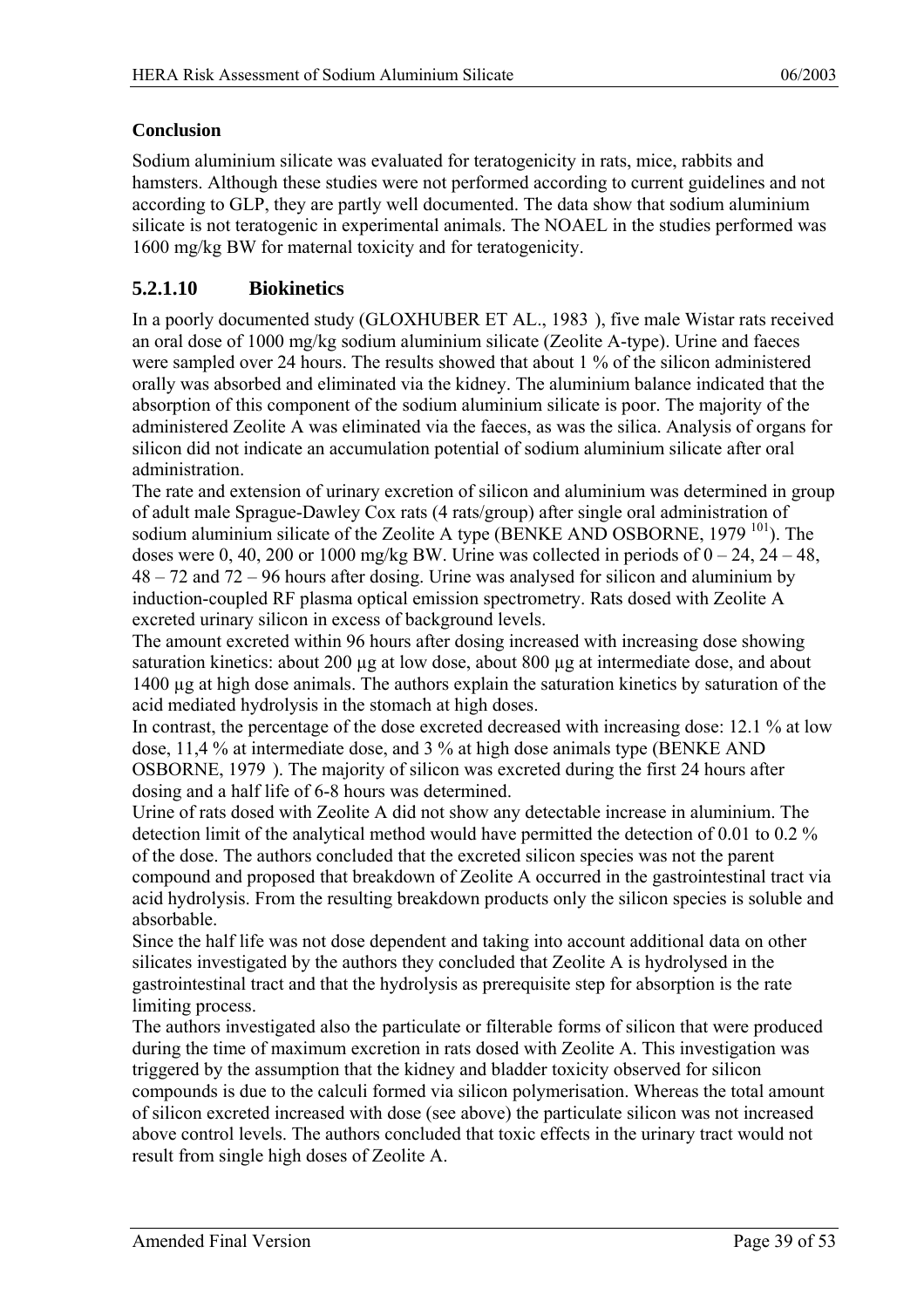<span id="page-39-0"></span>Yokoi and Enomoto (1979)<sup>102</sup> studied the excretion of silicic acid in rats orally treated with different preparations of sodium aluminium silicate gels with known distributions of molecular forms of silicic acid. Urinary silicic acid excretion was regarded as corresponding to silicic acid absorption. The authors concluded from the results that in the digestive tract, the various silicic acids formed upon acid hydrolysis are absorbed through the lipoid membrane pore route. This mechanism is common in the permeation of hydrophilic molecules. Orthosilicic acid in particular was absorbed, while polysilicic acid, regardless of solubility, were hardly absorbable. The authors discuss a possible mechanism of formation of renal and urinary calculi. Silicic acids are absorbed from the gastrointestinal tract, largely by physical or diffusion processes. Consequently, the silicic acids are concentrated in the urine to exceed the saturated concentration, and polymerise. The polymer formed is converted into insoluble precipitates via colloidal silicic acids.

Cefali et al.  $(1995^{103}, 1996^{104})$  studied the toxicokinetics of sodium aluminium silicate (Zeolite A-Type) in beagle dogs. The oral bioavailability was measured for oral doses of 30 mg/kg (as a capsule, oral suspension or oral solution) in comparison to an intravenous dose of 20 mg/kg BW. Plasma silicon and aluminium concentrations were determined by graphite furnace atomic absorption. The bioavailability determined for the capsules, the oral suspension and the oral solution was 2,33, 3,44, and 2.73 % based on the measured silicon values. The mean elimination half-life was 17.5 hrs for silicon. The bioavailability measurements based on aluminium resulted in uptake rates of less than 0.1 %. The mean elimination half-life was 91.2 hrs for aluminium. The interpretation of the study results is difficult due to the large variability observed.

#### **Conclusions**

After oral ingestion of sodium aluminium silicate the major part is excreted in the faeces. A smaller part is hydrolysed in the digestive tract and a silicon compound is absorbed and excreted via the urine. The major part of the absorbed silicon is excreted within 24 hours after administration with a half-life of  $6 - 8$  hours in rats. About 12 % of the administered silicon dose is absorbed at doses between 40 and 200 mg/kg BW in rats (BENKE AND OSBORNE, 1979 [\). T](#page-38-1)he aluminium component of the parent compound is absorbed only to an extent smaller than 0.1 % of the administered dose. The low absorption rate for the aluminium component has also been observed in beagle dogs. In this species, the oral bioavailability for the silicon compound was lower than observed in the rat. For the purpose of this assessment the rat data are more relevant since the effects studies demonstrating the critical effect have been conducted in the rat.

Skin penetration data and data for distribution/excretion of sodium aluminium silicate after dermal absorption are not available. It is questionable, whether sodium aluminium silicate as almost insoluble compound is absorbed at all. If skin absorption occurs, it should be very low (SCHAEFER and REDELMEIER, 1996 [\).](#page-20-2) 

#### **5.2.1.11 Experience from human exposure**

Workers in the production plant and in the laboratory have been examined over a period of 15 years. The average number of employees examined was 100 per year. Most of these employees have been examined as often as 10 –15 times since 1955. Examination included a complete history and physical, chest X-ray, OCB an urinalysis. At no time evidence of systemic, generalised or local reactions due to sodium aluminium silicate have been found (IUCLID dataset, 1987 [\)](#page-10-1) 

### **5.2.2 Identification of critical endpoints**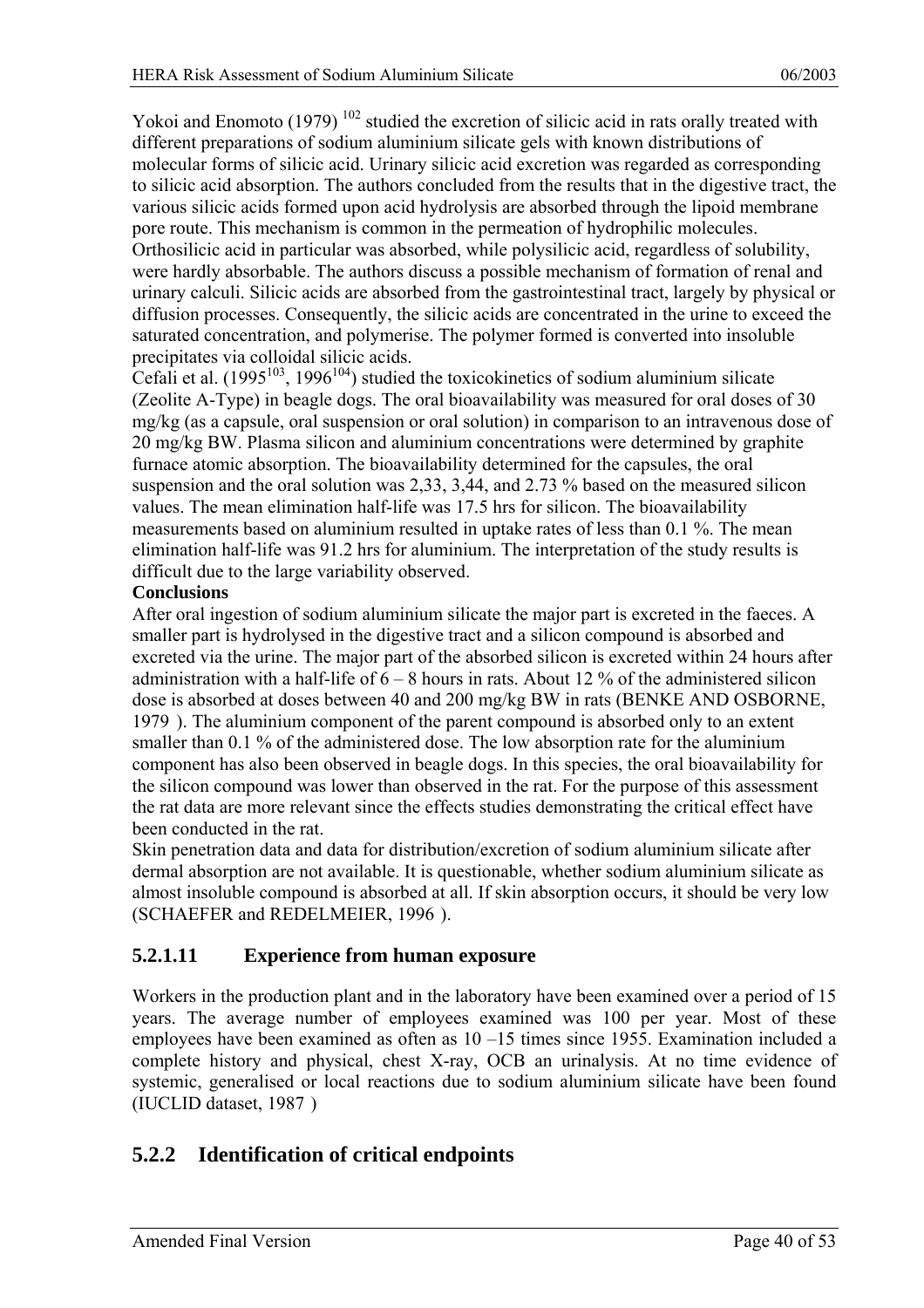#### <span id="page-40-0"></span>**5.2.2.1 Overview on hazard identification**

Sodium aluminium silicate has a very low toxicity after oral or dermal application. The LD50 is higher than 5000 mg/kg BW in experimental animals. Reliable data on acute inhalation exposures are not available. Sodium aluminium silicates are not irritating to the skin and slightly to non-irritating to the eyes. The powder of the substance may cause reactions in eyes due to mechanical friction. There is no evidence that sodium aluminium silicate is sensitising by skin contact and there is no indication that sodium aluminium silicates can induce respiratory hypersensitivity. The chemical structure of the compound also does not indicate any potential in this regard. A range of in vitro and in vivo studies on genetic toxicity did not indicate a potential of sodium aluminium silicate to damage the genetic material. This is in line with the results of oral and inhalation long-term studies, which did not indicate any potential of sodium aluminium silicate to induce neoplastic lesions. Chronic oral studies showed that sodium aluminium silicate causes adverse effects in the urogenital tract at high doses. In chronic inhalation studies inflammation reactions in lungs have been observed. Long term dermal studies and studies on reproductive toxicity are not available. The data on developmental toxicity demonstrate that sodium aluminium silicate is not teratogenic in experimental animals.

### **5.2.2.2 Rational for identification of critical endpoints**

Since dermal exposure is the main exposure route for consumers, especially dermal effects have to be considered with regard to the human risk assessment. The local dermal effects are not causing concern since the sodium aluminium silicate is not irritating to skin and not sensitising by skin contact. Since data are lacking, it is not possible to assess the risk of longterm dermal effects on the basis of experimental dermal studies. However, using bridging assumptions systemic effects after dermal exposure may be assessed using the results of the long-term oral studies in experimental animals.

Long-term inhalation exposure may be the result of prolonged use of sodium aluminium silicate in household products. To assess this exposure scenario the data on long term inhalation in monkeys is used.

The eye irritation potential has to be considered, since accidental spillage may cause eye contact of sodium aluminium silicate. For the assessment of accidental exposures via ingestion the data on acute oral toxicity are considered.

#### **5.2.2.3 Adverse effects in the urogenital tract observed in long term oral toxicity studies**

Microscopic changes in kidneys and bladder associated with crystalline material in the kidney and excretion of crystalline material in the urine were observed consistently in the oral longterm toxicity studies. These findings are explained by absorption of silicic acids from the gastrointestinal tract, largely by physical or diffusion processes. Consequently, the silicic acid is concentrated in the urine to exceed the saturated concentration, and polymerise. The polymer formed is converted into insoluble precipitates. Calculi are formed and the excretion of this material may cause damage to the kidney and bladder associated with concurrent epithelial hyperplasia in these organs.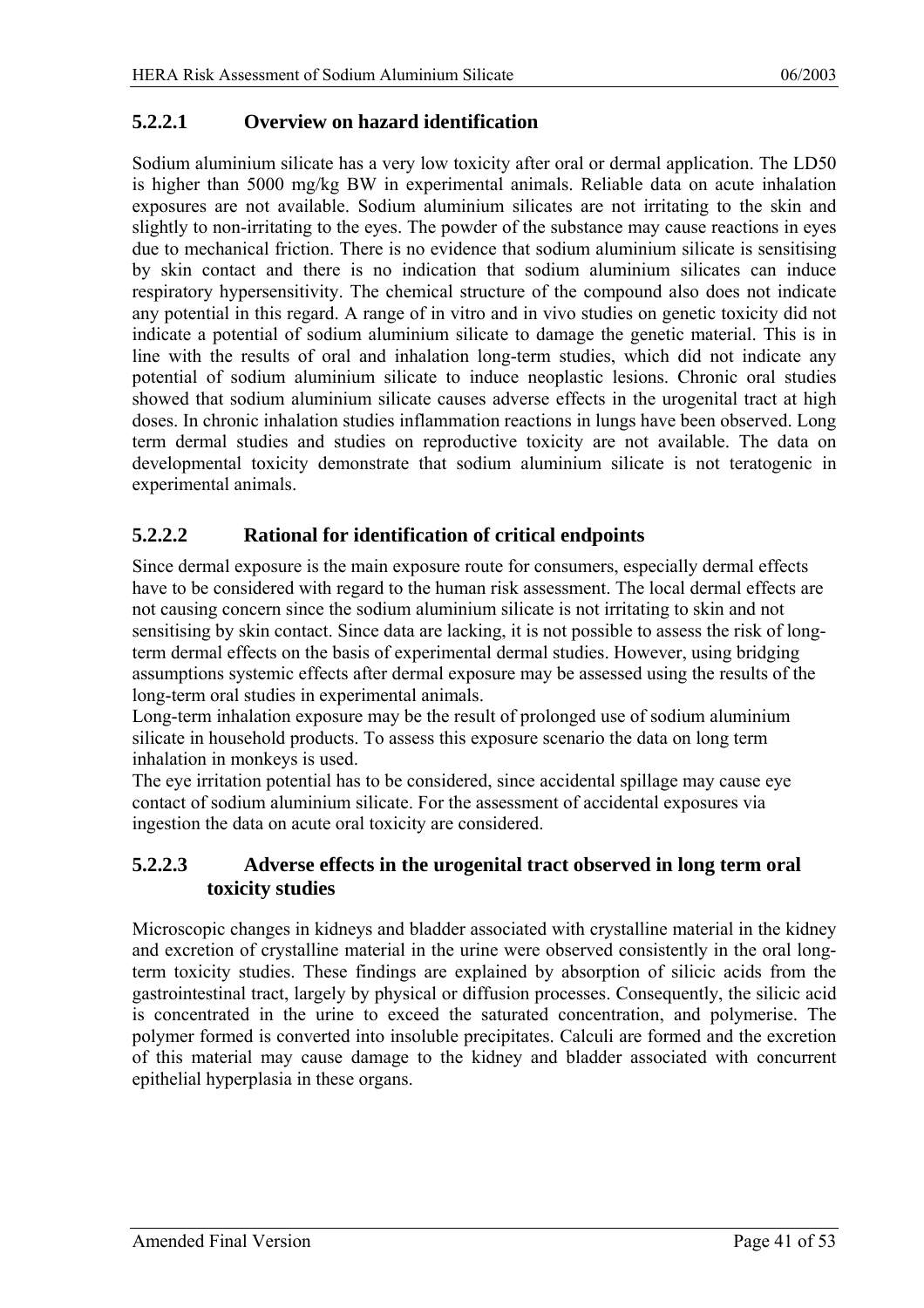#### <span id="page-41-0"></span>**5.2.2.4 Local effects in lungs observed in long term inhalation studies**

Kidney and bladder effects were not observed in the long term inhalation studies, indicating a lower, if any, systemic bioavailability of the compound responsible for the effects in the urogenital tract when compared with the oral exposure.

The dust particles of sodium aluminium silicate are small enough to reach the lungs. The particles are deposited in the lungs and cause histopathological effects such as macrophage accumulations accompanied by sporadic nonsuppurative bronchiolitis and alveolitis. No evidence of progressive pulmonary fibrosis was observed. Hence, sodium aluminium silicate dust is regarded as a poorly soluble non-fibrogenic dust with regard to human inhalation risk.

#### **5.2.2.5 Adverse effects possible related to accidental exposure**

The acute oral toxicity is greater than 5000 mg/kg BW and the acute eye irritation potential is slight to non-irritating.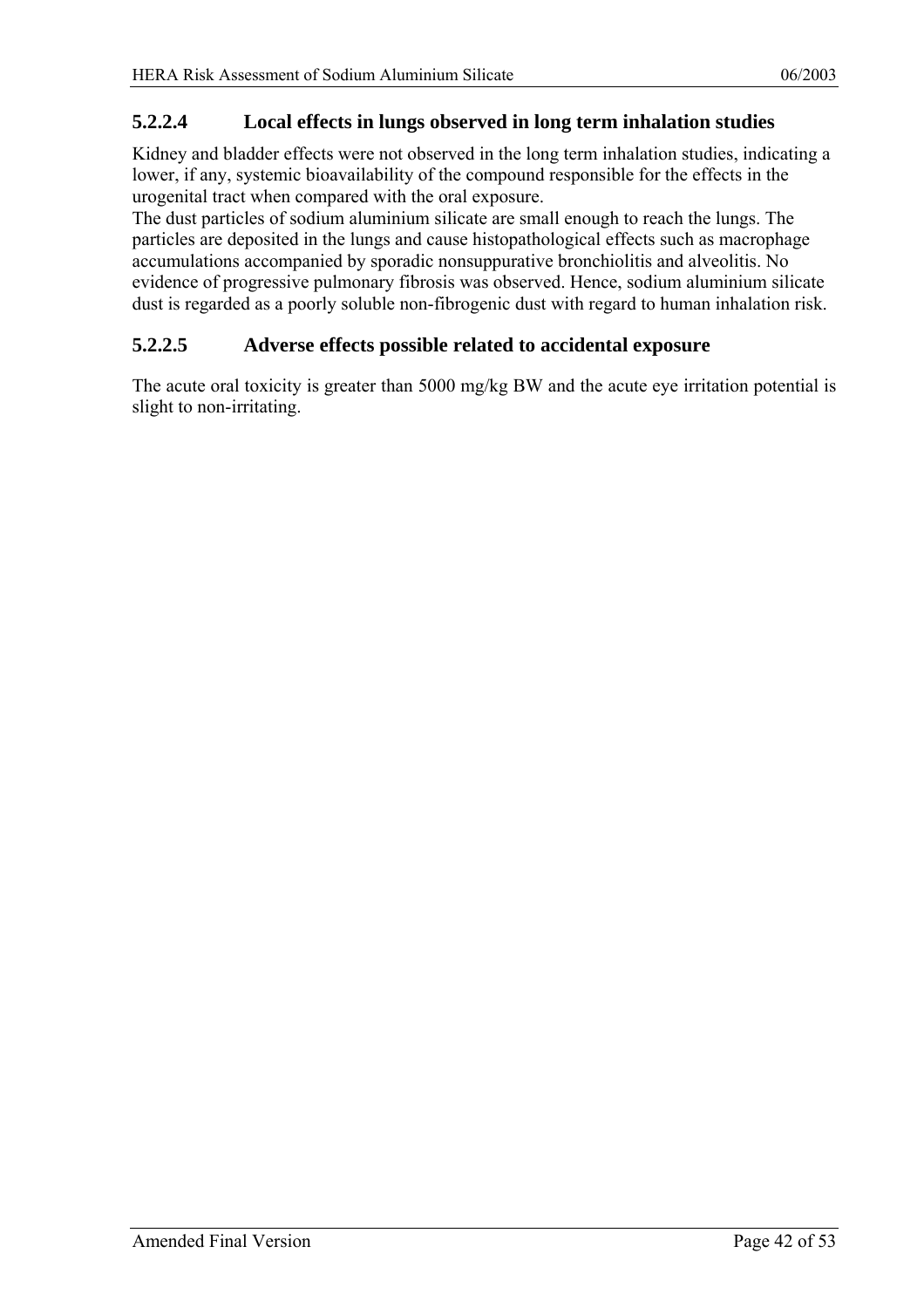### <span id="page-42-0"></span>**5.2.3 Determination of NOAEL or quantitative evaluation of data**

The NOAEL for the effects in the urogenital tract that have been observed in a two-year rat oral toxicity study is 60 mg/kg BW. This value is used for the risk assessment, since it is the lowest NOAEL determined after oral administration. The NOAEL for maternal toxicity and teratogenicity was much higher, i.e. 1600 mg/kg BW, the highest dose tested. For a quantitative assessment of absorption from the gastrointestinal tract after oral ingestion, a percentage of 12 % of the administered dose was measured at a dose range between 40 and 200 mg/kg BW (BENKE AND OSBORNE, 1979 [\).](#page-38-1) 

For the lung effects, a LOAEL of 1 mg/m<sup>3</sup> for inflammation reactions was determined in long-term exposure of monkeys. The effects were reversible at this dose level.

For the quantitative assessment of dermal long-term exposure the following assumptions are made. The percutaneous penetration of salts or ionic compounds is generally considered to be negligible (SCHAEFER and REDELMEIER, 1996 [\).](#page-20-2) Since acidic conditions leading to hydrolysis and uptake in the digestive tract are not likely to occur upon skin contact, the skin penetration, if any, should be very low. As a worst case assumption a systemic bioavailability of 1 % of the applied amount has been used in the estimation of the systemic exposure dose (see section 5.2). The systemic dose calculated is compared to the systemic dose causing effects observed after oral administration.

For foreseeable and accidental misuse, i.e. intentional or unintentional oral ingestion, a LD50 value of 5000 mg/kg BW is used. The eye irritation potential, if any, is low and probably due to mechanical friction of the dust particles.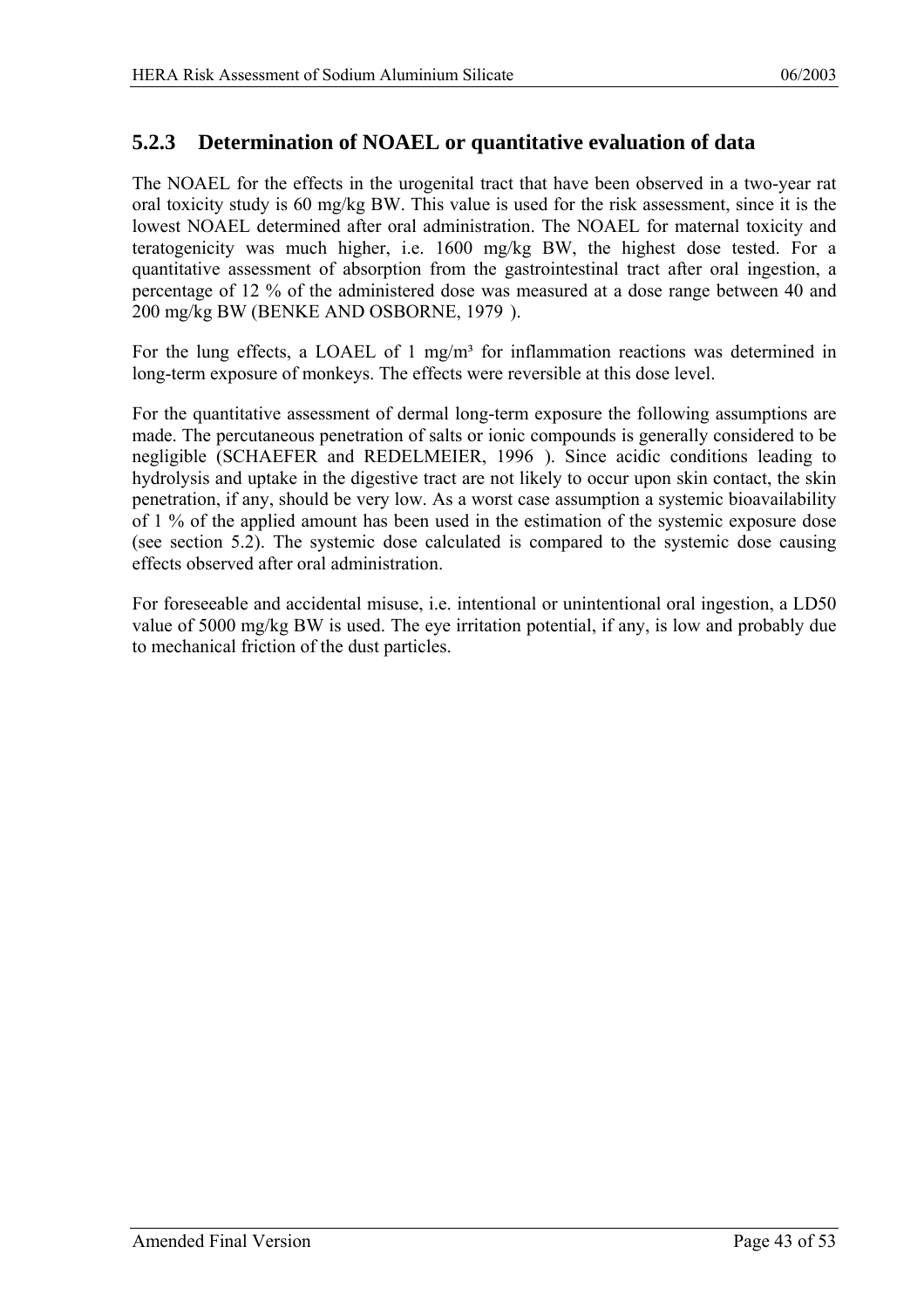## <span id="page-43-0"></span>**5.3 Risk Assessment**

### **5.3.1 Margin of Exposure Calculation**

The Margin of Exposure (MOE) is the ratio of the No Observed Adverse Effect Level (NOAEL) or an appropriate substitute to the estimated or actual level of human exposure to a substance.

#### **5.3.1.1 Exposure scenario: direct skin contact by hand washed laundry**

To reach a conclusion for this exposure scenario, a systemic NOAEL is determined using the chronic oral NOAEL for urogenital effects of 60 mg/kg BW/day in the rat and a bioavailability of 12 % (BENKE AND OSBORNE, 1979 [\) fo](#page-38-1)llowing gastrointestinal absorption. For calculation of the MOE, the resulting systemic NOAEL of 7.2 mg/kg BW/day is divided by the daily systemic dose of 1.4 µg/kg BW/day estimated for the dermal exposure to sodium aluminium silicate by hand washed laundry.

> $\textbf{MOE}_{\text{direct skin}}$  = systemic oral NOAEL /estimated systemic dose = 7200/1.4 [µg/kg BW/day] = **5142**

All other possible direct skin contact scenarios, such as short direct contact with laundry powder or laundry tablets result in even lower estimated systemic doses and will give larger MOE. These are not further considered in this risk assessment.

#### **5.3.1.2 Exposure scenario: indirect skin contact wearing clothes**

To reach a conclusion for this exposure scenario, a systemic NOAEL has to be determined using the chronic oral NOAEL of 60 mg/kg BW/day in the rat and a bioavailability of 12 % following gastrointestinal absorption (BENKE AND OSBORNE, 1979<sup>101</sup>). For calculation of the MOE, the resulting systemic NOAEL of 7.2 mg/kg BW/day is divided by the daily systemic dose of 10.8  $\mu$ g/kg BW/day estimated for the dermal exposure to sodium aluminium silicate via residues on clothes.

> **MOE** indirect skin = systemic oral NOAEL /estimated systemic dose = 7200/10.8[µg/kg BW/day] = **667**

#### **5.3.1.3 Exposure scenario: inhalation of detergent dust during washing processes (powder detergents)**

About  $0.27 \mu$ g dust is estimated to emit during the washing loading process. Assuming this dust consists solely of sodium aluminium silicate and is available for inhalation in one cubic meter the resulting concentration is  $0.27 \mu g/m<sup>3</sup>$ . This concentration is about 3700 times lower than the LOAEL of 1mg/m3 determined in a long–term monkey study. In addition, the exposure time during the washing loading process is estimated to be in the range of several minutes further reducing the inhalation risk.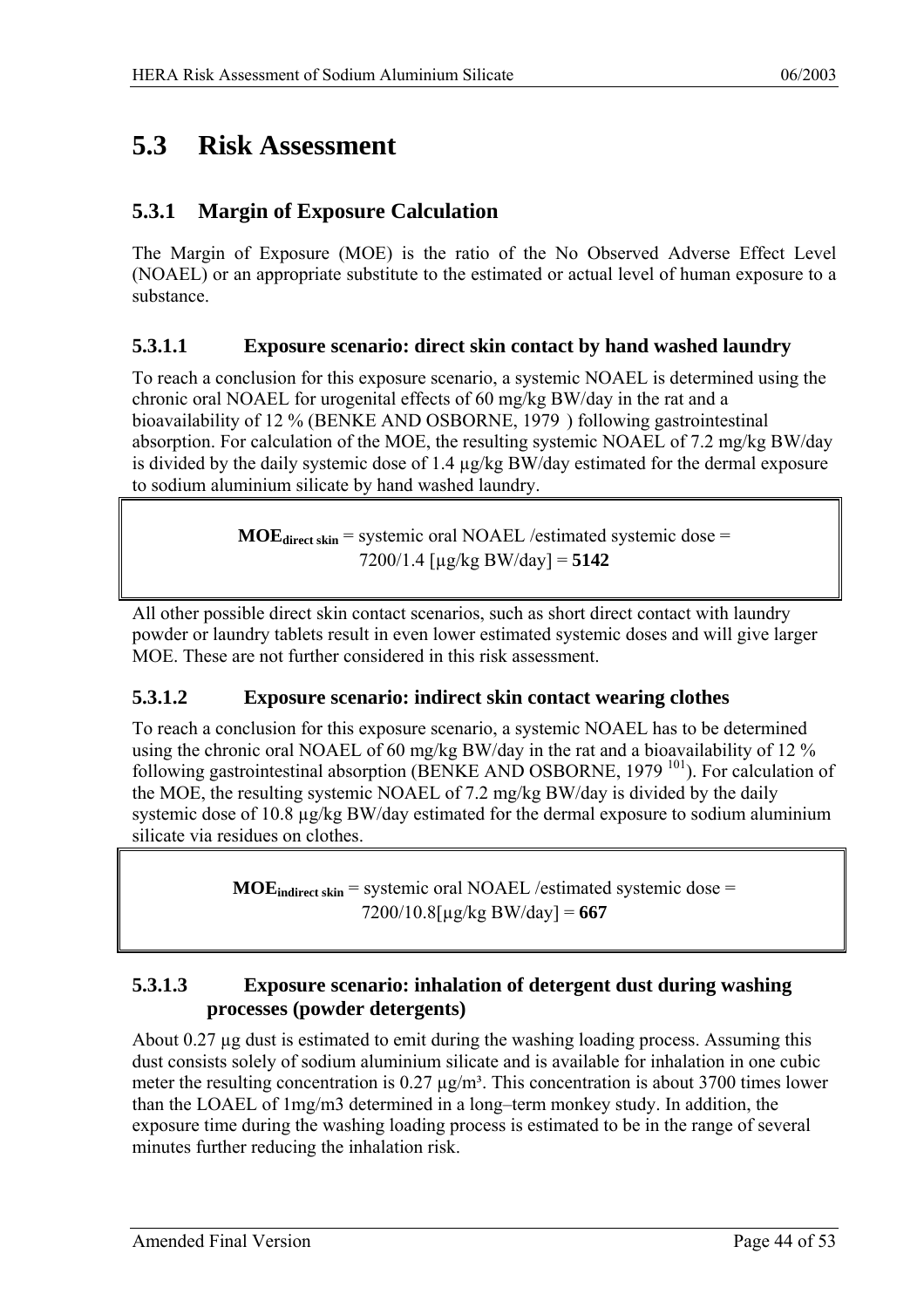#### <span id="page-44-0"></span>**5.3.1.4 Exposure scenario: oral route via drinking water containing sodium aluminium silicates**

To reach a conclusion for this exposure scenario, a systemic NOAEL is determined using the chronic oral NOAEL for urogenital effects of 60 mg/kg BW/day in the rat and a bioavailability of 12 % (BENKE AND OSBORNE, 1979) following gastrointestinal absorption. For calculation of the MOE, the resulting systemic NOAEL of 7.2 mg/kg BW/day is divided by the daily systemic dose of 0.5 µg/kg BW/day estimated for the oral route via drinking water containing sodium aluminium silicates.

> **MOEoral route** = systemic oral NOAEL /estimated systemic dose = 7200/0.5[µg/kg BW/day] = **14400**

#### **5.3.1.5 Exposure scenario: oral ingestion via case of poisoning and accidental contact with the eyes**

The oral ingestion of 100 g of washing powder results in an oral uptake of about 35 g sodium aluminium silicate. For an adult person a dose of 583 mg/kg is calculated (body weight 60 kg). For a child this dose may be as high as 3500 mg/kg (body weight 10 kg). Compared to the experimentally determined LD50 value of  $> 5000$  mg/kg, there is still no reason for concern, especially since no toxic effects were reported at 5000 mg/kg or higher. In addition, the poison centres in Germany have not reported a case of lethal poisoning with detergents containing sodium aluminium silicate.

Accidental contact of sodium aluminium silicate with the eyes is not expected to cause more than a slight irritation on the basis of the experimental data.

#### **5.3.1.6 Total Consumer Exposure**

The consumer exposure via direct and indirect skin contact as well as via oral route in drinking water results in an estimated total body burden of  $10.8 + 1.4 + 0.5 = 12.7 \text{ µg/kg}$ BW/day. Comparison with the systemic NOAEL of 7200 µg/kg BW/day yields an MOE of 567. Due to the inert characteristics of the sodium aluminium dust particles it is assumed that inhalation does not contribute to the systemic total consumer exposure.

> $\textbf{MOE}_{\text{total}}$  = systemic oral NOAEL /estimated systemic dose = 7200/12.7 [µg/kg BW/day] = **567**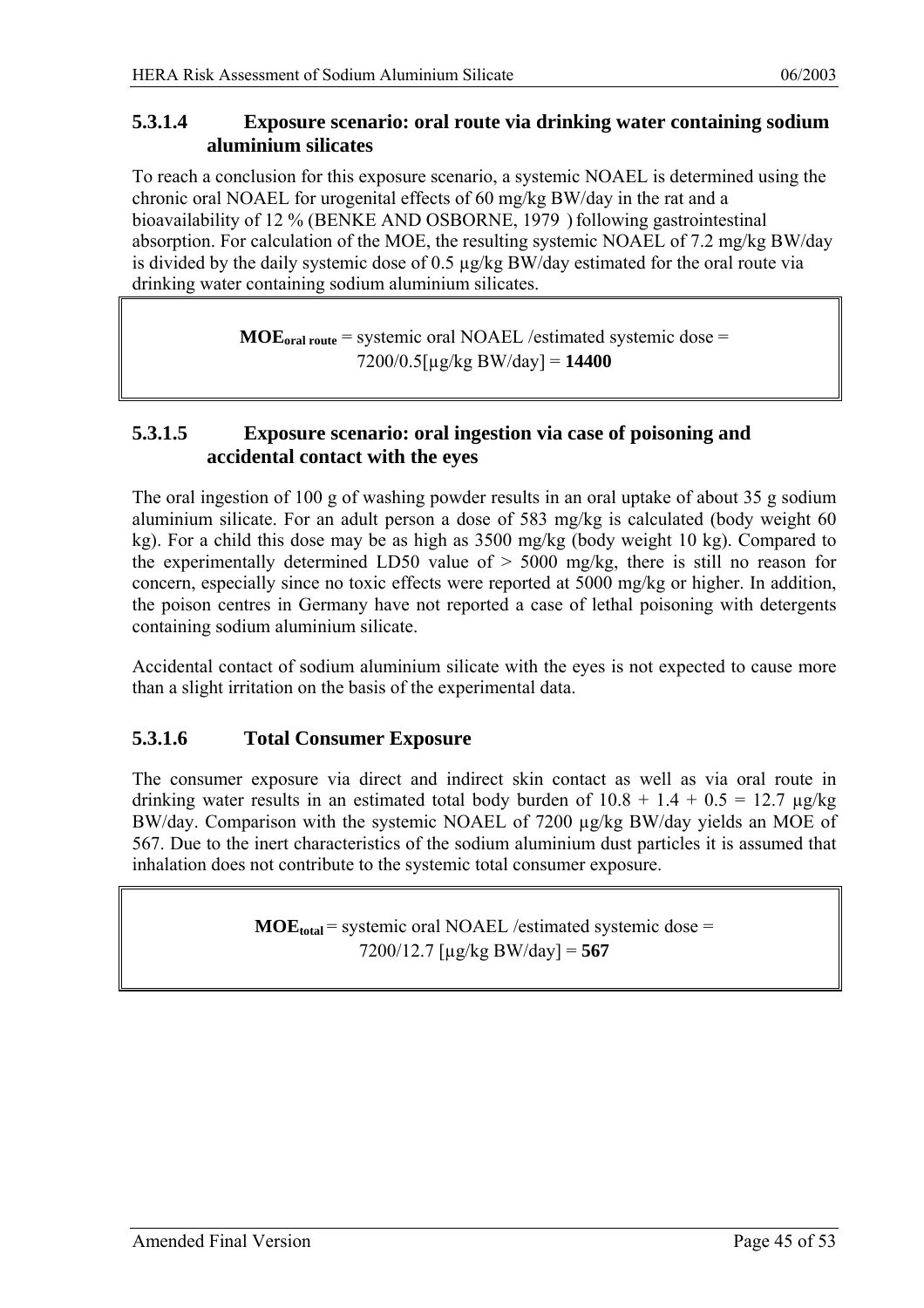### <span id="page-45-0"></span>**5.3.2 Risk Characterisation**

Scenarios relevant to the consumer exposure to sodium aluminium silicate have been identified and assessed using the margin of exposure or equivalent assessments. Due to the lack of irritant and sensitising effects the local effects of dermal exposure do not cause concerns. The Margin of Exposure for the combined estimated systemic dose is 567. The MOE has to be assessed in view of all available evidence. The scientific uncertainty and variability caused by the extrapolation of limited animal data to the diverse human population is usually addressed by assessment factors. In the absence of specific data such default factors are used for extrapolation. A combined assessment factor of 100 consists of a factor of 10 for possible interspecies differences in toxicodynamics and toxicokinetics (extrapolation of animal data to man) and a factor of 10 for inter–individual differences in the human population. There is no need to use additional assessment factors since:

- a well documented chronic toxicity study is available
- a clear NOAEL for the critical adverse systemic effect has been determined
- the uncertainty of this NOAEL appears to be low due to corroborating results from other studies
- the extrapolation between the oral and dermal exposure route is facilitated by the existence of oral toxicokinetic data
- sensitivity differences in the human population are not regarded as unusually high for the urogenital effects observed.

In addition, the factor of 567 has been derived from a number of worst case assumptions. A replacement of these worst case assumption by real world data would lower the exposure estimation considerably and thereby result in a higher MOE. The MOE of 567 is therefore considered to provide sufficient protection of consumers exposed to sodium aluminium silicate.

Assessment of the possible effects of inhaled sodium aluminium silicate dust is based on a LOAEL of a long-term monkey study. The estimated exposure concentration is about 3700 lower than the LOAEL. Therefore, this exposure scenario does not cause concern. Accidental exposure scenarios such as ingestion or contact to eyes were also assessed. Due to the lack of acute toxicity effects of sodium aluminium silicates, these scenarios also do not cause concern.

In view of the outcome of this assessment further experimental data are not required.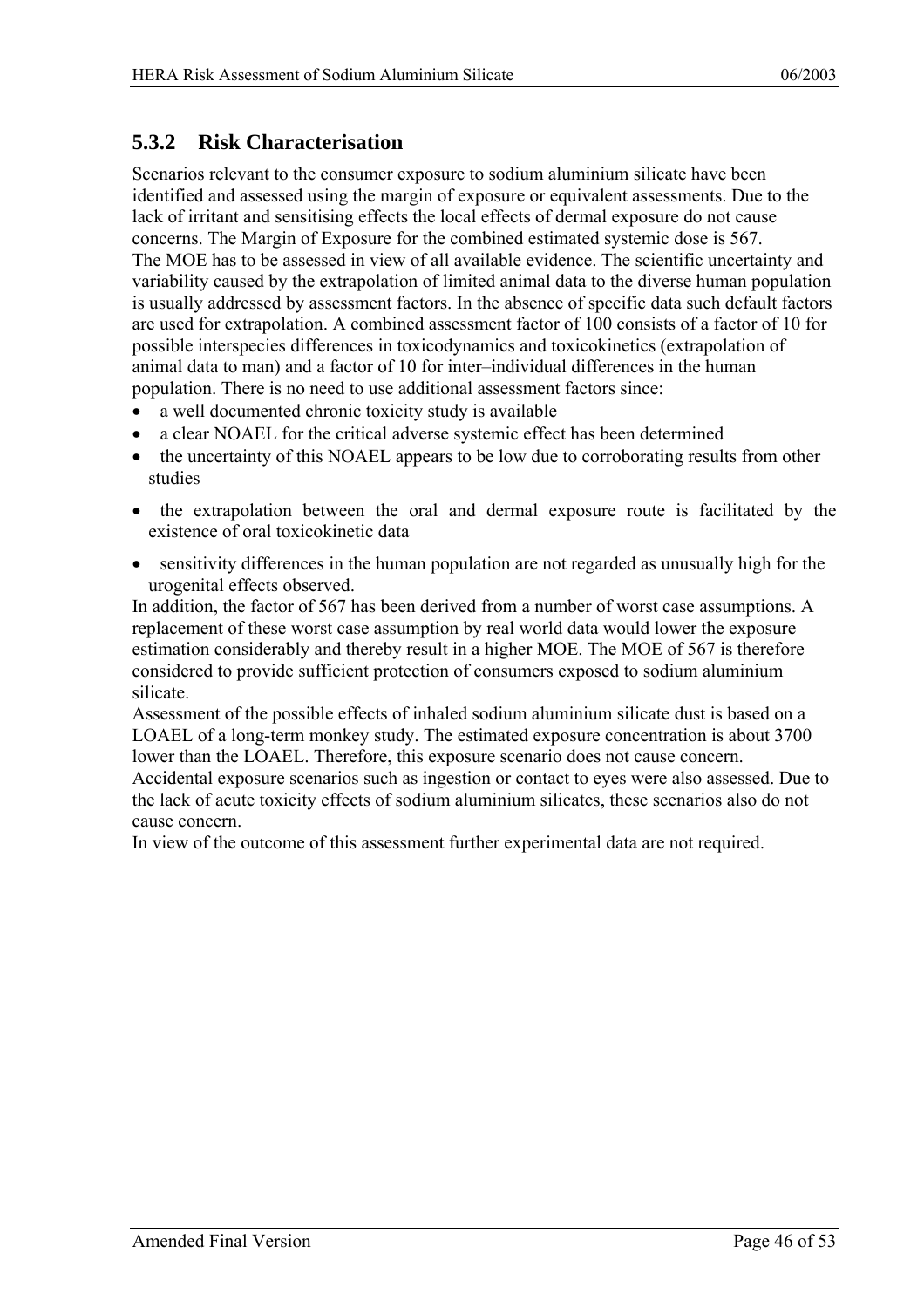### <span id="page-46-0"></span>**5.3.3 Conclusions**

Sodium aluminium silicate is used in laundry regular and compact powder as well as in laundry tablets. Typical concentration ranges of sodium aluminium silicate are between 19.6 to 34.2 % in these products. As relevant consumer contact scenarios the direct contact via hand washed laundry and the indirect skin contact via wearing clothes were identified and assessed. In addition, inhalation of detergent dust during washing processes has been assessed. Indirect exposure via drinking water may also contribute to the total body burden and has been taken into account.

Sodium aluminium silicate has a very low toxicity after oral or dermal application. The LD50 is higher than 5000 mg/kg BW in experimental animals. Reliable data on acute inhalation exposures are not available. Sodium aluminium silicates are not irritating to the skin and slightly to non-irritating to the eyes. The powder of the substance may cause reactions in eyes due to mechanical friction. There is no evidence that sodium aluminium silicate is sensitising by skin contact and there is no indication that sodium aluminium silicates can induce respiratory hypersensitivity. The chemical structure of the compound also does not indicate any potential in this regard. A range of in vitro and in vivo studies on genetic toxicity did not indicate a potential of sodium aluminium silicate to damage the genetic material. This is in line with the results of oral and inhalation long-term studies, which did not indicate any potential of sodium aluminium silicate to induce neoplastic lesions. Chronic oral studies demonstrate that sodium aluminium silicate causes adverse effects in the urogenital tract at high doses. Long-term inhalation studies in monkeys revealed reversible inflammation reactions in the lungs after 24 months of exposure to 1 mg/m<sup>3</sup>. There was no evidence of progressive pulmonary fibrosis. Long term dermal studies and studies on reproductive toxicity are not available. The data on developmental toxicity demonstrate that sodium aluminium silicate is not teratogenic in experimental animals.

Due to the lack of irritant and sensitising effects the local effects of dermal exposure do not cause concerns. The dermal direct exposure scenario results in an estimated systemic dose of less than 1.4 µg/kg BW/day. The dermal indirect exposure scenario results in an estimated systemic dose of 10.8  $\mu$ g/kg BW/day. The oral route scenario via drinking water containing sodium aluminium silicates showed an estimated systemic dose of 0.5 µg/kg BW and day. The combined exposure doses were assessed using a NOAEL for effects in the urogenital tract of 60 mg/kg BW/day determined in a chronic oral toxicity study in rats and using a systemic bioavailability of 12 % (BENKE an OSBORNE, 1979 [\). T](#page-38-1)he resulting Margin of Exposure of 567 is considered to provide sufficient protection of consumers exposed to sodium aluminium silicate. The same conclusion has been reached in assessing the possible effects of inhaled sodium aluminium silicate dust. Comparison of the possible exposure concentration in the household  $(0.27 \mu g/m<sup>3</sup>)$  with the LOAEL of 1 mg/m<sup>3</sup> determined in a chronic inhalation study in monkeys did not indicate a concern. Accidental exposure scenarios such as ingestion or contact to eyes were also assessed. Due to the lack of acute toxicity effects of sodium aluminium silicates, these scenarios also do not cause concern. In summary, the human risk assessment has demonstrated that the use of sodium aluminium silicate in household detergents does not cause concern with regard to consumer use.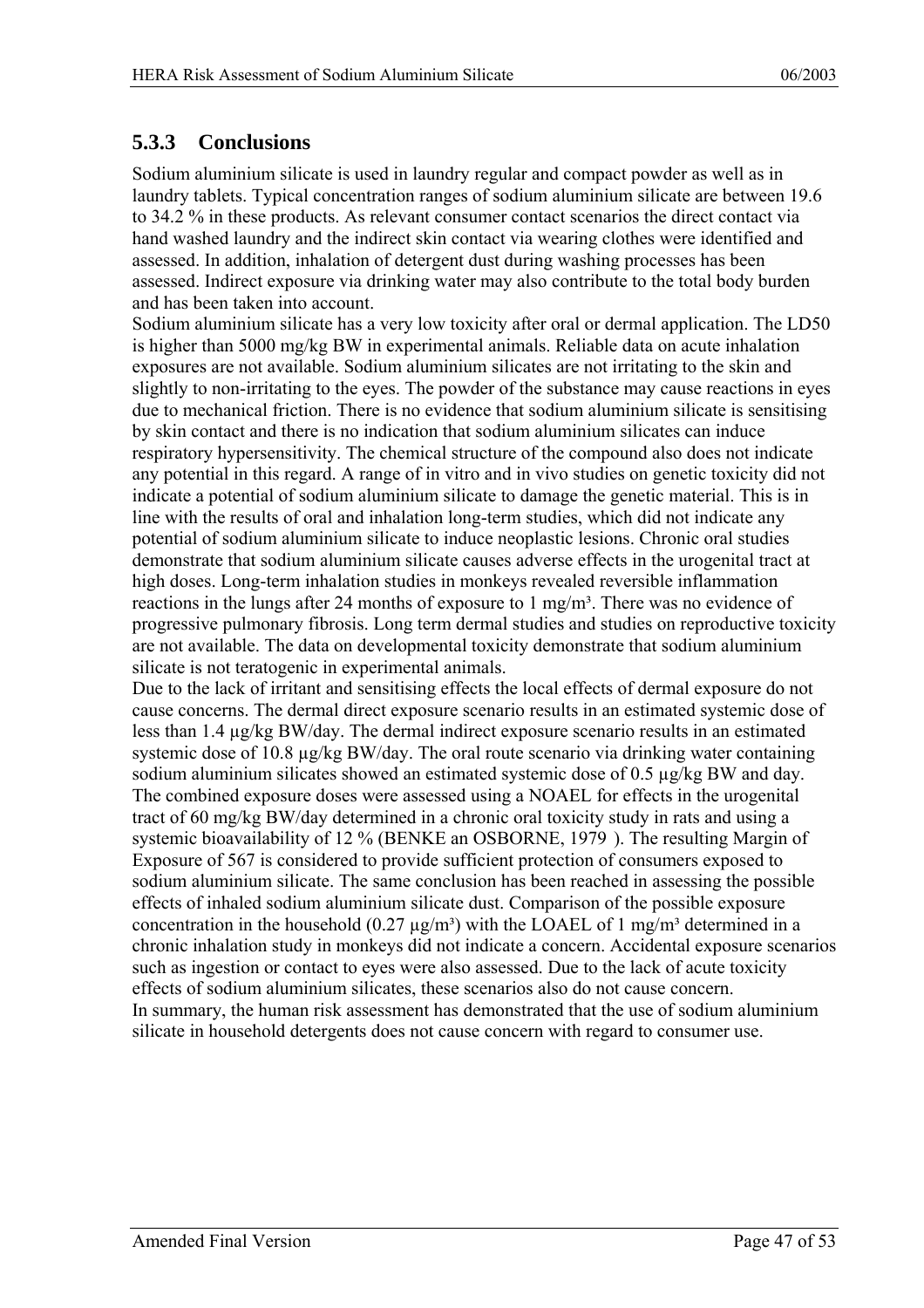## <span id="page-47-0"></span>**References**

 $\overline{a}$ 

- <sup>1</sup> ZEODET, 2000. Zeolites for detergents. ZEODET / CEFIC, Brussels
- <sup>2</sup> Breck D.W. 1974. Zeolite Molecular Sieves Structure, Chemistry and Use. WileyInterscience, New York
- 3 Degussa AG (1991), DIN Safety Data Sheet: Aluminiumsilikat P820 (25.11.91)
- $4$  Henkel KGaA, Düsseldorf (1992). Zeolite A safety assessment (Ecology Deptm., unpublished Report RE 920272)
- $<sup>5</sup>$  Gode P. (1983). Sodium aluminium silicates in detergents investigation of the influence of</sup> algal growth. Z. Wasser – Abwasser- Forschung 16, 210 – 219
- $6$  Umweltbundesamt (1979). Die Prüfung des Umweltverhaltens von Natrium Aluminium Silikat. Zeolite A als Phosphatersatzstoff in Wasch- u. Reinigungsmitteln. Materialien 4/79, Erich Schmidt-Verlag, Berlin.
- 7 Henkel KGaA, Düsseldorf. unpublished data
- 8 Breck, Zeolite Molecular Sieves, New York: Wiley (1979); cited in: Römpp, Chemie Lexikon, Band 6, 9. Auflage (1992), Georg Thieme Verlag, Stuttgart
- $9$  Allen, H.E., Cho S.H., Neubecker T.A.. 1983. Ion exchange and hydrolysis of type A zeolite in natural waters. Water Res. 17, 1871-1879
- <sup>10</sup> Kurzendörfer C.-P., Kuhm P., Steber J. (1997): Zeolites in the environment. In: "Detergents in the environment" (M.J. Schwuger, ed.), Marcel Dekker, New York
- <sup>11</sup> IKW (Industrieverband Körperpflege- und Waschmittel), Frankfurt (2000)

<sup>12</sup> A.I.S.E. (Association Internationale de la Savonnerie, de la Détergence et des Produits d' Entretien), Brussels (1998)

- 13 IUCLID Dataset for CAS 1344-00-9, CAS 1318-02-1
- <sup>14</sup> TNO Institute of Environmental Sciences, TNO report IMW-R 91/293, 1992; Henkel R9700477
- <sup>15</sup> TNO Institute of Environmental Sciences, TNO report IMW-R 91/258, 1992; Henkel R9700478
- <sup>16</sup> TNO Institute of Environmental Sciences, TNO report IMW-R 91/259, 1992; Henkel R700479

<sup>17</sup> Maki A.W., Macek K.J. (1978). Aquatic environmental safety assessment for a nonphosphate detergent builder. Env. Sci. Technol. 12, 573 – 580

<sup>18</sup> Canton J.H., Slooff W. (1982). Substitutes for phosphate containing washing products: Their toxicity and biodegradability in the aquatic environment. Chemosphere 11, 891 – 907.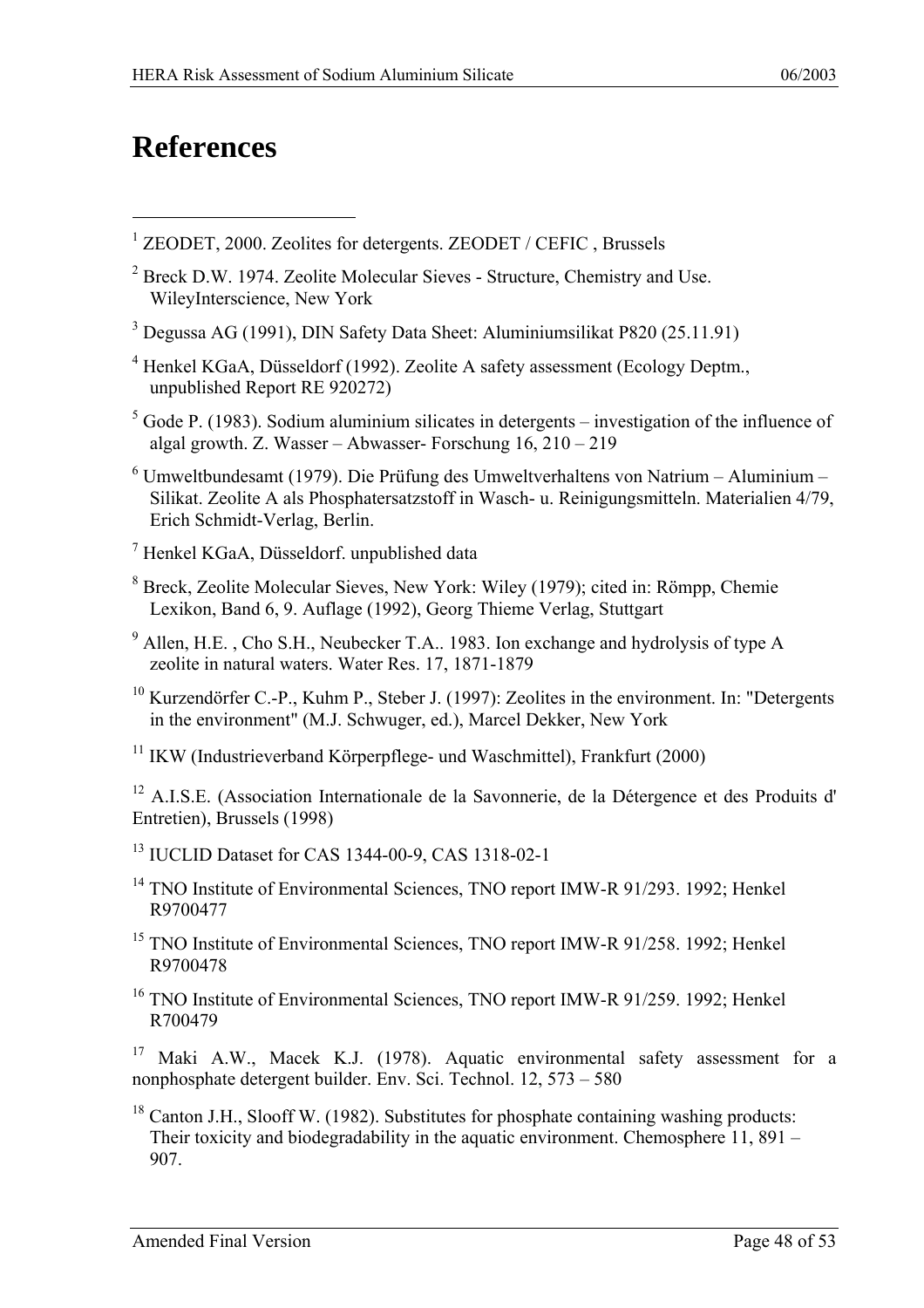19 Fischer W.K., Gode P. (1977). Die Prüfung von Natriumaluminiumsilikat als Waschmittelzusatz auf Toxizität gegenüber Wasserorganismen. Vom Wasser 49, 11- 26

<sup>20</sup> ZEODET, unpublished data, Report No. AB01021907J01 by LAUS GmbH: Determination of toxic effects of a soil-incorporated chemical substance (Wessalith 4000) on emergence and growth of terrestrial plants (Dec 19, 2001)

<sup>21</sup> ZEODET, unpublished data, Report No.021048056 by BioChem agrar GmbH: Zeolite A,  $Ca<sup>++</sup>$  - form: Seedling emergence and seedling growth test on the terrestrial non-target plant *Raphanus sativus* (March 27, 2003)

- $22$  TNO Institute of Environmental Sciences, TNO report IMW-R 92/126. 1992; Henkel R9700476
- <sup>23</sup> Klimisch, H.J., Andreae, M., Tillmann, U. (1997). A Systematic Approach for Evaluating the Quality of Experimental Toxicological and Ecotoxicological Data. Regul. Toxicol. Pharmacol. 25, 1-5
- <sup>24</sup> UN-ECE (1992): Substitutes for tripolyphosphates in detergents. Chapter IV.2.1 Aluminosilicates (zeolites). United Nations, Economic Commission for Europe, Geneva.
- <sup>25</sup> Jakobi G., Löhr A. (1987). Detergents and Textile Washing. Principles and Practice. Chapter 3.2: Builders, pp. 63 – 76. VCH Verlagsgesellschaft Weinheim
- <sup>26</sup> Carrondo M.J.T., Perry R., Lester J.N. (1981). Sedimentation of zeolite type A in water and waste water. Can. J. Civ. Eng. 8, 206
- 27 Cook T.E., Cilley W.A., Savitzky A.C, Wiers B.H. (1982). Zeolite A hydrolysis and degradation. Environ. Sci. Technol. 16, 344-350
- 28 A.I.S.E. (Association Internationale de la Savonnerie, de la Détergence et des Produits d' Entretien), 22 November 2000, HERA/Task Forces/Human/0011 Habits and Uses Table – Draft consolidated company data
- <sup>29</sup> Schaefer, H. and Redelmeier, T.E., Skin Barrier Principles of Percutaneous Absorption, 1996 S. Karger AG, P.O. Box, CH-4009 Basel (Switzerland), ISBN 3-8055-6326-4
- <sup>30</sup> TGD, Technical Guidance Document (Parts I-IV) in Support of Commission Directive 93/67/EEC on Risk Assessment for New Notified Substances and Commission Regulation (EC) No 1488/94 on Risk Assessment for Existing Substances
- <sup>31</sup> Personal Communication, Lally, Christeine, Procter & Gamble Company (2001)
- 32 Henkel KGaA, unpublished internal data
- <sup>33</sup> Personal Communication, Matthies, W. and Wäschereiforschungsinstitut Krefeld, Neyers, 02/2001
- 34 Matthies, W., Loehr, A., Ippen, H., Bedeutung von Rueckstaenden von Textilwaschmitteln aus dermatotoxikologischer Sicht, Dermatosen 38, 184-189 (1990)
- <sup>35</sup> Allgemeine und spezielle Pharmakologie und Toxikologie, B.I. Wissenschaftsverlag, Zürich (1975), ISBN 3-411-01472-5
- 36 EPA (Environmental Protection Agency), 1989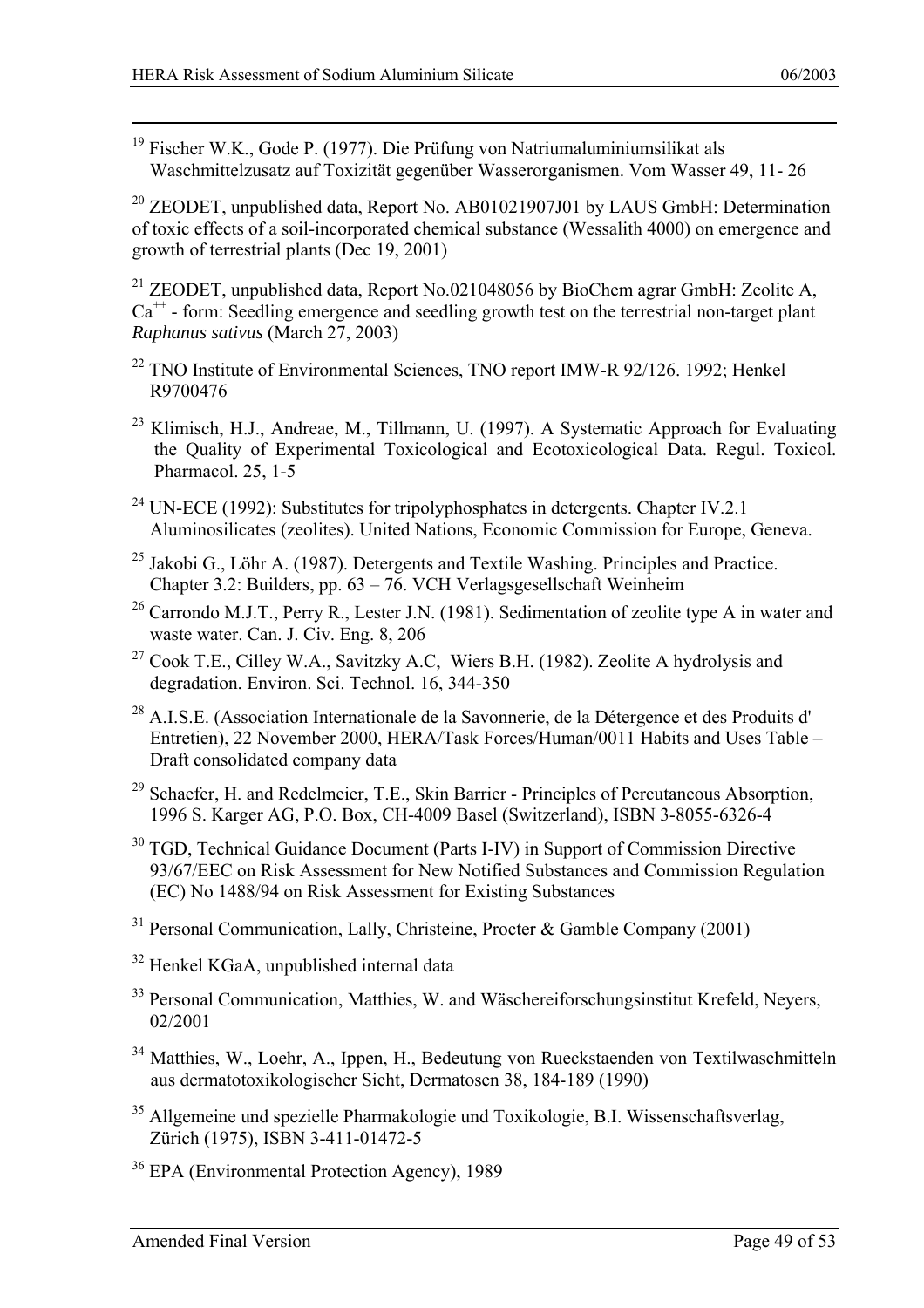- $37$  van de Plassche et al., Moret Ernst & Young Management Consultants (Second Draft), Rep. No. 601503 013, 11/1998, 1-64
- $38$  Roland, W.-A., Posphatnachfolger im Umwelttest, Forum Städte Hygiene, 30 (1979),  $130 - 138$
- 39 BgVV (Bundesinstitut für gesundheitlichen Verbraucherschutz und Veterinärmedizin), Ärtzliche Mitteilungen bei Vergiftungen 1999, ISBN 3-931675-59-9
- 40 Degussa AG, unpublished data, Report: Degussa AG US-IT-Nr. 78-0012-DKT (1978)
- 41 Gaynor, T, Klusman, L. W., Procter & Gamble Company, Human Safty Appendices on Sodium Aluminosilicate, A.2 (1973)
- <sup>42</sup> Thomas, J. and Ballantyne, B., J. of Am. Coll. of Tox., 11 (3), 259-273 (1992)
- 43 Moore, G. E., Huntingdon Research Center, Project No. 747-129 in: Procter & Gamble Company, Human Safty Appendices on Sodium Aluminosilicate, A.2 (1974)
- 44 Moulton, R. H., Scientific Associates, Inc., S. A. No. 201935 in: Procter & Gamble Company, Human Safety Appendices on Sodium Aluminosilicate, A.2 (1974)
- 45 Degussa AG, unpublished data, Report: Degussa AG US-IT-Nr. 88-0207-DKT (1988 A)
- 46 Litton Bionetics, Inc.: Mutagenic evaluation of compound FDA 71-45, synthetic silica sodium silicoaluminate. Prep. for: FDA, U. S. Food and Drug Administration; NTIS, National Technical Information Service, U. S. Department of Commerce, Springfield, VA, USA, PB 245 468 (1974)
- 47 Henkel KGaA, unpublished data, Archive-No. TBD 780104 (Akute Toxizität an der Maus, 11/1978)
- 48 Sturm, R. N., Procter & Gamble Company, Human Safety Appendices on Sodium Aluminosilicate, A.3 (1973)
- 49 Degussa AG, unpublished data, Report: Degussa AG US-IT-Nr. 90-0146-DGT (1990 A)
- 50 Degussa AG, unpublished data, Report: Degussa AG US-IT-Nr. 90-0149-DGT (1990 D)
- 51 Ulrich, C. E., Huntingdon Research Center, Project No. 747-132 in: Procter & Gamble Company, Human Safty Appendices on Sodium Aluminosilicate, A.7 (1974)
- 52 Ulrich, C. E., Huntingdon Research Center, Project-No. 747-147A in: Procter & Gamble Company, Human Safety Appendices on Sodium Aluminosilicate, A.7 (1975)
- 53 Ulrich, C. E., Huntingdon Research Center, Project-No. 747-147B in: Procter & Gamble Company, Human Safety Appendices on Sodium Aluminosilicate, A.7 (1975)
- 54 Gloxhuber, Ch., Potokar, M., Pittermann, W., Wallat, S., Bartnik, F., Reuter, H., Braig, S., Fd. Chem. Toxic. 21, 209-220 (1983)
- $55$  Frank, R., Nixon, G., Huntingdon Research Center, Project-No. 747-130, in: Procter & Gamble Company, Human Safety Appendices on Sodium Aluminosilicate, A.6 (1973)
- <sup>56</sup> J. M. Huber Corporation, unpublished, Report No.: HRC #N 783-225 (1978 A)
- 57 Degussa AG, unpublished data, Report: Degussa AG US-IT-Nr. 88-0208-DKT (1988 B)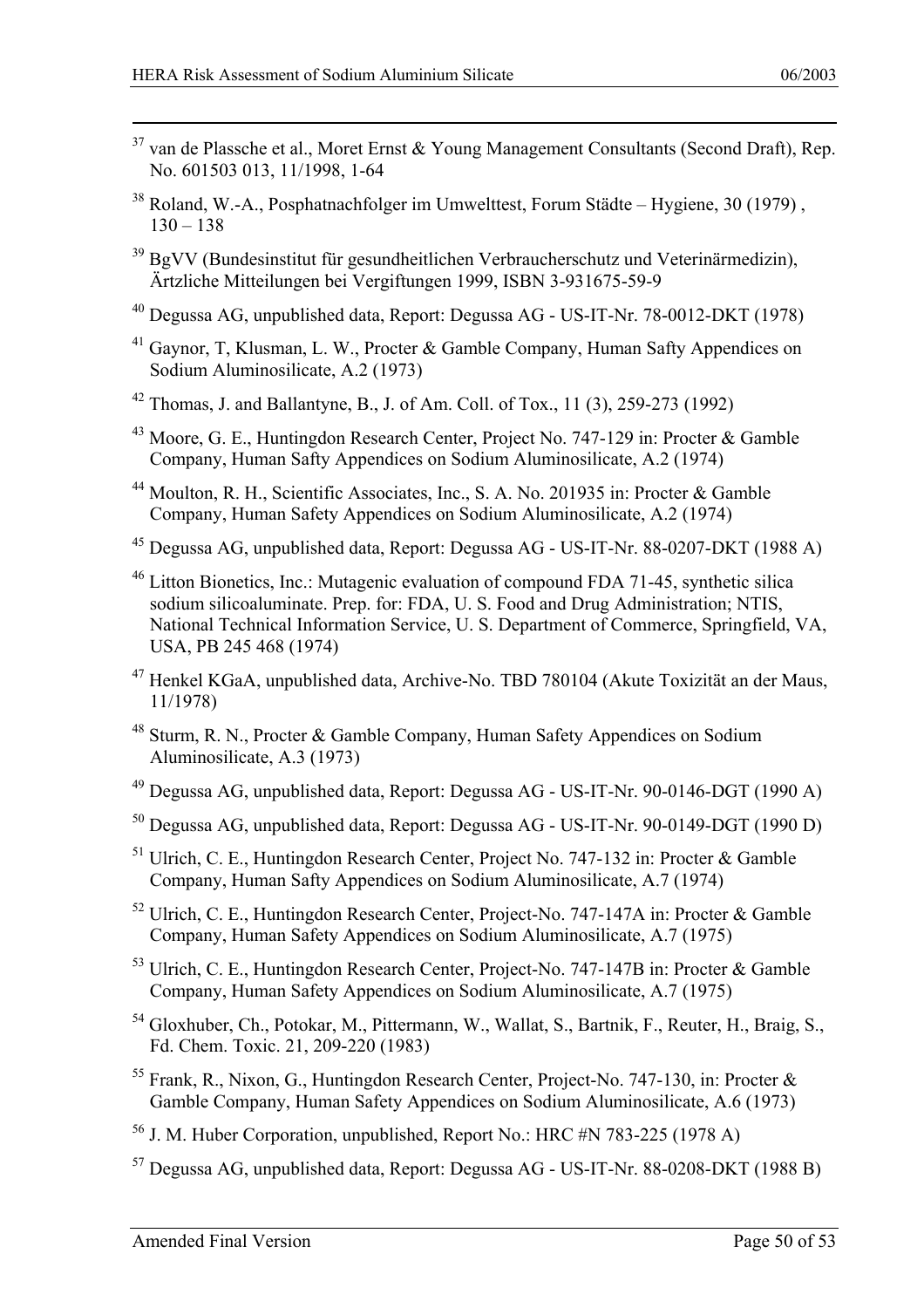- 58 Degussa AG, unpublished data, Report: Degussa AG US-IT-Nr. 90-0147-DGT (1990 B)
- 59 Henkel KGaA, unpublished data, Archive-No. TBD 890435 (Prüfung auf primäre Hautirritation, 06/1989)
- $60$  J. M. Huber Corporation, unpublished, Report date January 12 (1973)
- 61 Degussa AG, unpublished data, Report: Degussa AG US-IT-Nr. 90-0150-DGT (1990 E)
- 62 Frank, R., Nixon, G., Procter & Gamble Company, Human Safty Appendices on Sodium-Aluminium Silikate, A.5 (1973)
- 63 Henkel KGaA, unpublished data, Archive-No. TBD 890429 (Prüfung auf primäre Hautirritation, 05/1989)
- 64 Henkel KGaA, unpublished data, Archive-No. TBD 900328 (Daten zur Toxikologie von Zeolite A, 05/1990)
- 65 Wertz, W. C., Procter & Gamble Company, unpublished data, Human Safety Appendices on Sodium-Aluminum Silicate, B.1 (1978)
- 66 Degussa AG, unpublished data, Report: Degussa AG US-IT-Nr. 90-0151-DGT (1990 F)
- 67 Degussa AG, unpublished data, Report: Degussa AG US-IT-Nr. 90-0148-DGT (1990 C)
- $68$  J. M. Huber Corporation, unpublished, Report No.: HRC #N 783-226 (2 studies) (1978 B)
- 69 Degussa AG, unpublished data, Report: Degussa AG US-IT-Nr. 88-0209-DKT (1988 C)
- 70 Barnett, D., Nixon, G., Procter & Gamble Company, Human Safty Appendices on Sodium-Aluminum Silicate, A.4 (1973)
- 71 Sullivan, J. B., Eye Irritation Study in Monkeys, Final Report, Hazelton Laboratories, Inc. (1974)
- 72 Young, J. A., Doyle, R. L., Delayed Hypersensitivity Studies in Guinea Pigs of UDL-435, Hill Top Research, Inc. (1973)
- 73 Stotts J., unpublished data, Procter & Gamble Company, Human Safety Appendices on Sodium-Aluminum Silicate, B.2 (1978)
- 74 Henkel KGaA, unpublished data, Archive-No. R 0100197 (External Report, Tracor-Jitco Inc., 28.06.1979)
- 75 Henkel KGaA, unpublished data, Archive-No. R 0100196 (External Report, Tracor-Jitco Inc., 28.06.1979)
- 76 Henkel KGaA, unpublished data, Archive-No. TBD 770012 (Subakute orale Toxizität an Ratten, 90-Tage-Test, 01/1977)
- <sup>77</sup> Henkel KGaA, unpublished data, Archive-No. TBD EX 0143 (External Report, Procter  $\&$ Gamble, 09/1975)
- <sup>78</sup> Henkel KGaA, unpublished data, Archive-No. TBD EX 0127 (External Report, Procter  $\&$ Gamble, 06/1976)
- <sup>79</sup> Henkel KGaA, unpublished data, Archive-No. TBD EX 0129 (External Report, Procter  $\&$ Gamble, 05/1976)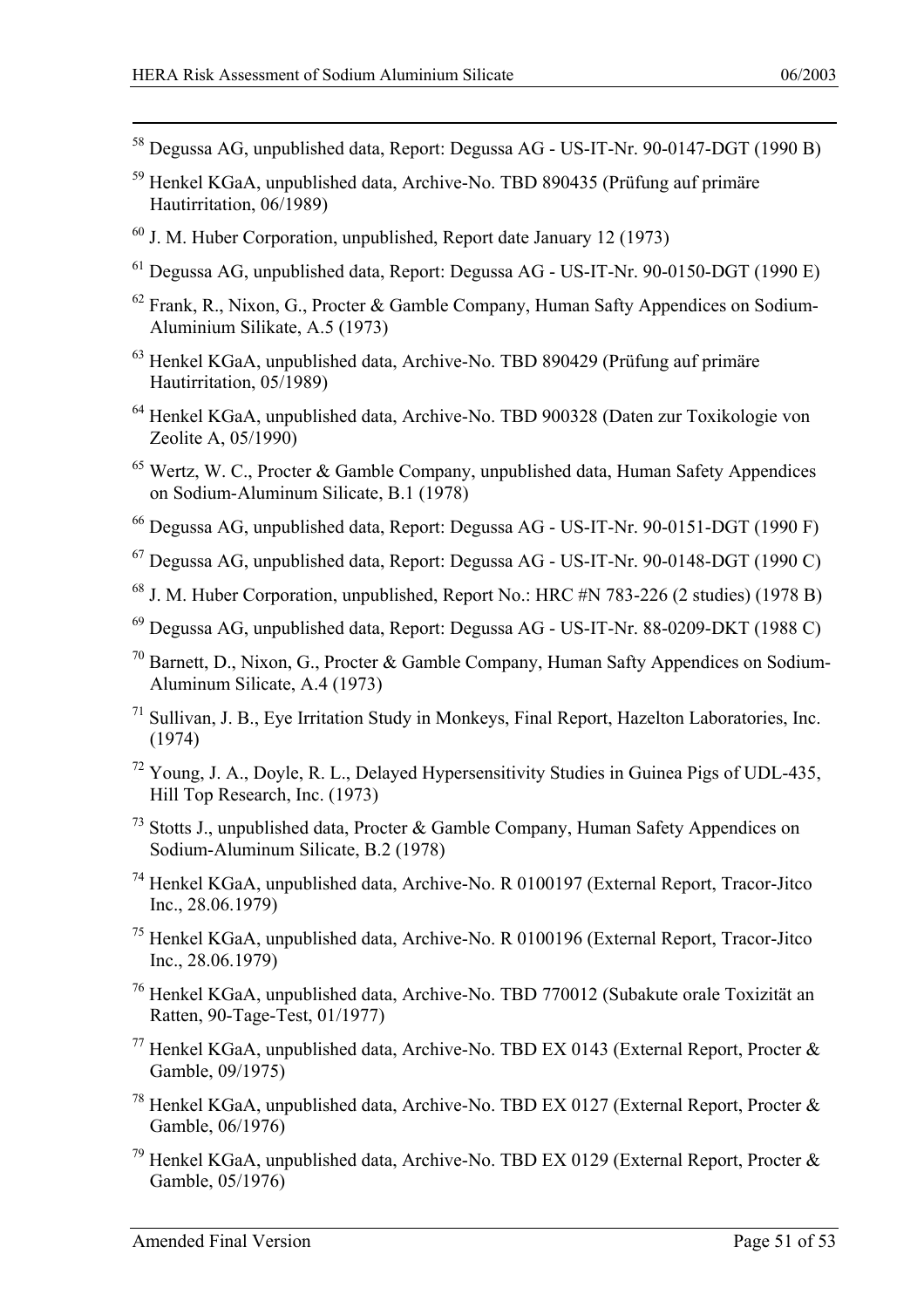- 80 Henkel KGaA, unpublished data, Archive-No. TBD EX 0137 (External Pathology Report (13 weeks), Procter & Gamble, 03/1976)
- 81 Henkel KGaA, unpublished data, Archive-No. SAS 7900017 (Prüfung auf chronischtoxische und tumorerzeugende Wirkung von Sasil bei einer Versuchsdauer von 2 Jahren Teil II, 09/1979)
- 82 Henkel KGaA, unpublished data, Archive-No. SAS 7900016 (Prüfung auf chronischtoxische und tumorerzeugende Wirkung von Sasil bei einer Versuchsdauer von 2 Jahren Teil I, 09/1979)
- 83 Henkel KGaA, unpublished data, Archive-No. TBD 770048 (Nachweis von Silicium in Rattenlungen nach wiederholter Inhalation, 05/1977)
- 84 Henkel KGaA, unpublished data, Archive-No. TBD 780088 (Langzeitinhalationsversuche an Ratten bei einer Versuchsdauer von 22 Monaten, 08/1978)
- 85 Henkel KGaA, unpublished data, Archive-No. TBD 790133 (Sasil, Charge F 325, Langzeitinhalation an Ratten bei einer Versuchsdauer von 22 Monaten. Externe pathologische Untersuchungen von 6 Versuchstieren und 4 Kontrollen nach Versuchsende, 06/1979)
- 86 Henkel KGaA, unpublished data, Archive-No. R 9500444 (Langzeitinhalationsversuch an Hamstern bei einer Versuchsdauer von 12 Monaten, 09/1978)
- 87 Henkel KGaA, unpublished data, Archive-No. TBD EX 0107 (External Report, Schlipköter, H.-W., 07/1977)
- 88 Zeiger, E., Anderson, B., Haworth, S., Lawlor, T., Mortelmans, K., Speck, W., Environmental Mutagenesis 9, Suppl. 9, 1-110 (1987)
- 89 Simmon, V. F.; Eckford, S. L.: Microbial mutagenesis testing of substances. Compound report: F76-001, sodium aluminum silicate. Prep. for: FDA, U. S. Food and Drug Administration; NTIS, National Technical Information Service, U. S. Department of Commerce, Springfield, VA, USA, PB89-193650 (1989)
- 90 Prival, M. J.; Simmon, V. F.; Mortelmans, K. E.: Mutat. Res., 260, 321-329 (1991)
- $91$  FASEB, "Tentative evaluation of the health aspects of certain silicates as food ingredients" (1977), cited in: How, M., Solbe, J., Unilever research, Document reference D/93/021 (1993)
- 92 Henkel KGaA, unpublished data, Archive-No. TBD 770056 (Auswertung histologischer Befunde in den Hamsterlungen nach einjähriger Inhalation und Ergebnisse des Peritonialversuches an Ratten 18 Monate nach Applikation, 06/1977)
- 93 Henkel KGaA, unpublished data, Archive-No. TBD 790062 (Pathologisch-histologische Untersuchung von Ratten nach 22 Monaten von Sasil Inhalation, 09/1979)
- <sup>94</sup> Henkel KGaA, unpublished data, Archive-No. TBD EX 0113 (External Report, Hazleton Lab., 05/1979)
- <sup>95</sup> Henkel KGaA, unpublished data, Archive-No. TBD EX 0130 (External Progress Report (6) months), Hazleton Lab., 04/1977)